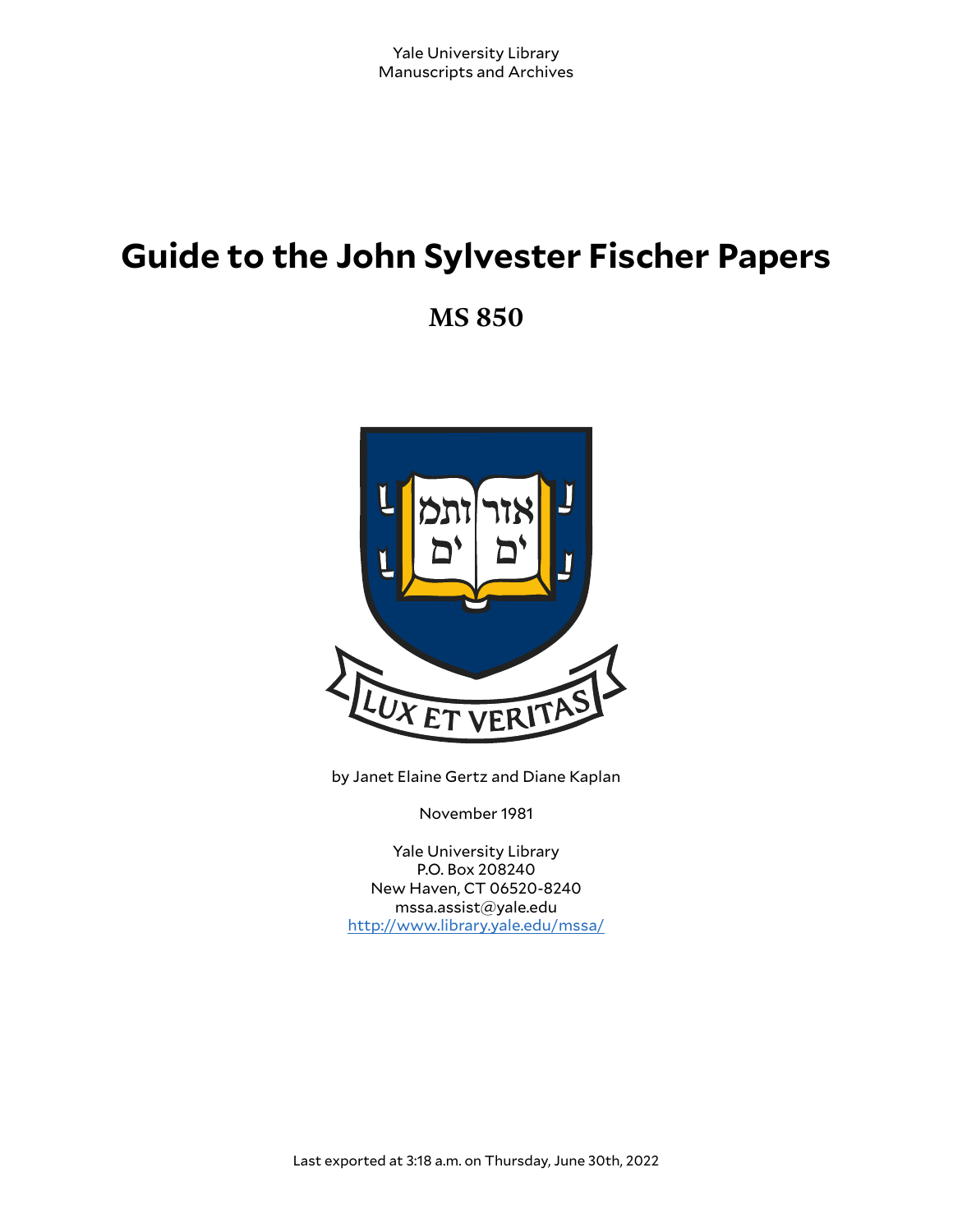# Table of Contents

| 59 |
|----|
|    |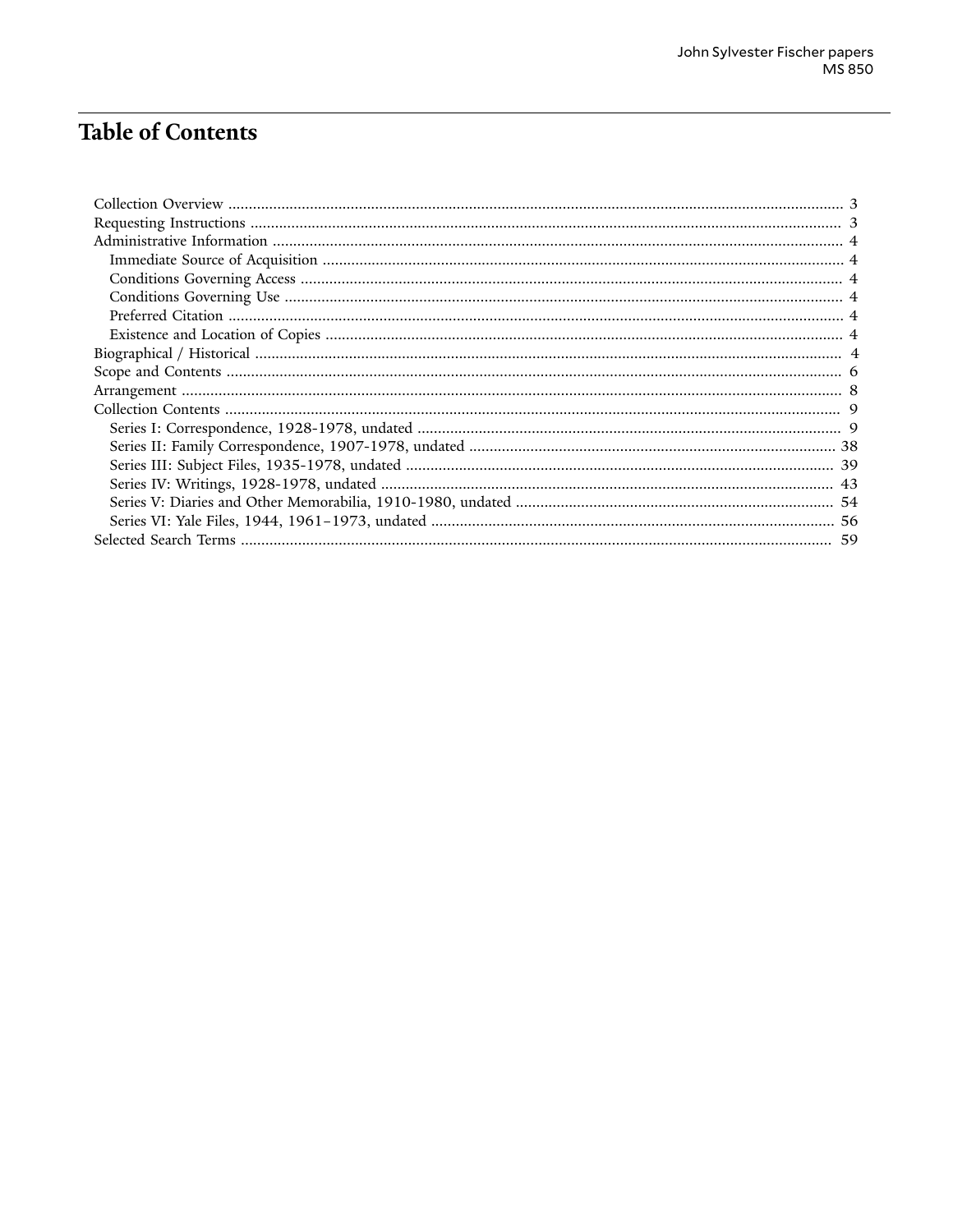## <span id="page-2-0"></span>**Collection Overview**

- **REPOSITORY:** Manuscripts and Archives Yale University Library P.O. Box 208240 New Haven, CT 06520-8240 mssa.assist@yale.edu <http://www.library.yale.edu/mssa/>
- **CALL NUMBER:** MS 850
	- **CREATOR:** Fischer, John, 1910-1978
		- **TITLE:** John Sylvester Fischer papers
		- **DATES:** 1907-1980
- **PHYSICAL DESCRIPTION:** 25 linear feet (60 boxes, 1 folio)
	- **LANGUAGE:** English

**SUMMARY:** Family and general correspondence, subject files, writings, diaries and memorabilia. The general correspondence makes up nearly half the papers, documenting Fischer's professional career. As editor of *Harper's Magazine* (1935-1967) with time out as an editor of Harper & Brothers (1947-1953) he numbered many prominent writers among his correspondents. Notable are Bruce Catton, Norman Cousins, Ralph Ellison, Malcolm Foster, John Kenneth Galbraith, John Gardner, Brendan Gill, Walter Kerr, Irving Kristol, Henry Luce, Willie Morris, Reinhold Niebuhr, Milo Perkins, Bertrand Russell, Arthur Schlesinger, Barbara Tuchman, Eudora Welty, Rebecca West, Tom Wolfe and C. Vann Woodward. The correspondence also reflects his political activities, including his involvement in the presidential campaigns of Adlai Stevenson (as speechwriter) and John F. Kennedy. Political figures with whom Fischer corresponded include Maury Maverick, William Blair, Newton Minnow, Willard Wirtz, Dean Acheson, Carl Albert, Chester Bowles, McGeorge Bundy, Frank Church, J. William Fulbright, Barry Goldwater, Hubert Humphrey, Jacob Javits, Lyndon Johnson, Daniel Patrick Moynihan, Edmund Muskie, Nelson Rockefeller, Dean Rusk and Harry Truman. Family correspondence also reflects his political interests, and many of these letters discuss such events as Roosevelt's policies, and impressions of Germany and the Saar plebiscite where he was a reporter for the United Press in 1935.

```
ONLINE FINDING AID:https://
hdl.handle.net/10079/fa/mssa.ms.0850
```
### <span id="page-2-1"></span>**Requesting Instructions**

To request items from this collection for use in the Manuscripts and Archives reading room, please use the request links in the HTML version of this finding aid, available at [https://hdl.handle.net/10079/fa/](https://hdl.handle.net/10079/fa/mssa.ms.0850) [mssa.ms.0850.](https://hdl.handle.net/10079/fa/mssa.ms.0850)

To order reproductions from this collection, please go to [http://www.library.yale.edu/mssa/](http://www.library.yale.edu/mssa/ifr_copy_order.html) [ifr\\_copy\\_order.html.](http://www.library.yale.edu/mssa/ifr_copy_order.html) The information you will need to submit an order includes: the collection call number, collection title, series or accession number, box number, and folder number or name.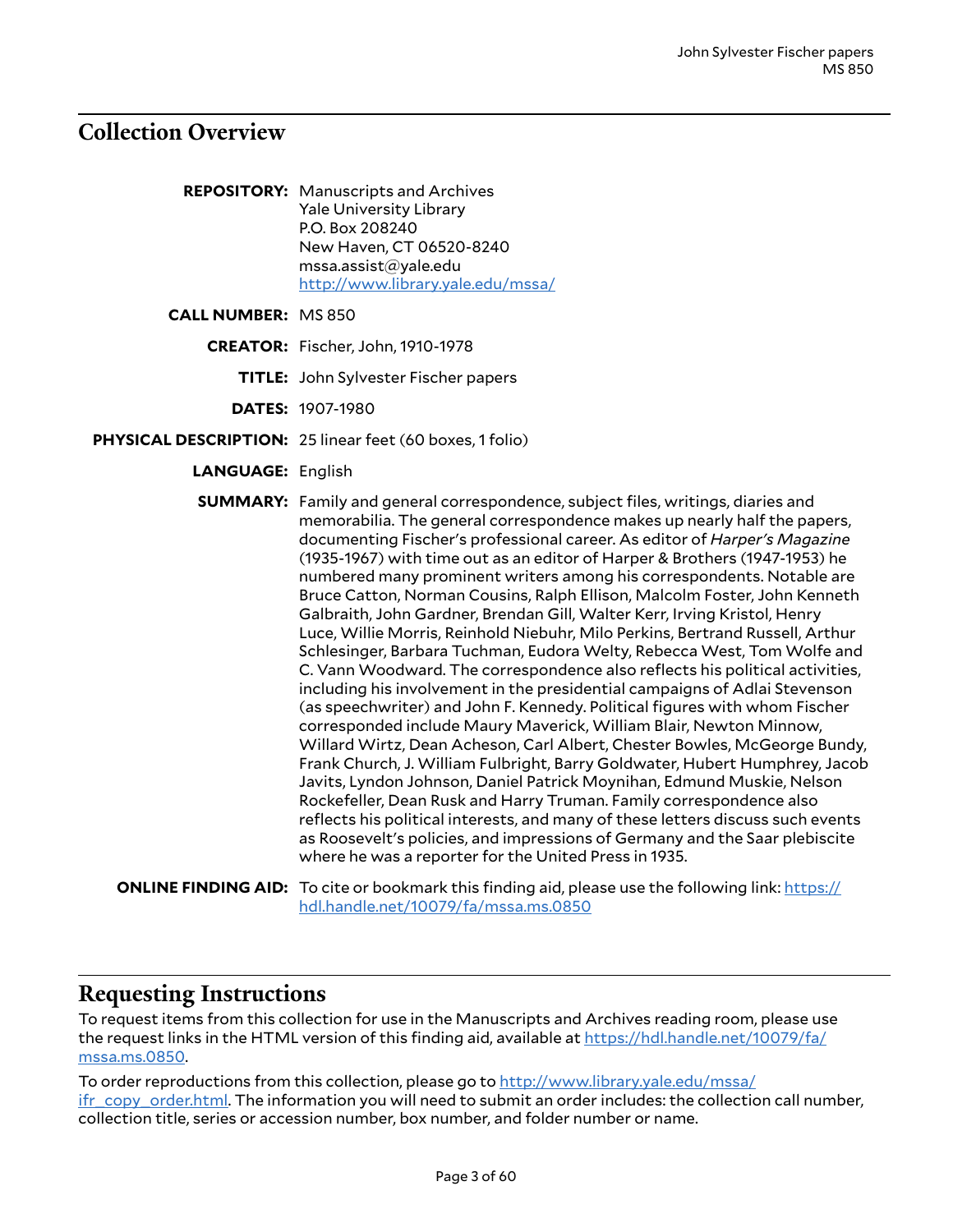Key to the container abbreviations used in the PDF finding aid:

b. box

f. folder

# <span id="page-3-0"></span>**Administrative Information**

# <span id="page-3-1"></span>**Immediate Source of Acquisition**

Gift of Elizabeth Wilson Fischer, 1978-1981.

# <span id="page-3-2"></span>**Conditions Governing Access**

The materials are open for research.

# <span id="page-3-3"></span>**Conditions Governing Use**

Copyright is retained by Elizabeth Wilson Fischer for the unpublished works authored or otherwise produced by John Sylvester Fischer. After her lifetime, copyright passes to Yale University. Copyright status for other collection materials is unknown. Transmission or reproduction of materials protected by U.S. Copyright Law (Title 17, U.S.C.) beyond that allowed by fair use requires the written permission of the copyright owners. Works not in the public domain cannot be commercially exploited without permission of the copyright owners. Responsibility for any use rests exclusively with the user.

# <span id="page-3-4"></span>**Preferred Citation**

John Sylvester Fischer Papers (MS 850). Manuscripts and Archives, Yale University Library.

# <span id="page-3-5"></span>**Existence and Location of Copies**

Newspaper clippings and wire stories are available on microfilm (1,281 frames on 1 reel, 35mm.) from Manuscripts and Archives, Yale University Library, at cost. Order no. HM120.

Additional information not yet available in the online version of the finding aid exists in the repository. Contact Manuscripts and Archives for assistance.

# <span id="page-3-6"></span>**Biographical / Historical**

John Sylvester Fischer, editor and writer, was born on April 27, 1910, in Texhoma, Oklahoma. His parents, John S. and Georgie ("Kokie") Caperton Fischer, had one other child, Leigh. Although the family lived in Boise, Idaho, Fischer's roots were truly in the high plains of the Southwest; in later years he would boast of his ability to string barbed wire. He graduated from high school in Amarillo, Texas.

Fischer began his writing and editing career on a succession of school papers. While attending the University of Oklahoma (1929-1932) he started as a reporter and then became editor of the *Oklahoma Daily.* During vacations he worked as a reporter for the *Amarillo Globe-News* (1929 and 1931) and for the Carlsbad (New Mexico) *Current-Argus.* After graduation in 1932, Fischer worked on the Oklahoma City *Daily Oklahoman* but resigned in September 1933, to accept a Rhodes Scholarship.

From 1933 to 1935 Fischer studied economics, politics, and philosophy at Oxford University. During this time he was employed as a correspondent for the United Press in England and Germany and became active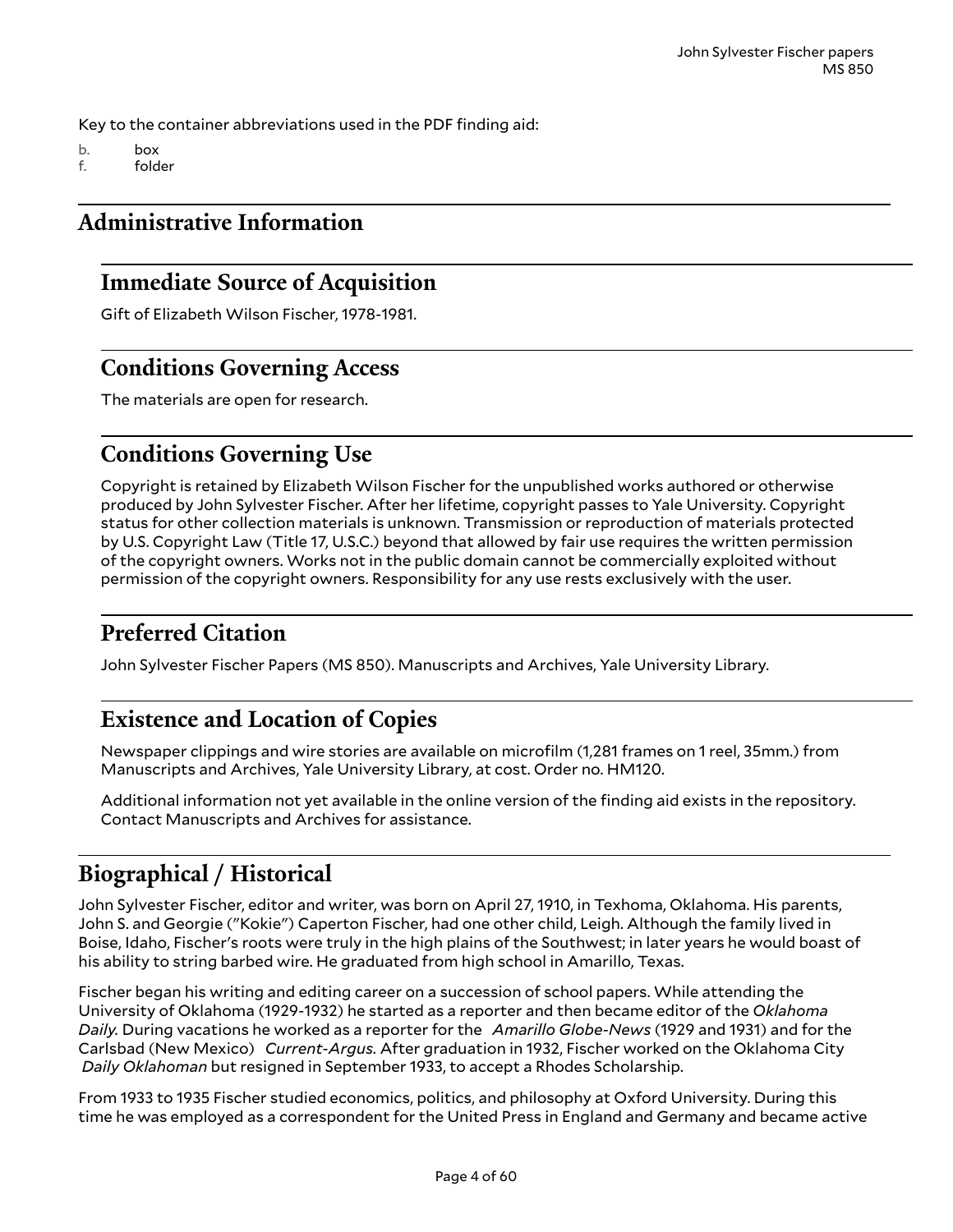in the university's Labour Club. While in England he met his future wife, Elizabeth Wilson, a Scotswoman, whom he married on January 11, 1936.

In August 1935, Fischer had begun work for the Resettlement Administration in Washington, D.C., but resigned in April 1936 for a job in the Washington Bureau of the Associated Press. From here he moved to the Farm Security Administration's Information Division, which he directed from September 1937, until January 1942, when he transferred to the Board of Economic Warfare. In July 1943, he traveled to India to become chief representative of the board and of the Foreign Economic Administration in New Delhi. His position put him in charge of economic intelligence and lend-lease. He returned from India in June 1944. Many of the people Fischer met and worked with during these years in and out of government service were to become life-long friends and valued professional colleagues.

Among the most significant of these friends was Cass Canfield, the president of Harper & Brothers, whom Fischer worked with at the Board of Economic Warfare. When Fischer returned from India in 1944, he allowed Canfield to see his strongly pro-British report on India which, he knew, ran counter to prevailing official opinions. Canfield rightly surmised that the report would get Fischer fired, but he also predicted that the report would be published in *Harper's* and that the editor of *Harper's,* Frederick Lewis Allen, would offer Fischer a job. Both guesses proved correct.

Fischer joined *Harper's* as an associate editor in late 1944. His articles which had first appeared in Harper's in 1935 were now published regularly. When Fischer interrupted his career at *Harper's* to work as an editor for Harper & Brothers book publishers (1947-1953), he continued his writing. He returned to the magazine in 1953 when he was named editor-in-chief, a post he held until he resigned in 1967. He remained a contributing editor until the time of his death and stepped in briefly in 1971 as acting editor-in-chief. In evaluating Fischer's tenure at *Harper's*, Lewis Lapham wrote that he had "made *Harper's* a magazine known as an instrument for rigorous social inquiry—publishing much of the best and most constructive political thought of his era."<sup>1</sup>

Politically, Fischer was a liberal. He took an active part in the campaigns of Adlai Stevenson and John F. Kennedy, writing speeches for both and, in 1952, campaigning with Stevenson. But as an editor he was open-minded. His own articles, which appeared primarily in his column "The Easy Chair," concentrated on a variety of topics dealing with current international and domestic problems, politics, economics, urban planning, and education. Of his own point of view he wrote of seeking Don Marquis' "Almost Perfect State": "...though I am no longer so hopeful as I once was of finding it in one lifetime. Now, as time gets short, I would settle for The Reasonably Decent Society."<sup>2</sup> His writing was characteristically well researched, witty, and full of sharp observations and clear thinking.

In addition to the articles for *Harper's,* Fischer was the author of six books. His first, *Why They Behave Like Russians* (published in Europe as *The Scared Men in the Kremlin),* drew on his experiences traveling in the Ukraine in 1946 as a reports officer with a United Nations Relief and Rehabilitation Administration mission (UNRRA). His other books are *Master Plan: U.S.A.* (1951); *The Stupidity Problem and Other Harassments* (1964); *Six in the Easy Chair* (1973); *Vital Signs, U.S.A.* (1975); and the more personal *From the High Plains* (1978).

Fischer was a frequent visitor to college campuses. He was a fellow of Calhoun College and the Institute for Social and Policy Studies at Yale University. In 1957 he taught at the Salzburg Seminar in American Studies. Kenyon College, Bucknell University, and the University of Massachusetts awarded him honorary degrees. He was also a trustee of the Institute for International Education.

Fischer's other activities included membership on the 1966 President's National Advisory Commission on Rural Poverty, the Board of Editors of the Public Broadcasting Laboratory, the Board of Trustees of the Brookings Institution, and the Council on Foreign Relations. After his retirement, Fischer moved to Guilford, Connecticut, where he took an active interest in preserving the character and beauty of that historic town.

Fischer died in New Haven, Connecticut on August 19, 1978. His wife and daughters Nicholas Hahn and Sarah Gleason survived him. During the memorial service in September, friends and colleagues praised his accomplishments, recalling his wit and common sense, his broad interests, and particularly the encouragement he gave to so many other writers.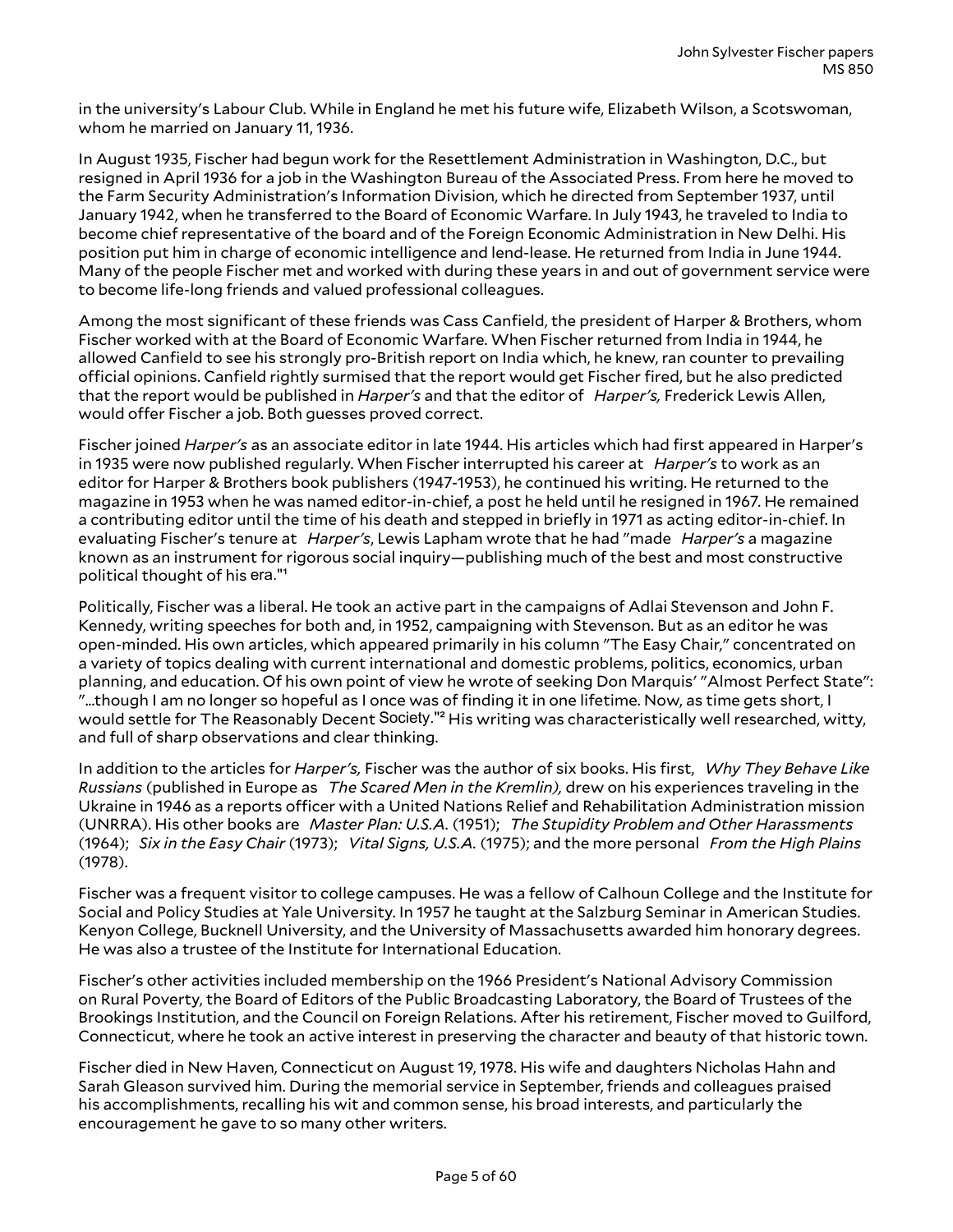¹"An Editor's Estate," *Harper's Magazine,* 1978 Nov.

²"Letter from Leete's Island," *Harper's Magazine,* 1969 Jan.

# <span id="page-5-0"></span>**Scope and Contents**

Most of the John Fischer Papers were given to the Yale University Library by his wife, Elizabeth Wilson Fischer, between 1978 and 1981. These papers consist of the files in Fischer's possession at the time of his death and contain materials relating to friends, family, and subject interests rather than office files relating to his government work or business files from *Harper's.* (There is a large collection of *Harper's* files at the Library of Congress.) The papers also contain copies of Fischer's articles and working papers for his books. Mrs. Fischer also contributed letters of condolence and memorial tributes.

While Fischer was a fellow of the Institute for Social and Policy Studies at Yale he had an office on campus. The files from this office came into the possession of the Social Science Library which donated them to Manuscripts and Archives in August 1981, after the Fischer Papers had already been processed.

During his lifetime Fischer gave some of his personal papers to the State Historical Society of Wisconsin. An inventory of Wisconsin's holdings is appended to this register as Appendix A. Refer to finding aid in repository for Appendix A. Consult Reference Archivist for assistance.

The papers are arranged in six series:

I. GENERAL CORRESPONDENCE II. FAMILY CORRESPONDENCE III. SUBJECT FILES IV. WRITINGS V. DIARIES AND OTHER MEMORABILIA VI. YALE FILES

The bulk of the material donated by the Social Science Library is in Series VI.

GENERAL CORRESPONDENCE is the largest series in the papers. It spans Fischer's entire adult life and contains letters concerning all facets of Fischer's career and varied interests. Editing, writing, and journalism stand out prominently as the subjects of many letters. There are numerous exchanges with prospective *Harper's* contributors. The series also contains numerous letters from readers of Fischer's columns and books, many of which he took time to answer personally.

There is voluminous correspondence with Harper associates Bernard (and Avis) DeVoto, Cass Canfield, Sr., Frederick Lewis Allen, and John Cowles, Jr. The business and personal friendships Fischer developed with writers is exemplified in the correspondence with Peter Drucker and Joyce Cary. (Included with the Cary correspondence is a manuscript in draft. The correspondence with Cass Canfield, Sr., Alex Haley, Archibald MacLeish, and Kermit Roosevelt also contains drafts.) Fischer corresponded with Richard Neuberger, the journalist, before Neuberger became a U.S. senator, and contributed to his first senatorial campaign. Other prominent writers, editors, and publishers represented in the series include John Dickens Carr, Bruce Catton, Norman Cousins, Headley Donovan, Ralph Ellison, Malcom Foster, John Kenneth Galbraith, John Gardner, Brendan Gill, Walter Kerr, Irving Kristol, Henry Luce, Willie Morris, Reinhold Niebuhr, Joseph Pena, Milo Perkins, Bertrand Russell, Arthur Schlesinger, Barbara Tuchman, Edward Weeks, Eudora Welty, Rebecca West, Tom Wolfe, and C. Vann Woodward.

For Fischer's correspondence concerning his own writing see the files for the University of Illinois Press, publishers of *Six in the Easy Chair,* and for Corona Machmer, at Harper & Row, concerning *Vital Signs, U.S.A.* and *From the High Plains.* Letters from Marshall MacDuLe, chief of the UNRRA mission to the Ukraine, contain his numerous reasons for urging that *Why They Behave Like Russians* not be published.

Fischer's interest in liberal politics is evident in his earliest correspondence. While in England Fischer corresponded with John Cripps, a Labour Party activist, and maintained a correspondence with other members of the Cripps family through the 1960s. On returning to the United States in 1935, Fischer began receiving news of Texans attempting to take over the Young Democrats Club at the University of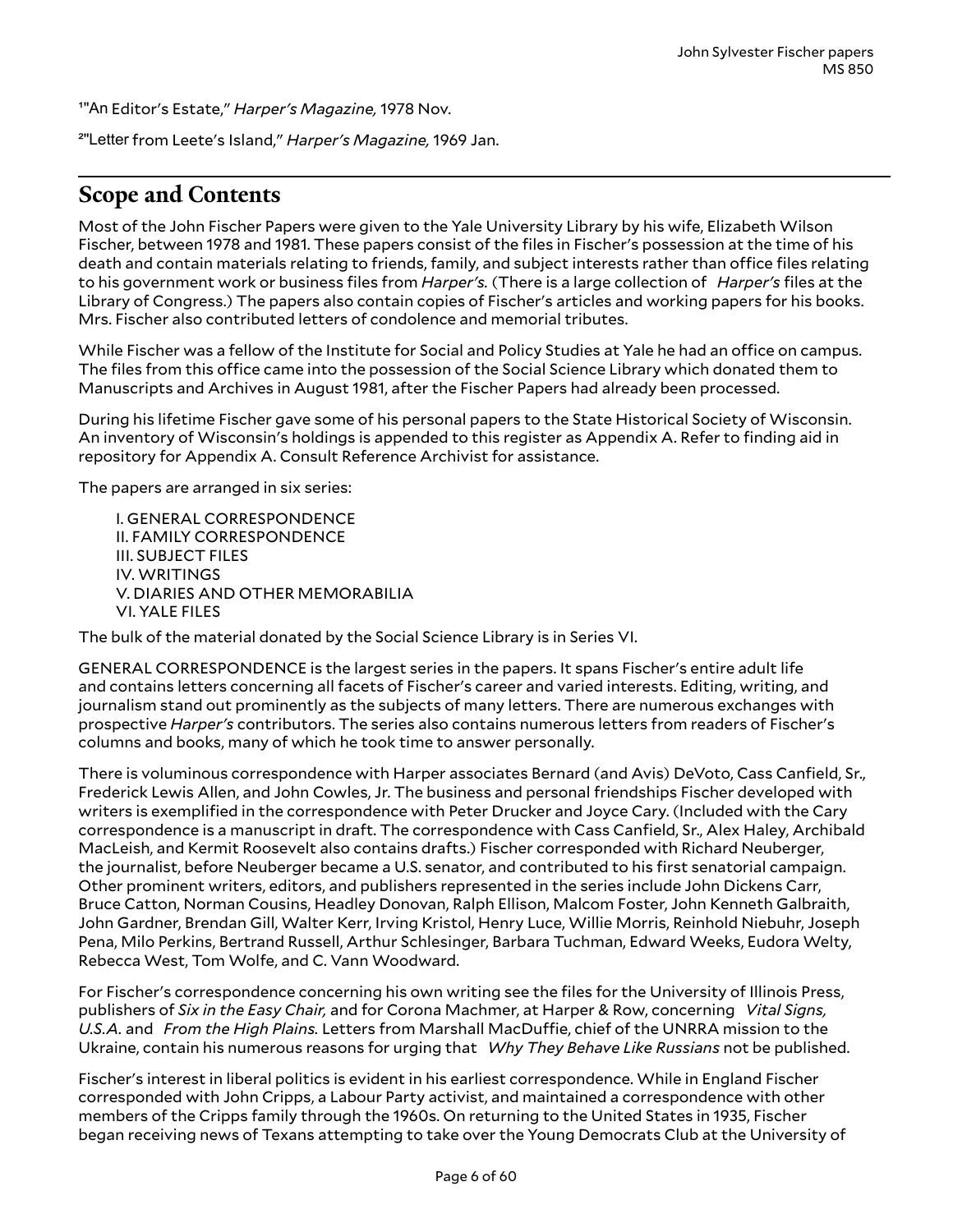Texas; students and former students of Dr. Robert Montgomery were attempting to build a party called the Progressive Democrats of Texas and to run for the Texas legislature. Letters from Clay Cochran, an Amarillo friend, are full of details of political infighting and of the efforts to establish a paper to appeal to farmers and laborers. One of Montgomery's proteges was Maury Maverick, the Texas liberal whom Fischer would get to know better while working on the Stevenson campaign trail.

No letters in the series explain how Fischer became a speech writer and campaigner for Stevenson. Letters concerning the Stevenson campaign can be found in correspondence with Maverick, Ellen Davis, William Blair, Newton Minnow, and Willard Wirtz. Walter Prescott Webb sent some of his own suggestions for Stevenson's speeches. While there are only about five letters from Stevenson in the correspondence, several others are among the papers given to the State Historical Society of Wisconsin.

The correspondence concerning Fischer's involvement with the Kennedy campaign is equally sparse. For the best information on this topic see the files for the Kennedy Writers Bureau and Theodore Sorenson. Other politicians with whom Fischer corresponded include Dean Acheson, Carl Albert, Chester Bowles, McGeorge Bundy, Frank Church, J. William Fulbright, Barry Goldwater, Hubert Humphrey, Jacob Javits, Lyndon Johnson, Joseph Montoya, Daniel Patrick Moynihan, Edmund Muskie, Nelson Rockefeller, Dean Rusk, and Harry Truman.

Fischer's work in various government agencies can be traced in the folders of letters filed under the names of the agencies, e.g. "United States Government: Board of Economic Warfare." Although most of these letters are confined to business details about the terms of employment, several of Shannon McCune's chatty letters, while assigned to the office of the Foreign Economic Administration in Chunking, China, discuss the work of the administration and the members of the staff. The files for the National Educational Television and for the Public Broadcasting Laboratory contain minutes of meetings which concern the initial stages of public broadcasting. There is also a folder of correspondence concerning Fischer's work with the Appalachian Regional Commission.

There are a few folders of correspondence with longtime personal friends. See particularly the files for Margot Newlands, T. Andrew Nisenwaner and Charles Tant.

Interfiled in GENERAL CORRESPONDENCE are letters addressed to Mrs. Fischer by anyone other than Fischer or members of the family. Of interest are several moving, and often revealing, letters of condolence, particularly those from Cass Canfield, Harlan Cleveland, Peter Drucker, Joe Brandt, and T. Andrew Nisenwaner.

FAMILY CORRESPONDENCE includes many letters written by Fischer to his parents and his wife. These are particularly valuable for the insight they provide into Fischer's personal life and into the development of his views on politics, economics, and many other subjects. The series is arranged in chronological order.

There are a large number of letters during the early 1930s, the years Fischer was at the University of Oklahoma, and at Oxford University as a Rhodes Scholar, and in Germany and Spain. Especially interesting are the letters of 1934 Mar 9, 30; 1934 Apr 7; 1935 Mar 3; 1935 Jul 9, 21; in which Fischer discusses the policies of Roosevelt and the political and economic future of America, and the letters of 1933 Oct 22, 25; 1934 Jun 1; 1935 Aug 21; on the international situation. For Fischer's impressions of Germany see especially the letters of 1934 Jan 13, 20. Fischer was in Spain from June to October 1934 and from July to August 1935. His letter of 1934 Aug 4 is of special note. Letters from the period December 1934 to January 1935 detail Fischer's experiences covering the United Nations plebiscite in the Saar for the United Press.

In this series also are letters written by Fischer from India (July 1943 to June 1944), from the Ukraine in 1946, and on a campaign tour with Adlai Stevenson in September and October 1952. Less frequent letters in later years continue until the time of Fischer's death and offer glimpses of his relations with his family and of the personal side of his career as a noted editor and writer.

SUBJECT FILES contains a variety of materials such as clippings, office memoranda, and brochures organized under topical headings. Many of the subject files contain material collected by Fischer as background information for his "Easy Chair" columns and other writings; for example, the file "Colleges and universities" relates to his article "Survival U." Other material is grouped under headings reflecting Fischer's career and outside interests such as "United States Government: Farm Security Administration"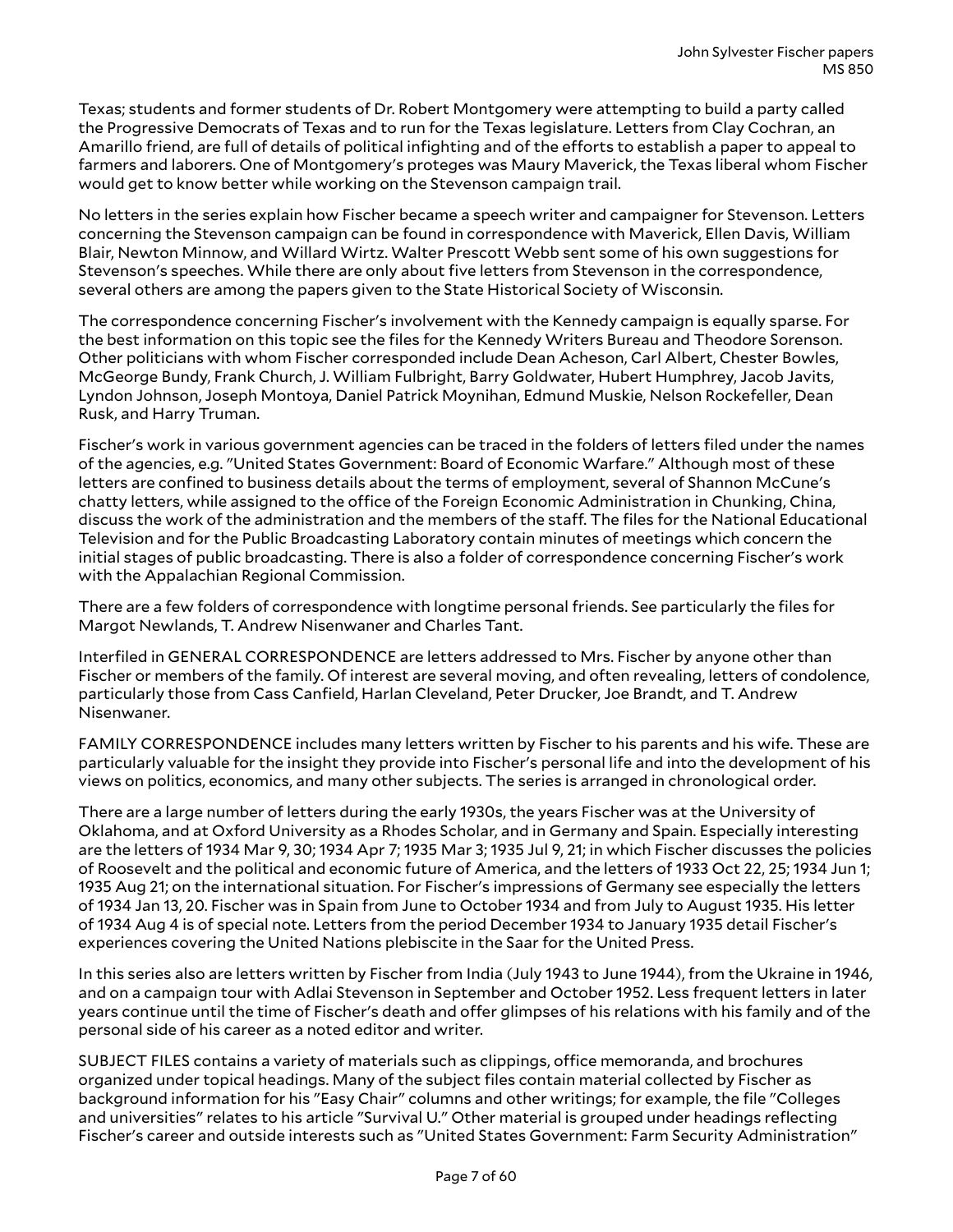and "President's National Committee on Rural Poverty." Some of these files contain copies of printed reports or brochures which Fischer probably helped produce.

WRITINGS includes drafts, printed copies, and working files for Fischer's articles, books, and speeches. The series is by no means a complete file of Fischer's publications and statements. For similar material the researcher should consult the inventory of the State Historical Society of Wisconsin (Appendix A) as well. Appended to this register as Appendix B is a partial list of articles by Fischer which appeared in *Harper's,* though not all of these are included in the papers. Refer to finding aid in repository for Appendices A & B. Consult Reference Archivist for assistance.

DIARIES AND OTHER MEMORABILIA contains an interesting set of journals kept by Fischer during his high school and college days and the first year of his stay in England (1933-1934). The series also includes travel journals kept during his New Delhi assignment (1943-1944) and the UNRRA mission to the Ukraine (1946). Most of the other memorabilia dates from high school and college years though the series does contain some juvenilia saved by his parents and some later photographs and biographical sketches.

YALE FILES contains those files kept by Fischer during his years as a visiting fellow in the Institute for Social and Policy Studies. While at Yale Fischer was researching innovations in government in metropolitan areas, rural poverty areas, and multi-state regions. Some of this research was used in teaching a seminar in political science; much of it came to be used in Fischer's own columns in *Harper's* and in his book *Vital Signs, U.S.A.*

The files, as now constituted, consist almost entirely of printed material organized by subject. At the beginning of the series and scattered through some files are notes made by Fischer and his research assistant Edie MacMullen; there is also one folder of student papers. Some subjects such as "Appalachia" appear in both Series III and VI, reflecting Fischer's continuing interest in these areas. Folder 56, "Urban Coalition," contains notes of an interview with John Gardner as well as copies of his speeches.

Newspaper clippings and other readily available serial publications, found in the original subject folders, have not been preserved. Correspondence has been added to Series I, GENERAL CORRESPONDENCE.

### <span id="page-7-0"></span>**Arrangement**

Arranged in six series: I. General Correspondence. II. Family Correspondence. III. Subject Files. IV. Writings. V. Diaries and Other Memorabilia. VI. Yale Files.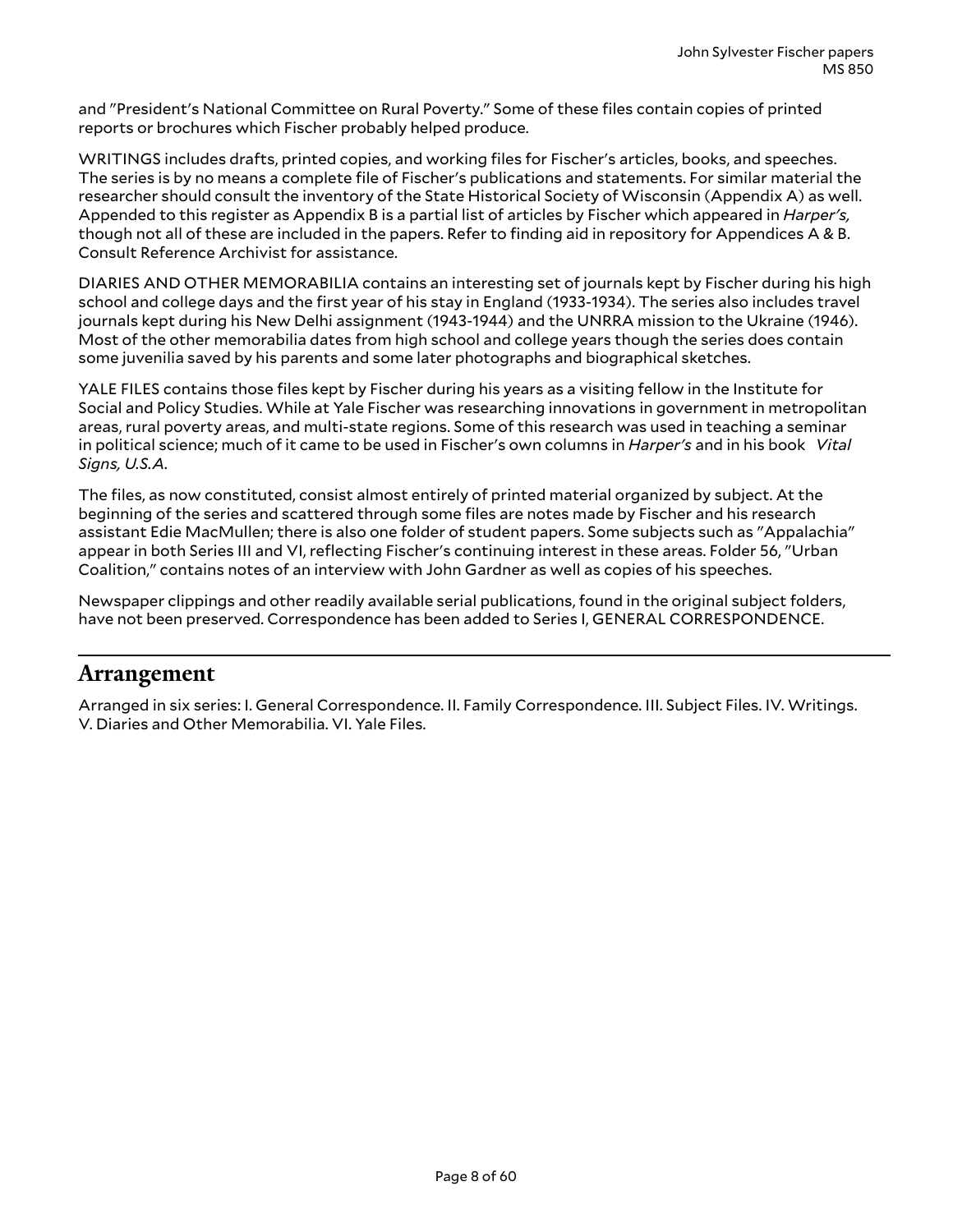# <span id="page-8-0"></span>**Collection Contents**

### <span id="page-8-1"></span>**Series I: Correspondence, 1928-1978, undated**

#### *10.5 linear feet (25 boxes)*

GENERAL CORRESPONDENCE is arranged alphabetically. Large groups of letters from a single individual or organization have been foldered separately, as has the correspondence of particularly notable people such as John F. Kennedy and John K. Galbraith. An asterisk next to the folder title indicates that that folder contains ten or more items.

Material relating to the various branches of the Harper organization has required special treatment because it encompasses not only Fischer's own correspondence with Harper employees and with other people on behalf of *Harper's,* but also correspondence of Harper employees with many of the same people who corresponded with Fischer. Often one writer would exchange letters with several editors in the process of producing an article for *Harper's.* In order to avoid splitting up a sequence of letters in such a case, the correspondence of Fischer and other Harper employees has been filed under the name of the third party. Employees' correspondence with Fischer has been filed under the name of the Harper employee, and correspondence between Harper employees, along with anonymous memoranda and other in-house material, is filed under the appropriate Harper branch (Harper and Brothers, Harper and Row, Harper-Atlantic Sales, or *Harper's Magazine).* Cross-references have been provided from these Harper folders to the Harper employees.

Folders with asterisks (\*) contain ten or more items.

<span id="page-8-5"></span><span id="page-8-4"></span><span id="page-8-3"></span><span id="page-8-2"></span>

| b. 1, f. 1     | Aa-Ac                                      |                       |
|----------------|--------------------------------------------|-----------------------|
| b. 1, f. 2     | Acorn Club (*)                             | 1972-1978             |
| b. 1, f. 3     | Ad                                         |                       |
| b. 1, f. 4-6   | Adams, Mark (*)                            | 1947-1951,<br>undated |
| b. 1, f. 7     | Ah-Alc                                     |                       |
| b. 1, f. 8     | Albert, Carl (*)                           | 1962, 1970-1976       |
| b. 1, f. 9     | Ald-Alla                                   |                       |
| b. 1, f. 10    | Alle-Alv                                   |                       |
| b. 1, f. 11-13 | Allen, Frederick Lewis (*)                 | 1944-1953             |
| b. 1, f. 14    | Allen, Terry (Mrs. Donald) (*)             | 1968-1971             |
| b. 1, f. 15    | American A                                 |                       |
| b. 1, f. 16    | American B-C                               |                       |
| b. 1, f. 17    | American F-I                               |                       |
| b. 1, f. 18    | American L-M                               |                       |
| b. 1, f. 19    | <b>American P-Americans</b>                |                       |
| b. 1, f. 20    | American Society of Planning Officials (*) | 1964-1975             |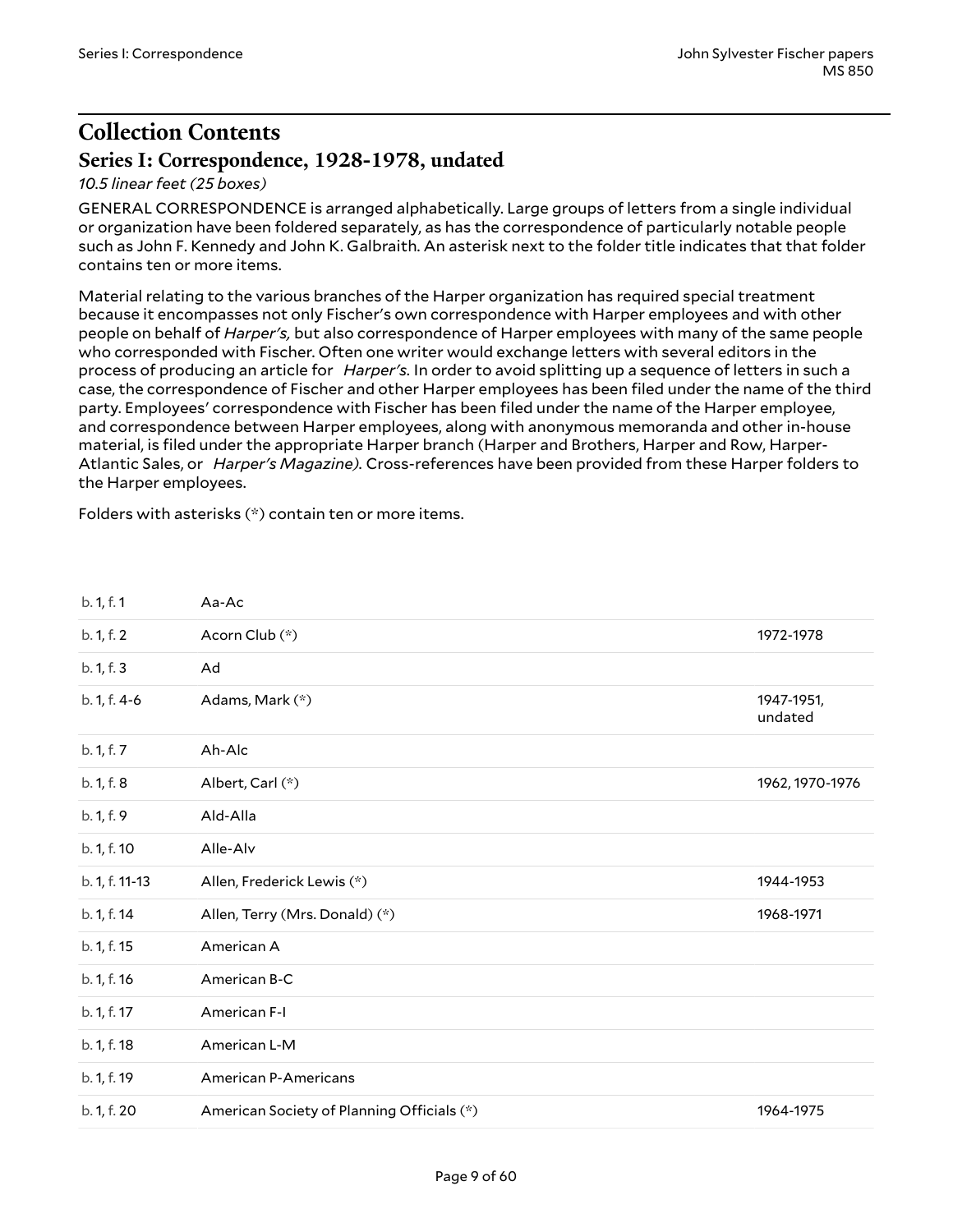<span id="page-9-6"></span><span id="page-9-5"></span><span id="page-9-4"></span><span id="page-9-3"></span><span id="page-9-2"></span><span id="page-9-1"></span><span id="page-9-0"></span>

| b. 1, f. 21 | And                                                      |                 |
|-------------|----------------------------------------------------------|-----------------|
| b. 1, f. 22 | Andrews, Wayne (*)                                       | 1964-1965       |
| b. 1, f. 23 | Ang-Ap                                                   |                 |
| b. 1, f. 24 | Appalachian Regional Commission (*)                      | 1968-1975       |
| b. 1, f. 25 | Arc-Arnd                                                 |                 |
| b. 1, f. 26 | Arno-Art                                                 |                 |
| b. 1, f. 27 | Asb-Asc                                                  |                 |
| b. 1, f. 28 | Ash-Ass                                                  |                 |
| b. 1, f. 29 | Ashmore, Henry S.                                        | 1960            |
| b. 1, f. 30 | Aspen Institute for Humanistic Studies (*)               | 1961-1963, 1973 |
| b. 1, f. 31 | Associated Press (*)                                     | 1931-1937       |
| b. 1, f. 32 | Asw-At                                                   |                 |
| b. 1, f. 33 | Au-Az                                                    |                 |
| b. 1, f. 34 | Baa-Bab                                                  |                 |
| b. 1, f. 35 | Bac                                                      |                 |
| b. 1, f. 36 | Bai                                                      |                 |
| b. 1, f. 37 | Bak                                                      |                 |
| b. 1, f. 38 | <b>Bal-Bark</b>                                          |                 |
| b. 1, f. 39 | Balk, Alfred (*)                                         | 1967-1974, 1978 |
| b. 1, f. 40 | Barbour, Floyd B.                                        | 1967-1968       |
| b. 1, f. 41 | Barn                                                     |                 |
|             | Barnes, Eleanor (Mrs. Donald)<br>See: box 18, folder 619 |                 |
| b. 1, f. 42 | Baro-Barr                                                |                 |
| b. 4, f. 43 | Bart-Barz                                                |                 |
| b. 4, f. 44 | Bat-Bay                                                  |                 |
| b. 4, f. 45 | Bea-Bed                                                  |                 |
| b. 4, f. 46 | Bee-Bei                                                  |                 |
| b. 4, f. 47 | Beecroft, Eric (*)                                       | 1943-1945       |
| b. 2, f. 48 | Bel                                                      |                 |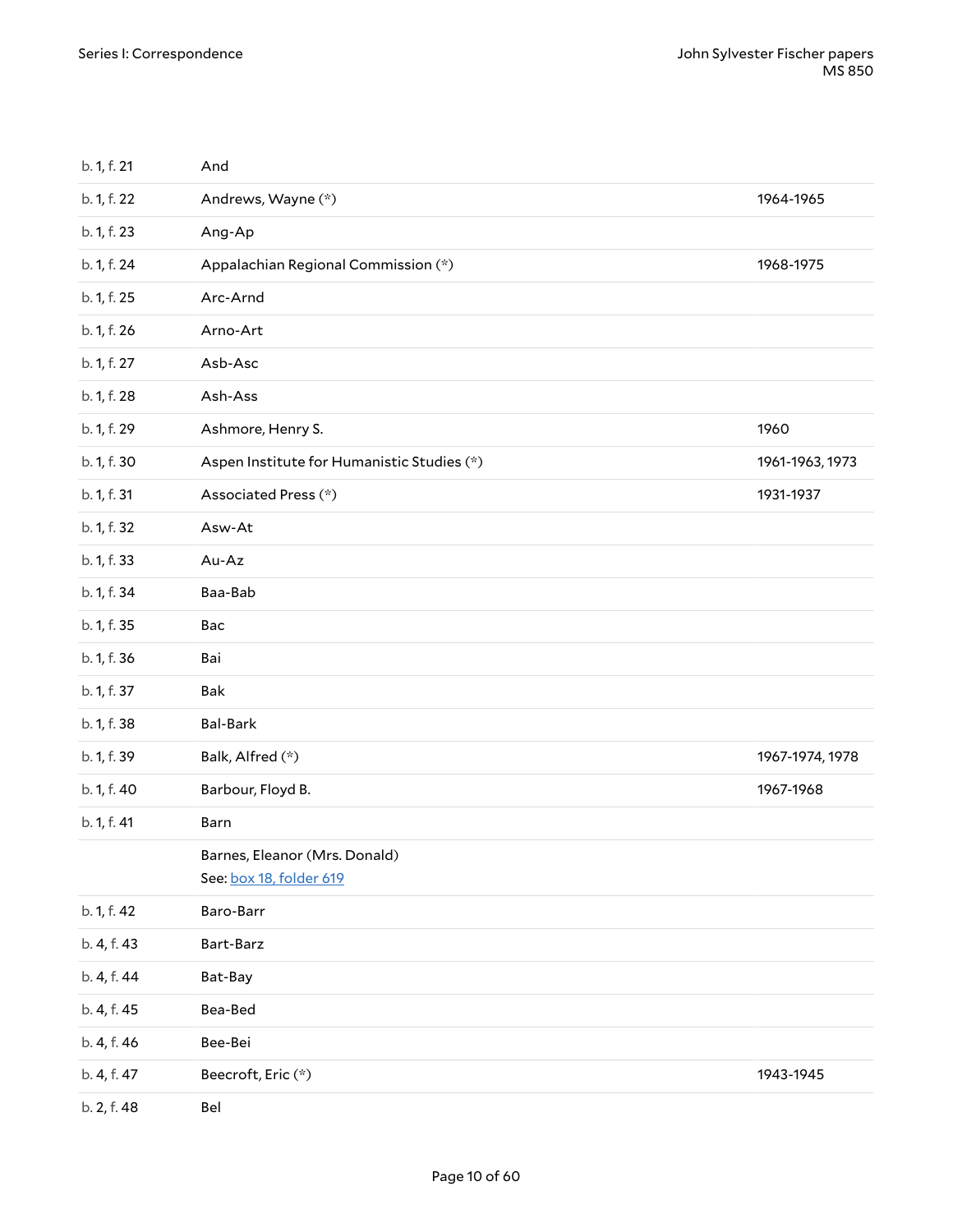<span id="page-10-9"></span><span id="page-10-8"></span><span id="page-10-7"></span><span id="page-10-6"></span><span id="page-10-5"></span><span id="page-10-4"></span><span id="page-10-3"></span><span id="page-10-2"></span><span id="page-10-1"></span><span id="page-10-0"></span>

| b. 2, f. 48    | <b>Beloit College</b><br>See: box 3, folder 84 |                       |
|----------------|------------------------------------------------|-----------------------|
| b. 2, f. 49    | Beng                                           |                       |
| b. 2, f. 50    | Benj-Bent                                      |                       |
| b. 2, f. 51    | Ber-Bev                                        |                       |
| b. 2, f. 52    | Bermel, Joyce                                  | 1964, 1971-1976       |
| b. 2, f. 53    | Bessie, Simon Michael (*)                      | 1949, 1965-1978       |
| b. 2, f. 54    | Bh-Bj                                          |                       |
| b. 2, f. 55    | Binns, James H., Jr. (*)                       | 1967-1970             |
| b. 2, f. 56    | Blac-Blak                                      |                       |
| b. 2, f. 57    | Blair, William McC., Jr.                       | 1954-1959             |
| b. 2, f. 58-61 | Blair, William S. (*)                          | 1959-1977,<br>undated |
| b. 2, f. 62    | Blan-Blu                                       |                       |
| b. 2, f. 63    | Boa-Bod                                        |                       |
| b. 2, f. 64    | Boe-Bol                                        |                       |
| b. 2, f. 65    | Bon                                            |                       |
| b. 2, f. 66    | Boo                                            |                       |
| b. 3, f. 67    | Bor-Bou                                        |                       |
| b. 3, f. 68    | Bov-Boy                                        |                       |
| b. 3, f. 69    | Bowles, Chester (*)                            | 1952-1969             |
| b. 3, f. 70    | Brad-Bram                                      |                       |
| b. 3, f. 71    | Bran                                           |                       |
| b. 3, f. 72    | Brandt, Joseph A. (*)                          | 1932-1952, 1979       |
| b. 3, f. 73    | Brau-Brei                                      |                       |
| b. 3, f. 74    | <b>Bren-Bris</b>                               |                       |
| b. 3, f. 75    | Brengel, Ruth                                  | 1975                  |
| b. 3, f. 76    | Brit                                           |                       |
| b. 3, f. 77    | Broa-Broo                                      |                       |
| b. 3, f. 78-81 | Brookings Institution (*)                      | 1967-1978             |
| b. 3, f. 82    | Brooks, Daniel (*)                             | 1962-1973             |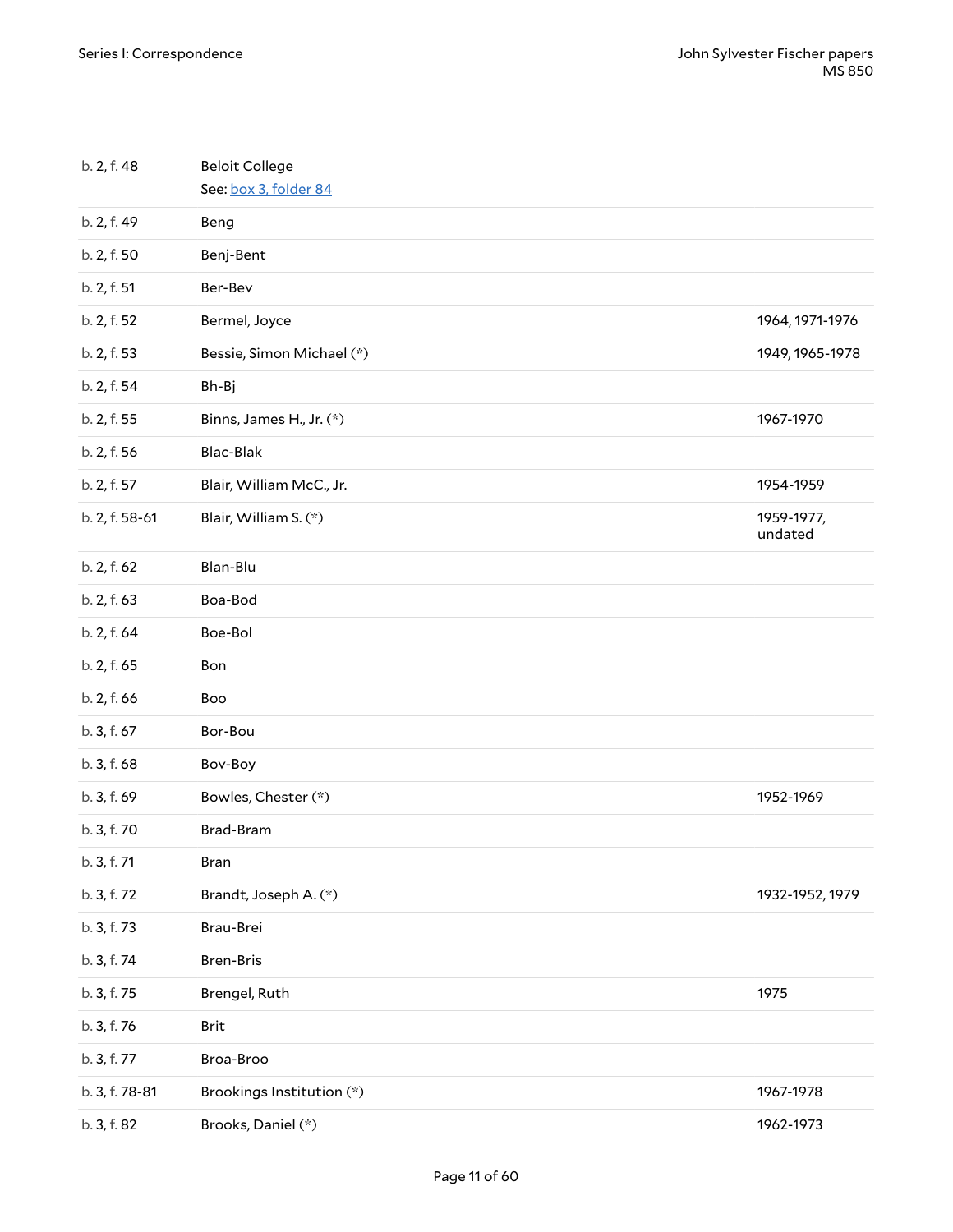<span id="page-11-7"></span><span id="page-11-6"></span><span id="page-11-5"></span><span id="page-11-4"></span><span id="page-11-3"></span><span id="page-11-2"></span><span id="page-11-1"></span><span id="page-11-0"></span>

| b. 3, f. 83      | Brooks, Paul (*)                                                        | 1959, 1967-1971             |
|------------------|-------------------------------------------------------------------------|-----------------------------|
| b. 3, f. 84      | Brou-Brown                                                              |                             |
| b. 3, f. 85      | Browne-Bry                                                              |                             |
| b. 3, f. 86      | Bub-Buc                                                                 |                             |
| b. 3, f. 87      | Bucknell University (*)                                                 | 1953-1954, 1968             |
| b. 3, f. 88      | Bui-Burg                                                                |                             |
|                  | Bundy, McGeorge<br>See: box 8, folder 252                               |                             |
| b. 3, f. 89      | Burn-Burr                                                               |                             |
| b. 3, f. 90      | <b>Bus-But</b>                                                          |                             |
| b. 3, f. 91      | Buz-By                                                                  |                             |
| b. 3, f. 92      | 'B' unidentified<br>English                                             |                             |
| b. 3, f. 93      | Cae-Cali                                                                |                             |
| b. 3, f. 94-96   | California, University of, Santa Cruz (*)<br>See also: box 3, folder 97 | 1967-1973                   |
|                  |                                                                         |                             |
| b. 3, f. 97      | Calkins, Robert D. (*)<br>See also: box 28, folder 9-10                 | 1967-1969, 1974,<br>1978    |
| b. 3, f. 98      | Call-Calv                                                               |                             |
| b. 3, f. 99      | Cam-Cana                                                                |                             |
| b. 3, f. 100     | Canf-Carri                                                              |                             |
| b. 3, f. 101-04  | Canfield, Cass, Sr. (*)                                                 | 1943-1968<br>March          |
| b. 4, f. 105-10  | Canfield, Cass, Sr. (*)                                                 | 1968 April-1978,<br>undated |
| b. 4, f. 111-112 | Canfield, Cass, Jr. (*)                                                 | 1953-1973                   |
| b. 4, f. 113-114 | Carnegie Corporation of New York (*)                                    | 1963-1977,<br>undated       |
| b. 4, f. 115     | Carr, John Dickson (*)                                                  | 1964-1965                   |
| b. 4, f. 116     | Carro-Cart                                                              |                             |
| b. 4, f. 117     | Carv-Cass                                                               |                             |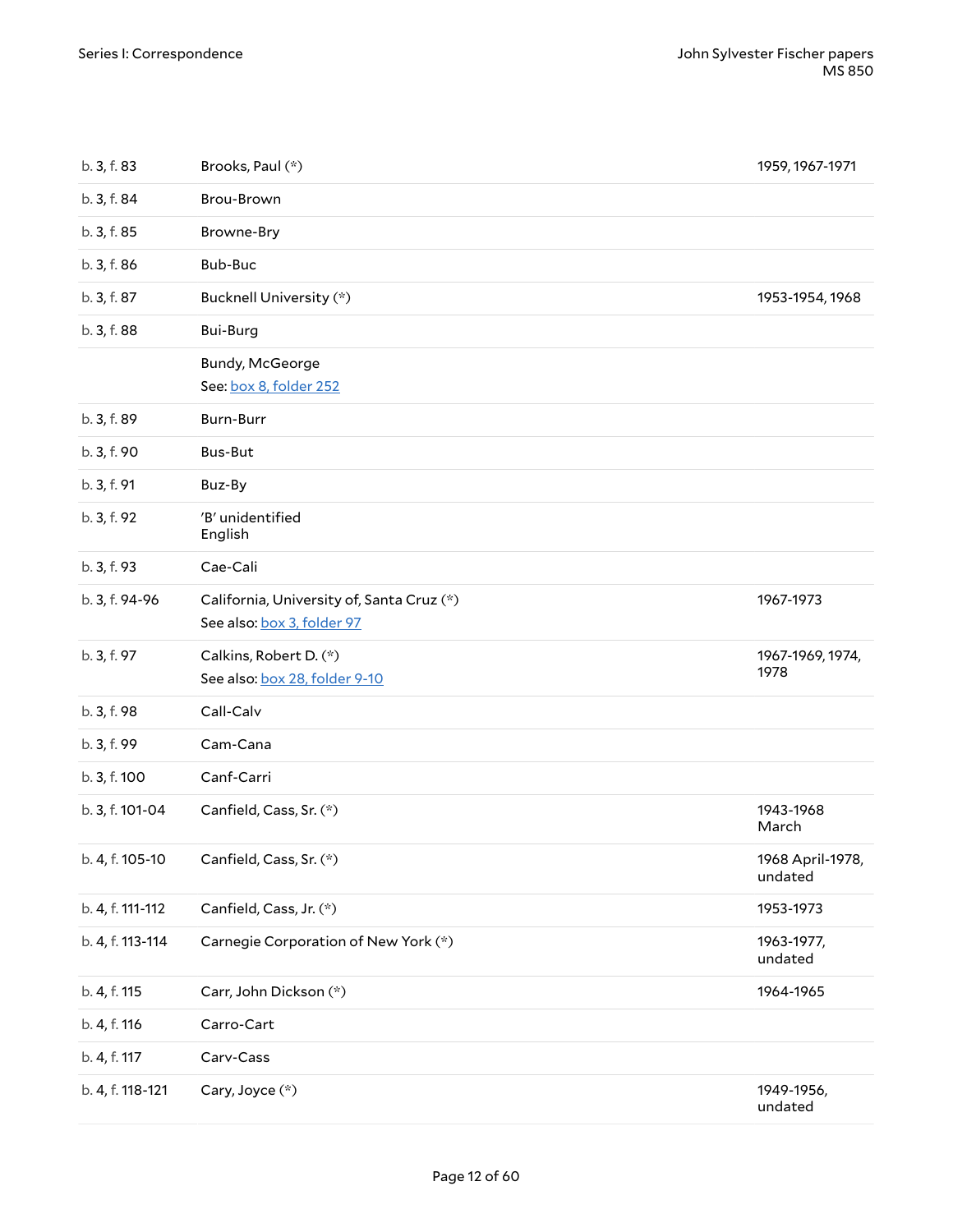<span id="page-12-1"></span><span id="page-12-0"></span>

| b. 4, f. 122     | Casady, Simon (*)                                       | 1936, 1961-1971         |
|------------------|---------------------------------------------------------|-------------------------|
| b. 4, f. 123-124 | Case, Everett N. (*)                                    | 1970-1974               |
| b. 4, f. 125     | Cast-Caw                                                |                         |
| b. 4, f. 126     | Ce-Chad                                                 |                         |
| b. 4, f. 127     | Century Association (*)                                 | 1967-1976               |
| b. 4, f. 128     | Chaf-Cham                                               |                         |
| b. 4, f. 129     | Chan-Chic                                               |                         |
|                  | Chauncey, Henry, Jr.<br>See: box 25, folder 882-883     |                         |
| b. 4, f. 130     | Chicago, University of (*)                              | 1963-1975               |
| b. 4, f. 131     | Chid-Cho                                                |                         |
| b. 4, f. 132     | Chr-Chu                                                 |                         |
| b. 4, f. 133     | Ci-Clai                                                 |                         |
| b. 4, f. 134     | Clar                                                    |                         |
| b. 4, f. 135     | Clark College (*)<br>See also: box 10, folder 303       | 1971-1974               |
| b. 5, f. 136     | Clax-Clo                                                |                         |
| b. 5, f. 137-139 | Cleveland, Harlan (*)                                   | 1951-1978               |
| b. 5, f. 140     | Coa-Coffe                                               |                         |
| b. 5, f. 141-149 | Cochran, Clay L. (*)                                    | 1935-1976               |
| b. 5, f. 150-151 | Coffee House (*)                                        | 1951-1970               |
| b. 5, f. 152     | Coffi-Cofr                                              |                         |
| b. 5, f. 153     | Coh                                                     |                         |
| b. 5, f. 154     | Colb-Cole                                               |                         |
| b. 5, f. 155     | Coll                                                    |                         |
| b. 5, f. 156     | Colm-Colv                                               |                         |
| b. 5, f. 157     | Columbia University (*)<br>See also: box 14, folder 476 | 1953-1954,<br>1968-1972 |
| b. 5, f. 158     | Com                                                     |                         |
| b. 5, f. 159     | Conf-Connec                                             |                         |
| b. 5, f. 160     | Connel-Conner                                           |                         |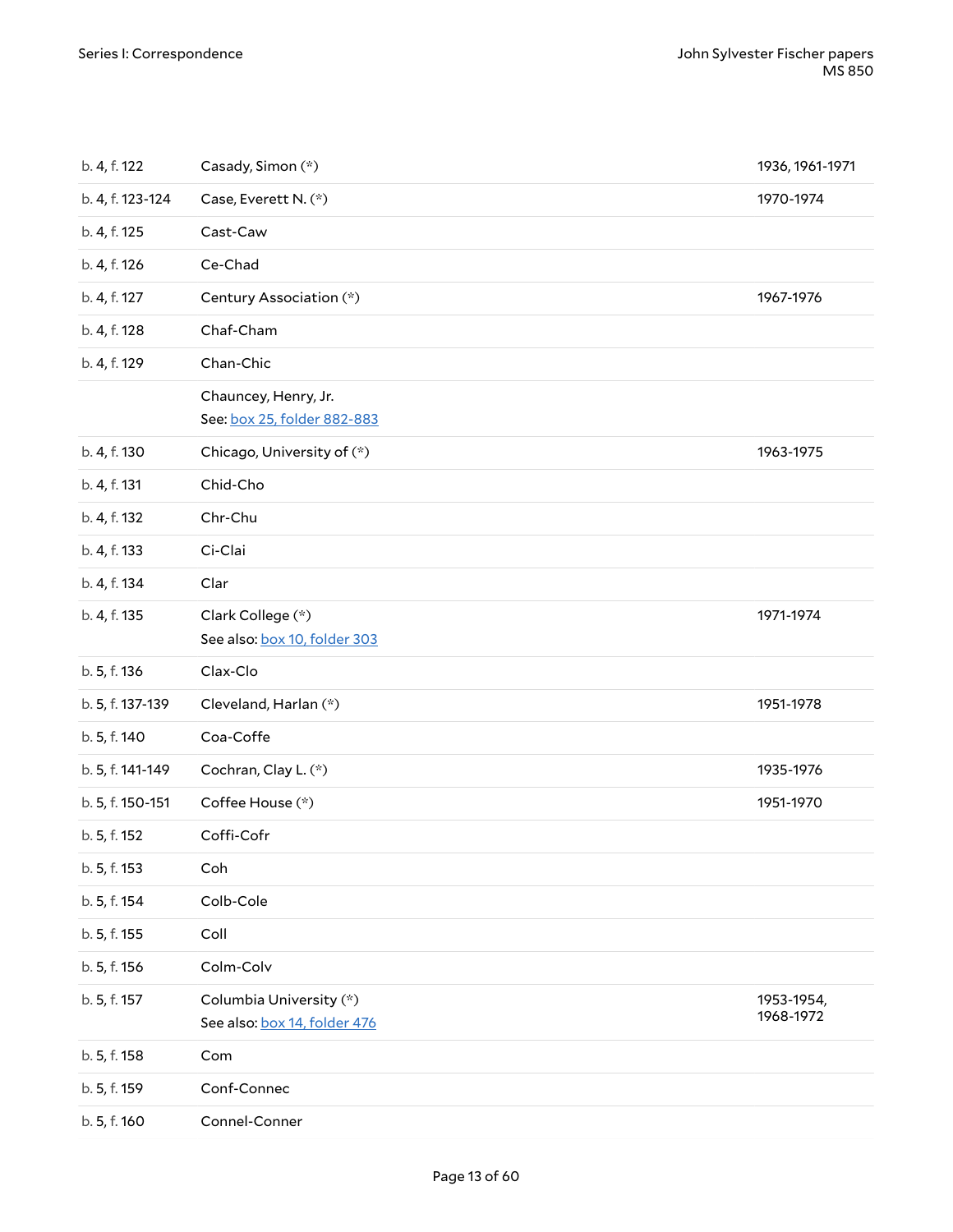<span id="page-13-6"></span><span id="page-13-5"></span><span id="page-13-4"></span><span id="page-13-3"></span><span id="page-13-2"></span><span id="page-13-1"></span><span id="page-13-0"></span>

| b. 5, f. 161     | Cons-Conv                                       |                          |
|------------------|-------------------------------------------------|--------------------------|
| b. 5, f. 162     | Coo-Coq                                         |                          |
| b. 5, f. 163     | Cord-Corn                                       |                          |
| b. 5, f. 164     | Coro-Cou                                        |                          |
| b. 5, f. 165     | Corry, Andrew V.                                | 1944-1951, 1970          |
| b. 6, f. 166     | Council on Foreign Relations, Inc. (*)          | 1954, 1968-1971          |
| b. 6, f. 167     | Cov-Coz                                         |                          |
| b. 6, f. 168     | Cowles, John, Sr.                               | 1971-1975                |
| b. 6, f. 169-174 | Cowles, John, Jr. (*)                           | 1958-1978                |
| b. 6, f. 175     | Cox, Nona                                       | 1952-1971 (*)<br>undated |
| b. 6, f. 176     | Cra                                             |                          |
| b. 6, f. 177     | Cre-Crim                                        |                          |
| b. 6, f. 178     | Crip                                            |                          |
| b. 6, f. 179     | Cripps, John (*)<br>See also: box 26, folder 20 | 1934-1935, 1949          |
| b. 6, f. 180     | Cris-Cs                                         |                          |
| b. 6, f. 181     | Cu                                              |                          |
| b. 6, f. 182     | 'C' unidentified<br>English                     |                          |
| b. 6, f. 183     | Daf-Dale                                        |                          |
| b. 6, f. 184     | Daly                                            |                          |
| b. 6, f. 185     | Dam-Darc                                        |                          |
| b. 6, f. 186     | Danforth Foundation                             | 1970                     |
| b. 6, f. 187     | Dard-Das                                        |                          |
| b. 6, f. 188     | Dav-Daw                                         |                          |
| b. 6, f. 189     | Davis, Ellen (*)                                | 1956, 1970-1973          |
| b. 6, f. 190     | Dea-Deg                                         |                          |
| b. 6, f. 191     | Dei-Dema                                        |                          |
| b. 6, f. 192     | Demb-Dep                                        |                          |
| b. 6, f. 193     | Der-Dex                                         |                          |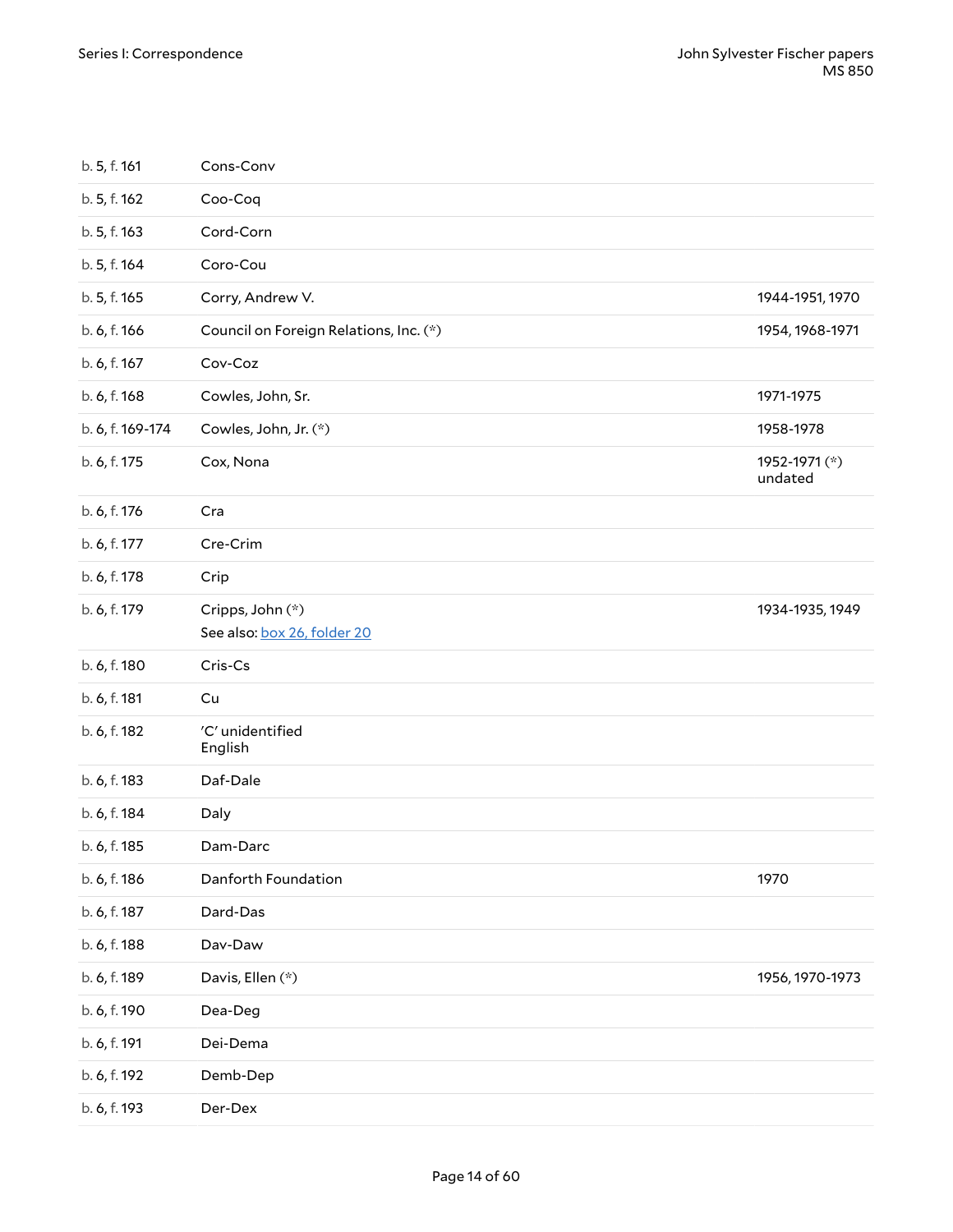<span id="page-14-3"></span><span id="page-14-2"></span><span id="page-14-1"></span><span id="page-14-0"></span>

| b. 6, f. 194     | DeVoto, Avis (Mrs. Bernard) (*)                                                                                                                                                                                    | 1949-1978                  |
|------------------|--------------------------------------------------------------------------------------------------------------------------------------------------------------------------------------------------------------------|----------------------------|
| b. 6, f. 195-198 | DeVoto, Bernard                                                                                                                                                                                                    | 1946-1974                  |
| b. 6, f. 199     | Di                                                                                                                                                                                                                 |                            |
| b. 6, f. 200     | Dob-Donah                                                                                                                                                                                                          |                            |
| b. 6, f. 201     | Donal-Donn                                                                                                                                                                                                         |                            |
| b. 7, f. 202     | Dono-Doo                                                                                                                                                                                                           |                            |
| b. 7, f. 203     | Dorn, Edwin                                                                                                                                                                                                        | 1976-1977                  |
| b. 7, f. 204     | Dor-Doub                                                                                                                                                                                                           |                            |
| b. 7, f. 205     | Doug-Doy                                                                                                                                                                                                           |                            |
| b. 7, f. 206     | Dr                                                                                                                                                                                                                 |                            |
| b. 7, f. 207-211 | Drucker, Peter F. (*)<br>A copy of this material is available in digital form from Manuscripts and Archives.<br>Contact Manuscripts and Archives at mssa.assist@yale.edu to request access to<br>the digital copy. | 1942-1976,1978,<br>undated |
| b. 7, f. 212     | Dub-Dun                                                                                                                                                                                                            |                            |
| b. 7, f. 213     | Dugger, Ronnie (*)                                                                                                                                                                                                 | 1969-1974                  |
| b. 7, f. 214     | Dur-Dy                                                                                                                                                                                                             |                            |
| b. 7, f. 215     | 'D' unidentified<br>English                                                                                                                                                                                        |                            |
| b. 7, f. 216     | Ea-Eb                                                                                                                                                                                                              |                            |
| b. 7, f. 217     | Ec-Ei                                                                                                                                                                                                              |                            |
| b. 7, f. 218     | Ela-Ellio                                                                                                                                                                                                          |                            |
| b. 7, f. 219     | Elliott, George P. (*)                                                                                                                                                                                             | 1964-1965                  |
| b. 7, f. 220     | Ellis-Ells                                                                                                                                                                                                         |                            |
| b. 7, f. 221     | Ellis, James R. (*)                                                                                                                                                                                                | 1970-1975                  |
| b. 7, f. 222     | Em-Enc                                                                                                                                                                                                             |                            |
| b. 7, f. 223     | Eng-Env                                                                                                                                                                                                            |                            |
| b. 7, f. 224     | Ep                                                                                                                                                                                                                 |                            |
| b. 7, f. 225     | Eq-Er                                                                                                                                                                                                              |                            |
| b. 7, f. 226     | Es-Eu                                                                                                                                                                                                              |                            |
| b. 7, f. 227     | Ev-Ewa                                                                                                                                                                                                             |                            |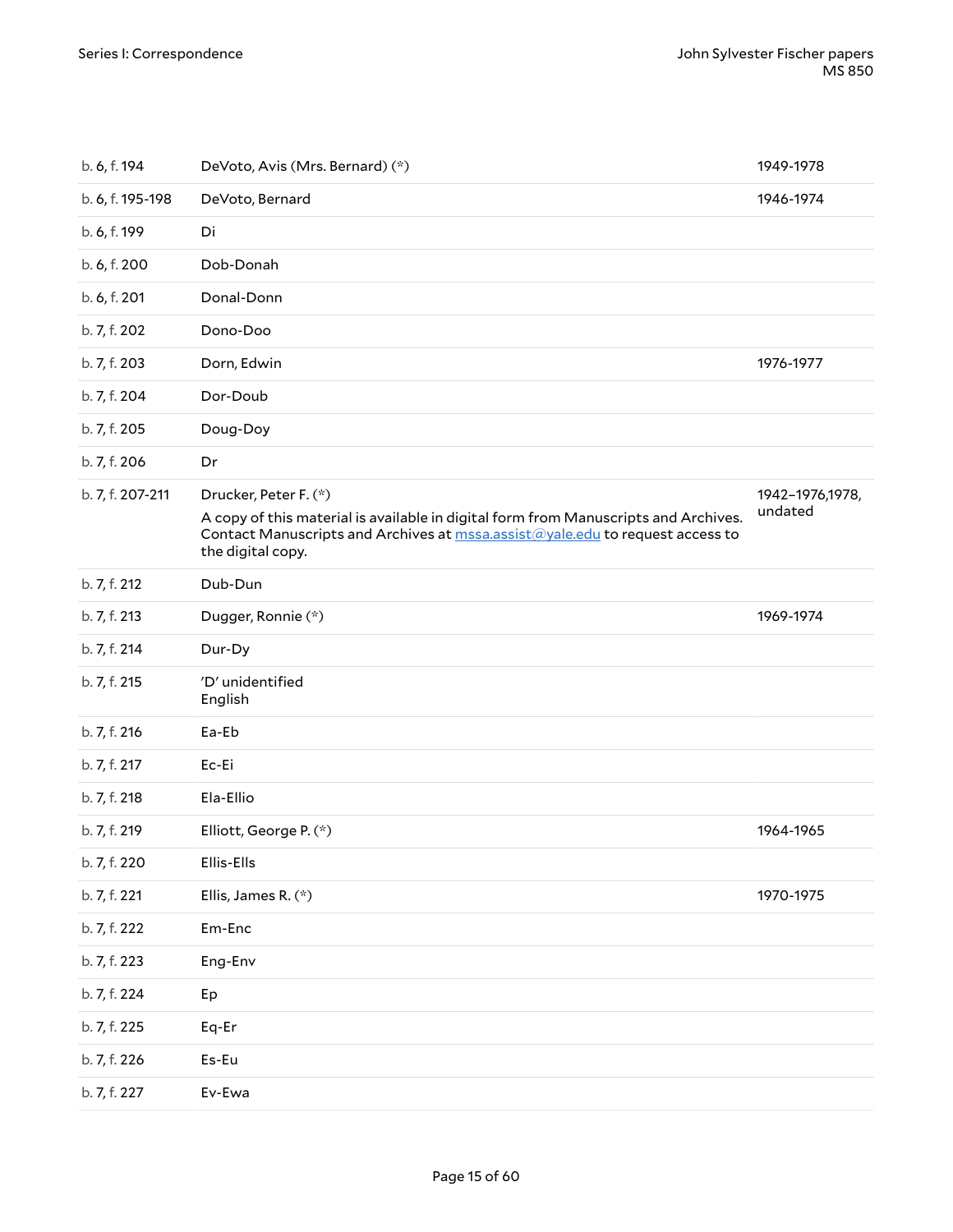<span id="page-15-4"></span><span id="page-15-3"></span><span id="page-15-2"></span><span id="page-15-1"></span><span id="page-15-0"></span>

|                  | Evans, Eli<br>See: box 4, folder 113-114                  |                 |
|------------------|-----------------------------------------------------------|-----------------|
| b. 7, f. 228     | Ewi-Ey                                                    |                 |
| b. 7, f. 229-230 | Ewing (Cortez A.M.) Foundation (*)                        | 1964-1971       |
| b. 7, f. 231     | 'E' unidentified<br>English                               |                 |
| b. 7, f. 232     | Fa                                                        |                 |
| b. 7, f. 233     | Fath, Creekmore                                           | 1937-1938       |
| b. 7, f. 234     | Fea-Ferg                                                  |                 |
| b. 7, f. 235     | Ferr-Fet                                                  |                 |
| b. 7, f. 236     | Fie-Finl                                                  |                 |
| b. 8, f. 237     | Finn-Fir                                                  |                 |
| b. 8, f. 238     | Fisc-Fisher, E.                                           |                 |
| b. 8, f. 239     | Fisher, F.-Fit                                            |                 |
| b. 8, f. 240     | Fla-Flem                                                  |                 |
| b. 8, f. 241-246 | Fleming, John R. (*)                                      | 1944, 1962-1978 |
| b. 8, f. 247     | Flet-Fol                                                  |                 |
| b. 8, f. 248     | Fon-Ford                                                  |                 |
| b. 8, f. 249     | Forbes, Henry S. (*)                                      | 1962-1968       |
| b. 8, f. 250-251 | Forbes (J.M.)&Co. (*)<br>See also: box 16, folder 533-534 | 1961-1964       |
| b. 8, f. 252     | Ford Foundation (*)                                       | 1960-1970       |
| b. 8, f. 253     | Fore-Fors                                                 |                 |
| b. 8, f. 254     | Fos                                                       |                 |
| b. 8, f. 255-256 | Foster, Malcolm                                           | 1967-1968       |
| b. 8, f. 257     | Fou-Fox                                                   |                 |
| b. 8, f. 258     | Frad-Franke                                               |                 |
| b. 8, f. 259     | Frankl-Fraz                                               |                 |
| b. 8, f. 260     | Free                                                      |                 |
| b. 8, f. 261     | Fren-Friede                                               |                 |
| b. 8, f. 262     | Friedm                                                    |                 |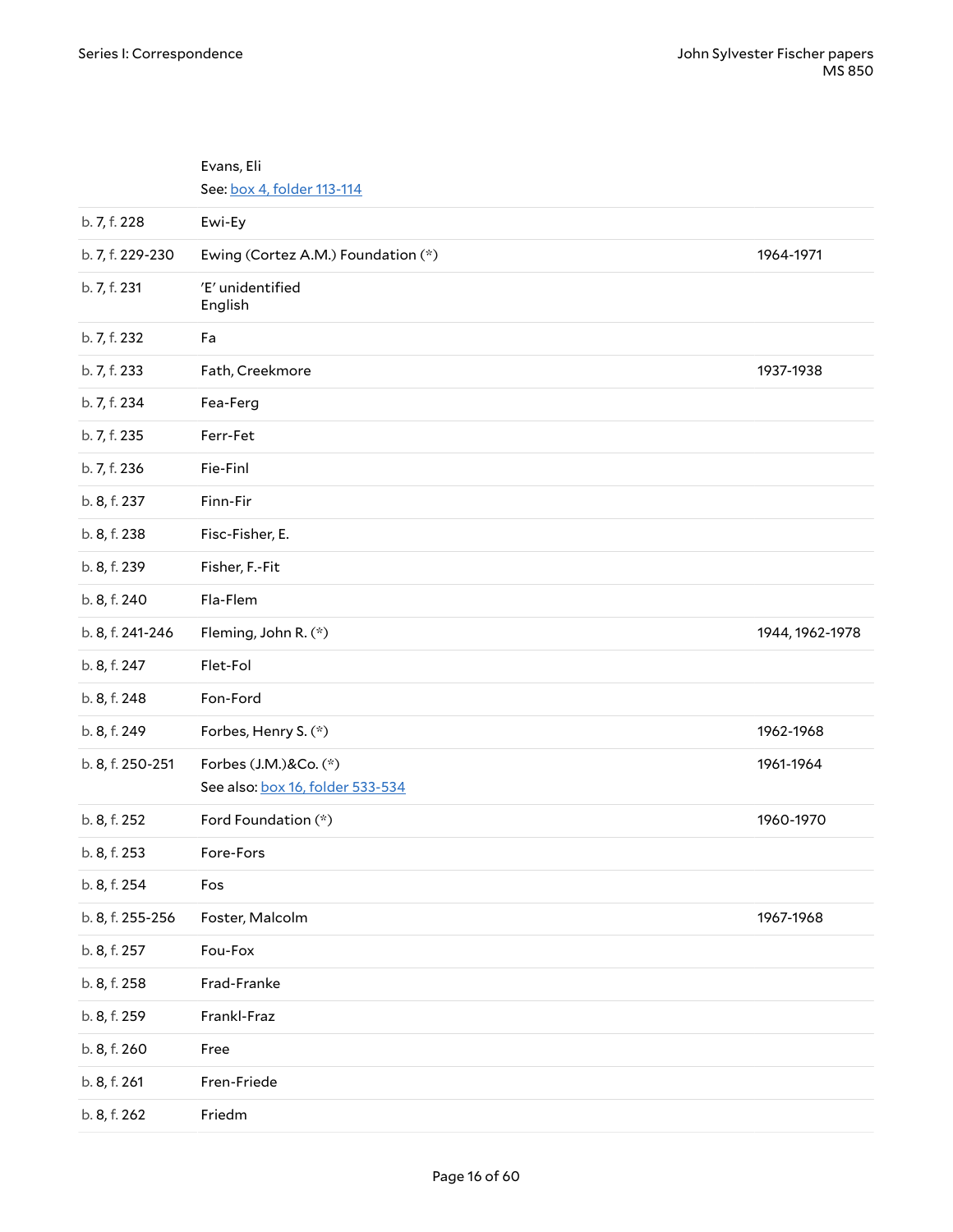<span id="page-16-2"></span><span id="page-16-1"></span><span id="page-16-0"></span>

| b. 8, f. 263     | Friedr-Frier                                |                 |
|------------------|---------------------------------------------|-----------------|
| b. 8, f. 264     | Frit-Fry                                    |                 |
| b. 8, f. 265     | Ful                                         |                 |
| b. 9, f. 266     | Fun-Fut                                     |                 |
| b. 9, f. 267     | 'F' unidentified<br>English                 |                 |
| b. 9, f. 268     | Gai-Gall                                    |                 |
| b. 9, f. 269-273 | Gaines, Judy (*)                            | 1969-1978       |
| b. 9, f. 274     | Galbraith, John Kenneth (*)                 | 1954, 1963-1971 |
| b. 9, f. 275     | Galp-Garr                                   |                 |
| b. 9, f. 276     | Gardner, John W.                            | 1965-1977       |
| b. 9, f. 277     | Gars-Garv                                   |                 |
| b. 9, f. 278     | Gav-Gay                                     |                 |
| b. 9, f. 279-280 | Gavin, James M. (*)                         | 1964-1966       |
| b. 9, f. 281     | Ge-Gib                                      |                 |
| b. 9, f. 282     | Gif-Gil                                     |                 |
| b. 9, f. 283     | Gin-Gl                                      |                 |
| b. 9, f. 284     | God-Goldb                                   |                 |
| b. 9, f. 285     | Golde-Golds                                 |                 |
| b. 9, f. 286     | Goldw-Goll                                  |                 |
| b. 9, f. 287     | Golu-Gorm                                   |                 |
|                  | Gordon, Caroline<br>See: box 22, folder 762 |                 |
| b. 9, f. 288     | Gorn-Gou                                    |                 |
| b. 9, f. 289     | Grad-Gran                                   |                 |
| b. 9, f. 290     | Gray                                        |                 |
| b. 9, f. 291     | Grays-Greenb                                |                 |
| b. 9, f. 292     | Greene-Gri                                  |                 |
| b. 9, f. 293     | Grinyer, Margaret (*)                       | 1957-1977       |
| b. 9, f. 294     | Gro-Gru                                     |                 |
| b. 9, f. 295     | Gu                                          |                 |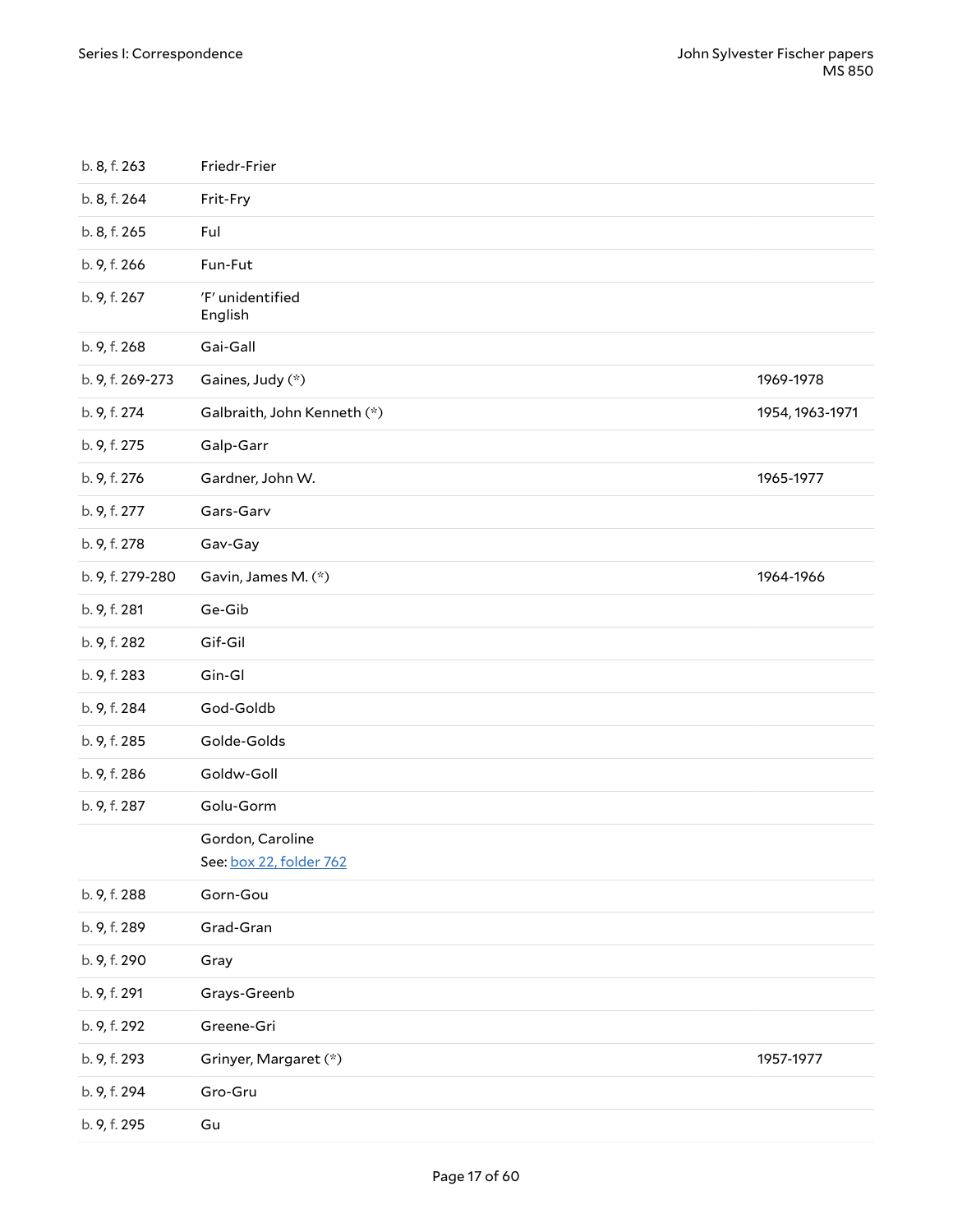<span id="page-17-2"></span><span id="page-17-1"></span><span id="page-17-0"></span>

| b. 9, f. 296      | <b>Gulf Oil Corporation</b>                                                                                                                                                                                                                                                                                                                                                                                                                                                                                                                                                                                                                                                                                                                                                                                                                                             | 1958, 1968              |
|-------------------|-------------------------------------------------------------------------------------------------------------------------------------------------------------------------------------------------------------------------------------------------------------------------------------------------------------------------------------------------------------------------------------------------------------------------------------------------------------------------------------------------------------------------------------------------------------------------------------------------------------------------------------------------------------------------------------------------------------------------------------------------------------------------------------------------------------------------------------------------------------------------|-------------------------|
| b. 9, f. 297      | 'G' unidentified<br>English                                                                                                                                                                                                                                                                                                                                                                                                                                                                                                                                                                                                                                                                                                                                                                                                                                             |                         |
| b. 10, f. 298     | Haa-Hale                                                                                                                                                                                                                                                                                                                                                                                                                                                                                                                                                                                                                                                                                                                                                                                                                                                                |                         |
| b. 10, f. 299     | Hagen, Beulah W. (*)                                                                                                                                                                                                                                                                                                                                                                                                                                                                                                                                                                                                                                                                                                                                                                                                                                                    | 1945-1948,<br>1973-1978 |
| b. 10, f. 300     | Hall                                                                                                                                                                                                                                                                                                                                                                                                                                                                                                                                                                                                                                                                                                                                                                                                                                                                    |                         |
| b. 10, f. 301     | Hame-Hamm                                                                                                                                                                                                                                                                                                                                                                                                                                                                                                                                                                                                                                                                                                                                                                                                                                                               |                         |
| b. 10, f. 302     | Hamilton, Hamish (*)                                                                                                                                                                                                                                                                                                                                                                                                                                                                                                                                                                                                                                                                                                                                                                                                                                                    | 1946-1975, 1978         |
| b. 10, f. 303     | Hamma-Hamp                                                                                                                                                                                                                                                                                                                                                                                                                                                                                                                                                                                                                                                                                                                                                                                                                                                              |                         |
| b. 10, f. 304     | Han-Hap                                                                                                                                                                                                                                                                                                                                                                                                                                                                                                                                                                                                                                                                                                                                                                                                                                                                 |                         |
| b. 10, f. 305     | Harb-Harr                                                                                                                                                                                                                                                                                                                                                                                                                                                                                                                                                                                                                                                                                                                                                                                                                                                               |                         |
| b. 10, f. 306-307 | Harper & Brothers Publishers (*)<br>See also: box 1, folder 11-13 See also: box 1, folder 32 See also: box 2, folder 53 See<br>also: box 2, folder 58-61 See also: box 3, folder 101-104 See also: box 10, folder 299<br>See also: box 10, folder 327-328 See also: box 10, folder 330 See also: box 13, folder<br>432                                                                                                                                                                                                                                                                                                                                                                                                                                                                                                                                                  | 1941-1962               |
| b. 10, f. 308-309 | Harper & Row, Publishers, Inc. (*)<br>See also: box 1, folder 26; See also: box 1, folder 32; See also: box 2, folder 64; See<br>also: box 3, folder 70; See also: box 3, folder 75; See also: box 3, folder 91; See also:<br>box 3, folder 101-104; See also: box 4, folder 111-112; See also: box 7, folder 217; See<br>also: box 8, folder 265; See also: box 9, folder 289; See also: box 10, folder 316; See<br>also: box 10, folder 327-328; See also: box 10, folder 330; See also: box 11, folder 340;<br>See also: box 12, folder 386; See also: box 12, folder 408; See also: box 13, folder 416;<br>See also: box 14, folder 456; See also: box 14, folder 457; See also: box 14, folder<br>468-470; See also: box 20, folder 679; See also: box 21, folder 713; See also: box 24,<br>folder 820; See also: box 24, folder 859; See also: box 25, folder 879 | 1962-1975               |
| b. 10, f. 310     | Harper-Atlantic Sales, Inc.<br>See also: box 1, folder 26 See also: box 2, folder 51 See also: box 2, folder 58-61 See<br>also: box 3, folder 82 See also: box 6, folder 180 See also: box 6, folder 188 See also:<br>box 12, folder 372                                                                                                                                                                                                                                                                                                                                                                                                                                                                                                                                                                                                                                | 1967-1968               |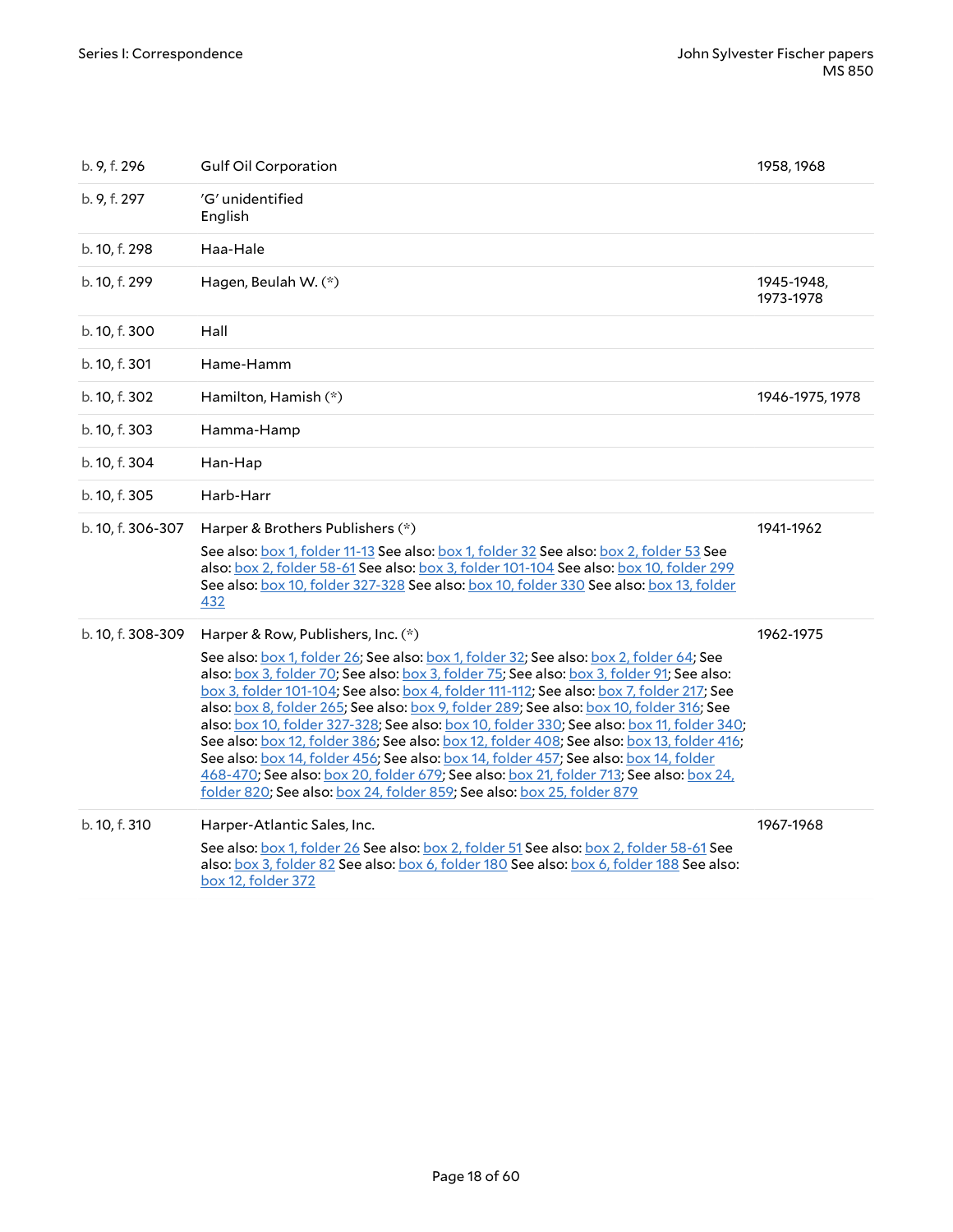<span id="page-18-5"></span><span id="page-18-4"></span><span id="page-18-3"></span><span id="page-18-2"></span><span id="page-18-1"></span><span id="page-18-0"></span>

| b. 10, f. 311-315 | Harper's Magazine(*)<br>English<br>See also: box 1, folder 7 See also: box 1, folder 11-13 See also: box 1, folder 23 See also:<br>box 1, folder 37 See also: box 1, folder 39 See also: box 1, folder 41 See also: box 2,<br>folder 51 See also: box 3, folder 82 See also: box 3, folder 89 See also: box 4, folder<br>117 See also: box 5, folder 156 See also: box 6, folder 184 See also: box 6, folder 190<br>See also: box 6, folder 191 See also: box 8, folder 261 See also: box 9, folder 286 See<br>also: box 10, folder 300 See also: box 10, folder 330 See also: box 11, folder 338 See<br>also: box 11, folder 353 See also: box 12, folder 372 See also: box 12, folder 408 See<br>also: box 13, folder 412 See also: box 13, folder 413 See also: box 14, folder 453-454<br>See also: box 14, folder 484 See also: box 15, folder 502 See also: box 15, folder 509<br>See also: box 17, folder 562 See also: box 19, folder 645 See also: box 20, folder 679<br>See also: box 20, folder 700 See also: box 21, folder 705 See also: box 22, folder<br>768-770 See also: box 24, folder 845 | 1944-1978,<br>undated |
|-------------------|-------------------------------------------------------------------------------------------------------------------------------------------------------------------------------------------------------------------------------------------------------------------------------------------------------------------------------------------------------------------------------------------------------------------------------------------------------------------------------------------------------------------------------------------------------------------------------------------------------------------------------------------------------------------------------------------------------------------------------------------------------------------------------------------------------------------------------------------------------------------------------------------------------------------------------------------------------------------------------------------------------------------------------------------------------------------------------------------------------------|-----------------------|
| b. 10, f. 316     | Harris                                                                                                                                                                                                                                                                                                                                                                                                                                                                                                                                                                                                                                                                                                                                                                                                                                                                                                                                                                                                                                                                                                      |                       |
| b. 10, f. 317     | Harris, Michaelyn (Mrs. Hugh) (*)                                                                                                                                                                                                                                                                                                                                                                                                                                                                                                                                                                                                                                                                                                                                                                                                                                                                                                                                                                                                                                                                           | 1955, 1965-1977       |
| b. 10, f. 318     | Harriso-Hart                                                                                                                                                                                                                                                                                                                                                                                                                                                                                                                                                                                                                                                                                                                                                                                                                                                                                                                                                                                                                                                                                                |                       |
| b. 10, f. 319     | Harrison, Walter M. (*)                                                                                                                                                                                                                                                                                                                                                                                                                                                                                                                                                                                                                                                                                                                                                                                                                                                                                                                                                                                                                                                                                     | 1933-1936             |
| b. 10, f. 320     | Harv                                                                                                                                                                                                                                                                                                                                                                                                                                                                                                                                                                                                                                                                                                                                                                                                                                                                                                                                                                                                                                                                                                        |                       |
| b. 10, f. 321-322 | Harvard University Graduate School of Education (*)                                                                                                                                                                                                                                                                                                                                                                                                                                                                                                                                                                                                                                                                                                                                                                                                                                                                                                                                                                                                                                                         | 1966-1968             |
| b. 10, f. 323-324 | Harvard University Press (*)                                                                                                                                                                                                                                                                                                                                                                                                                                                                                                                                                                                                                                                                                                                                                                                                                                                                                                                                                                                                                                                                                | 1948, 1965-1971       |
| b. 10, f. 325     | Harvard University Russian Research Center                                                                                                                                                                                                                                                                                                                                                                                                                                                                                                                                                                                                                                                                                                                                                                                                                                                                                                                                                                                                                                                                  | 1952                  |
| b. 10, f. 326     | Harwood, Edwin (*)                                                                                                                                                                                                                                                                                                                                                                                                                                                                                                                                                                                                                                                                                                                                                                                                                                                                                                                                                                                                                                                                                          | 1971                  |
| b. 10, f. 327-328 | Harwood, Raymond C. (*)                                                                                                                                                                                                                                                                                                                                                                                                                                                                                                                                                                                                                                                                                                                                                                                                                                                                                                                                                                                                                                                                                     | 1946-1975             |
| b. 10, f. 329     | Has-Hau                                                                                                                                                                                                                                                                                                                                                                                                                                                                                                                                                                                                                                                                                                                                                                                                                                                                                                                                                                                                                                                                                                     |                       |
| b. 10, f. 330     | Haw-Hay                                                                                                                                                                                                                                                                                                                                                                                                                                                                                                                                                                                                                                                                                                                                                                                                                                                                                                                                                                                                                                                                                                     |                       |
| b. 10, f. 331     | Hea-Hei                                                                                                                                                                                                                                                                                                                                                                                                                                                                                                                                                                                                                                                                                                                                                                                                                                                                                                                                                                                                                                                                                                     |                       |
| b. 10, f. 332     | Hel-Hen                                                                                                                                                                                                                                                                                                                                                                                                                                                                                                                                                                                                                                                                                                                                                                                                                                                                                                                                                                                                                                                                                                     |                       |
| b. 10, f. 333     | Heri-Hern                                                                                                                                                                                                                                                                                                                                                                                                                                                                                                                                                                                                                                                                                                                                                                                                                                                                                                                                                                                                                                                                                                   |                       |
| b. 10, f. 334     | Herr-Hew                                                                                                                                                                                                                                                                                                                                                                                                                                                                                                                                                                                                                                                                                                                                                                                                                                                                                                                                                                                                                                                                                                    |                       |
| b. 10, f. 335     | Hic-Hil                                                                                                                                                                                                                                                                                                                                                                                                                                                                                                                                                                                                                                                                                                                                                                                                                                                                                                                                                                                                                                                                                                     |                       |
| b. 11, f. 336     | Hine, Thomas (*)                                                                                                                                                                                                                                                                                                                                                                                                                                                                                                                                                                                                                                                                                                                                                                                                                                                                                                                                                                                                                                                                                            | 1970-1978             |
| b. 11, f. 337     | Hir-Hiy                                                                                                                                                                                                                                                                                                                                                                                                                                                                                                                                                                                                                                                                                                                                                                                                                                                                                                                                                                                                                                                                                                     |                       |
|                   |                                                                                                                                                                                                                                                                                                                                                                                                                                                                                                                                                                                                                                                                                                                                                                                                                                                                                                                                                                                                                                                                                                             |                       |
| b. 11, f. 338     | Hoa-Hog                                                                                                                                                                                                                                                                                                                                                                                                                                                                                                                                                                                                                                                                                                                                                                                                                                                                                                                                                                                                                                                                                                     |                       |
| b. 11, f. 339     | Hoh-Hol                                                                                                                                                                                                                                                                                                                                                                                                                                                                                                                                                                                                                                                                                                                                                                                                                                                                                                                                                                                                                                                                                                     |                       |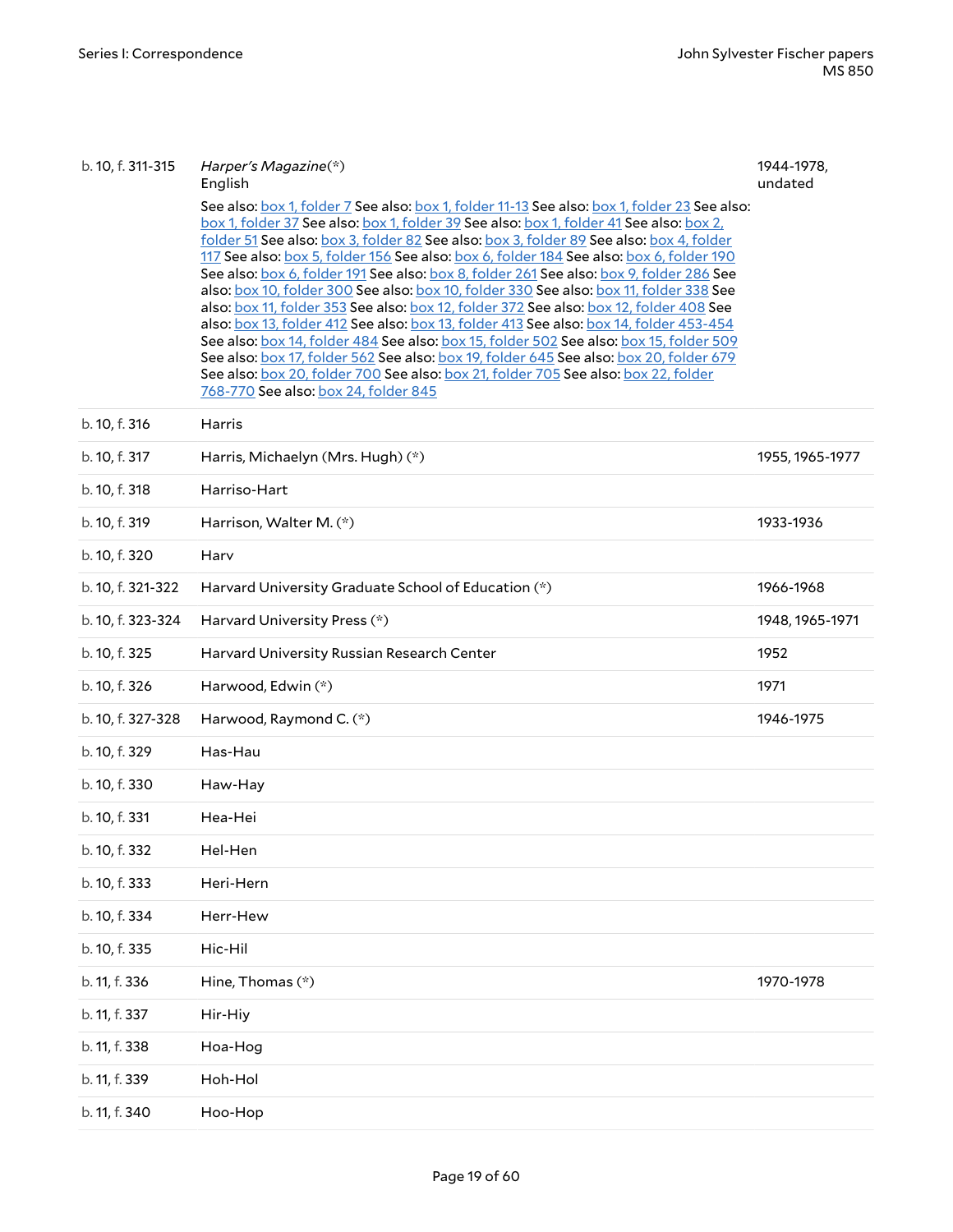<span id="page-19-2"></span><span id="page-19-1"></span><span id="page-19-0"></span>

| b. 11, f. 341     | Hor                                      |            |
|-------------------|------------------------------------------|------------|
| b. 11, f. 342     | Hot-Houl                                 |            |
| b. 11, f. 343     | Hous-Hoy                                 |            |
| b. 11, f. 344     | Hs-Hue                                   |            |
| b. 11, f. 345     | Huf-Hul                                  |            |
| b. 11, f. 346-353 | Hughes, Jack (*)                         | 1947-1963  |
| b. 11, f. 354     | Hulcher, Wendell E.                      | 1971-1972  |
| b. 11, f. 355     | Hum-Hur                                  |            |
| b. 11, f. 356     | Humphrey, Hubert H.                      | 1968-1969  |
| b. 11, f. 357     | Hut-Hy                                   |            |
| b. 11, f. 358     | Hutchinson, W.H. (*)                     | 1968-1978  |
| b. 11, f. 359     | 'H' unidentified<br>English              |            |
| b. 11, f. 360     | $l-lm$                                   |            |
| b. 11, f. 361-363 | Illinois, University of, Press (*)       | 1970-1975  |
| b. 11, f. 364     | Ing-Ins                                  |            |
| b. 11, f. 365-368 | Institute of International Education (*) | 1951-1971  |
| b. 11, f. 369     | Int                                      |            |
| b. 11, f. 370     | $Io-Is$                                  |            |
| b. 11, f. 371     | l٧                                       |            |
| b. 12, f. 372     | Jack                                     |            |
| b. 12, f. 373     | Jackson, Gardner (*)                     | 1947-1963  |
| b. 12, f. 374     | Jacksonville (Florida), City of          | 1969-1973  |
| b. 12, f. 375     | Jaco-Jam                                 |            |
| b. 12, f. 376     | Jan-Jav                                  |            |
| b. 12, f. 377     | Je                                       |            |
| b. 12, f. 378     | Johnson, B-N                             |            |
| b. 12, f. 379     | Johnson, Lyndon B. (*)                   | 1956-1968  |
| b. 12, f. 380     | Johnson, R-W                             |            |
| b. 12, f. 381     | Johnson Foundation                       | 1966, 1970 |
|                   |                                          |            |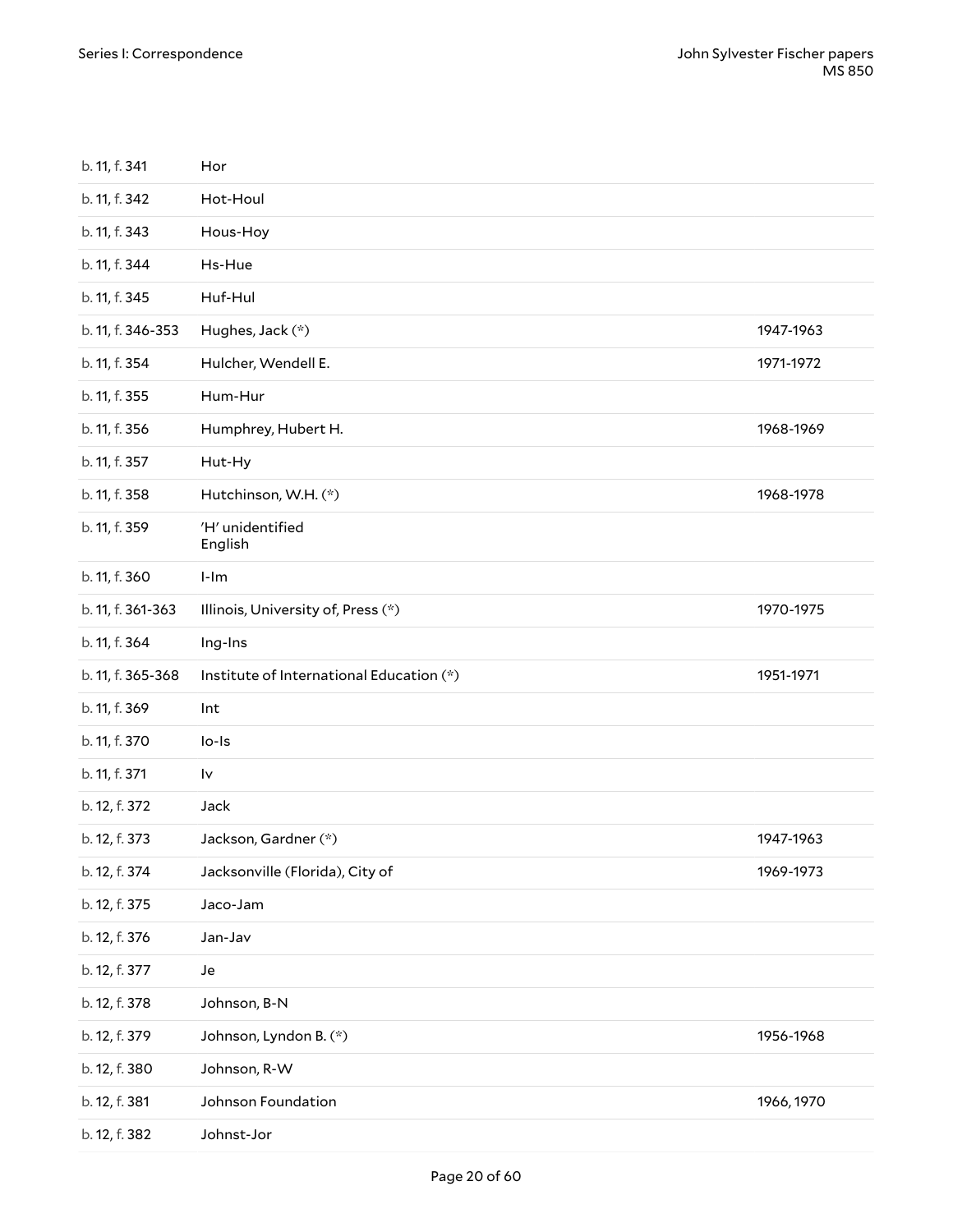<span id="page-20-4"></span><span id="page-20-3"></span><span id="page-20-2"></span><span id="page-20-1"></span><span id="page-20-0"></span>

| b. 12, f. 383     | Jones, Joseph M.                                                                  | 1946-1951 |
|-------------------|-----------------------------------------------------------------------------------|-----------|
| b. 12, f. 384     | Jos-Ju                                                                            |           |
| b. 12, f. 385     | 'J' unidentified<br>English                                                       |           |
| b. 12, f. 386     | Kah-Kan                                                                           |           |
| b. 12, f. 387     | Kap-Kas                                                                           |           |
| b. 12, f. 388     | Kat-Kay                                                                           |           |
| b. 12, f. 389     | Katsuki, Hiroshi (*)                                                              | 1967-1972 |
| b. 12, f. 390     | Kea-Kell                                                                          |           |
| b. 12, f. 391     | Kels-Kene                                                                         |           |
| b. 12, f. 392     | Keni-Kenn                                                                         |           |
| b. 12, f. 393     | Kennedy, John F.<br>See also: box 12, folder 394-397 See also: box 21, folder 726 | 1960-1962 |
| b. 12, f. 394-397 | Kennedy Writers Bureau (*)                                                        | 1960      |
| b. 12, f. 398     | Kent-Kerr                                                                         |           |
| b. 12, f. 399     | Kenyon College (*)                                                                | 1954      |
| b. 12, f. 400     | Kes-Key                                                                           |           |
| b. 12, f. 401     | Kie-Kim                                                                           |           |
| b. 12, f. 402     | Kilpatrick, Carroll (*)                                                           | 1948-1951 |
| b. 12, f. 403     | King                                                                              |           |
| b. 12, f. 404     | Kings-Kirk                                                                        |           |
| b. 12, f. 405     | Kirkp-Kj                                                                          |           |
| b. 12, f. 406     | KI                                                                                |           |
| b. 12, f. 407     | Kna-Knop                                                                          |           |
| b. 12, f. 408     | Kno - Kog                                                                         |           |
| b. 12, f. 409-410 | Knowles, Horace (*)                                                               | 1968-1978 |
| b. 13, f. 411     | Koh-Koy                                                                           |           |
| b. 13, f. 412     | Kolderie, Ted (*)                                                                 | 1968-1975 |
| b. 13, f. 413     | Kouwenhoven, John (*)                                                             | 1944-1965 |
| b. 13, f. 414     | Kra-Krish                                                                         |           |
| b. 13, f. 415     | Krist-Kro                                                                         |           |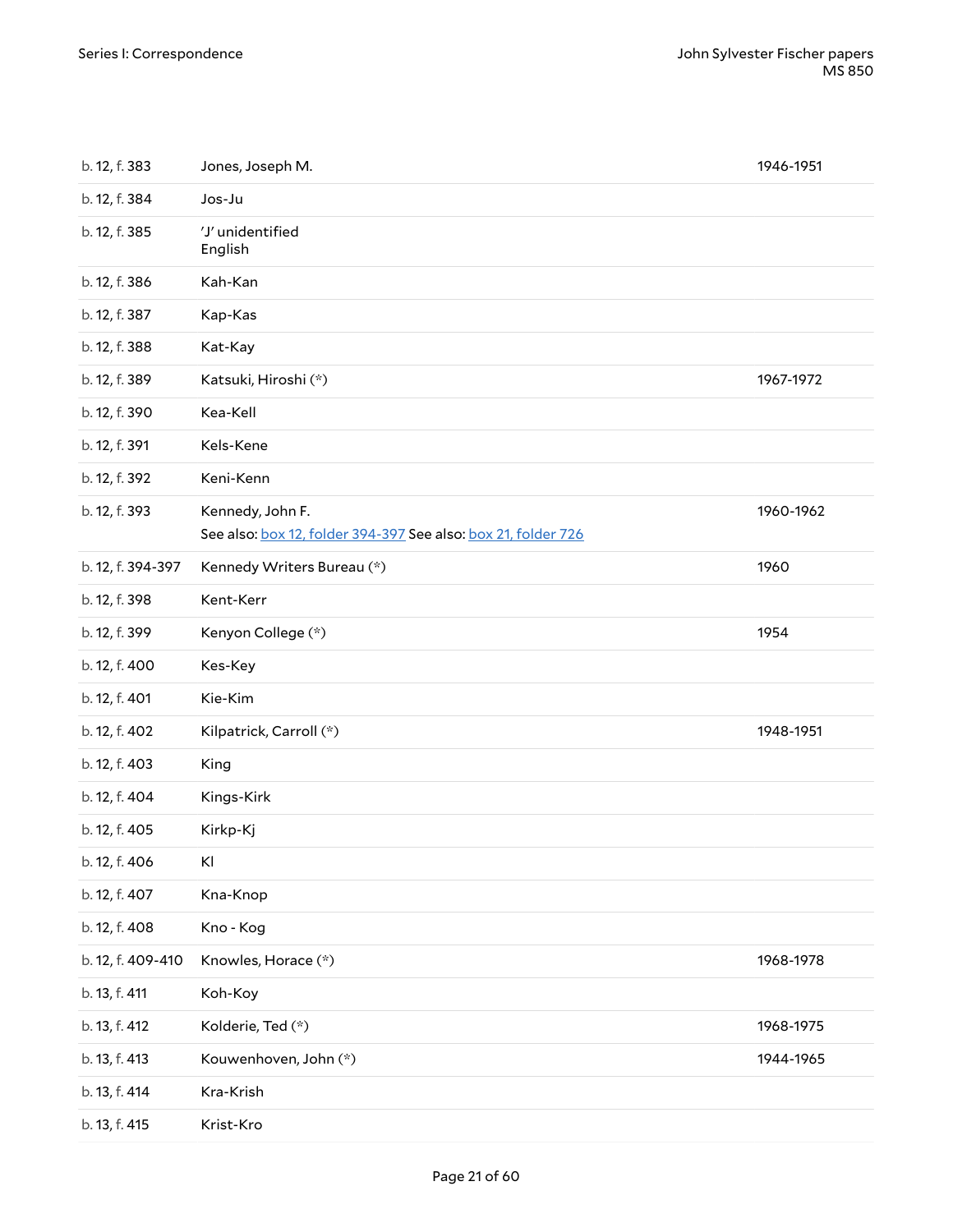<span id="page-21-1"></span><span id="page-21-0"></span>

| b. 13, f. 416     | Kru-Ky                                      |                          |
|-------------------|---------------------------------------------|--------------------------|
| b. 13, f. 417     | 'K' unidentified<br>English                 |                          |
| b. 13, f. 418     | Laa-Lac                                     |                          |
| b. 13, f. 419     | Lad-Lama                                    |                          |
| b. 13, f. 420     | Lamb-Land                                   |                          |
| b. 13, f. 421     | Lane-Larr                                   |                          |
| b. 13, f. 422-423 | Lapham, Lewis H. (*)                        | 1974, 1976-1978          |
| b. 13, f. 424     | Lars-Lass                                   |                          |
| b. 13, f. 425     | Lau-Laz                                     |                          |
| b. 13, f. 426-427 | Laune, Irene (Mrs. Paul) (*)                | 1968-1978                |
| b. 13, f. 428     | Lea-Lee                                     |                          |
| b. 13, f. 429     | Lee, Richard C.                             | 1969-1971                |
| b. 13, f. 430     | Leet-Lef                                    |                          |
| b. 13, f. 431     | Leh-Lep                                     |                          |
|                   | Lehman, Herbert H.<br>See: box 1, folder 16 |                          |
| b. 13, f. 432     | Leighton, George R. (*)                     | 1934-1936                |
| b. 13, f. 433     | Ler-Levin                                   |                          |
| b. 13, f. 434     | Levine-Lewin                                |                          |
| b. 13, f. 435     | Lewis                                       |                          |
| b. 13, f. 436     | Lewis, David (*)                            | 1935-1948, 1976,<br>1978 |
| b. 13, f. 437     | Lib-Lie                                     |                          |
| b. 13, f. 438     | Lig-Linc                                    |                          |
| b. 13, f. 439     | Lind-Lindq                                  |                          |
| b. 13, f. 440     | Linds-Lip                                   |                          |
| b. 13, f. 441     | List-Little                                 |                          |
| b. 13, f. 442     | Littled-Liv                                 |                          |
| b. 13, f. 443     | П                                           |                          |
| b. 13, f. 444     | Loc-Loe                                     |                          |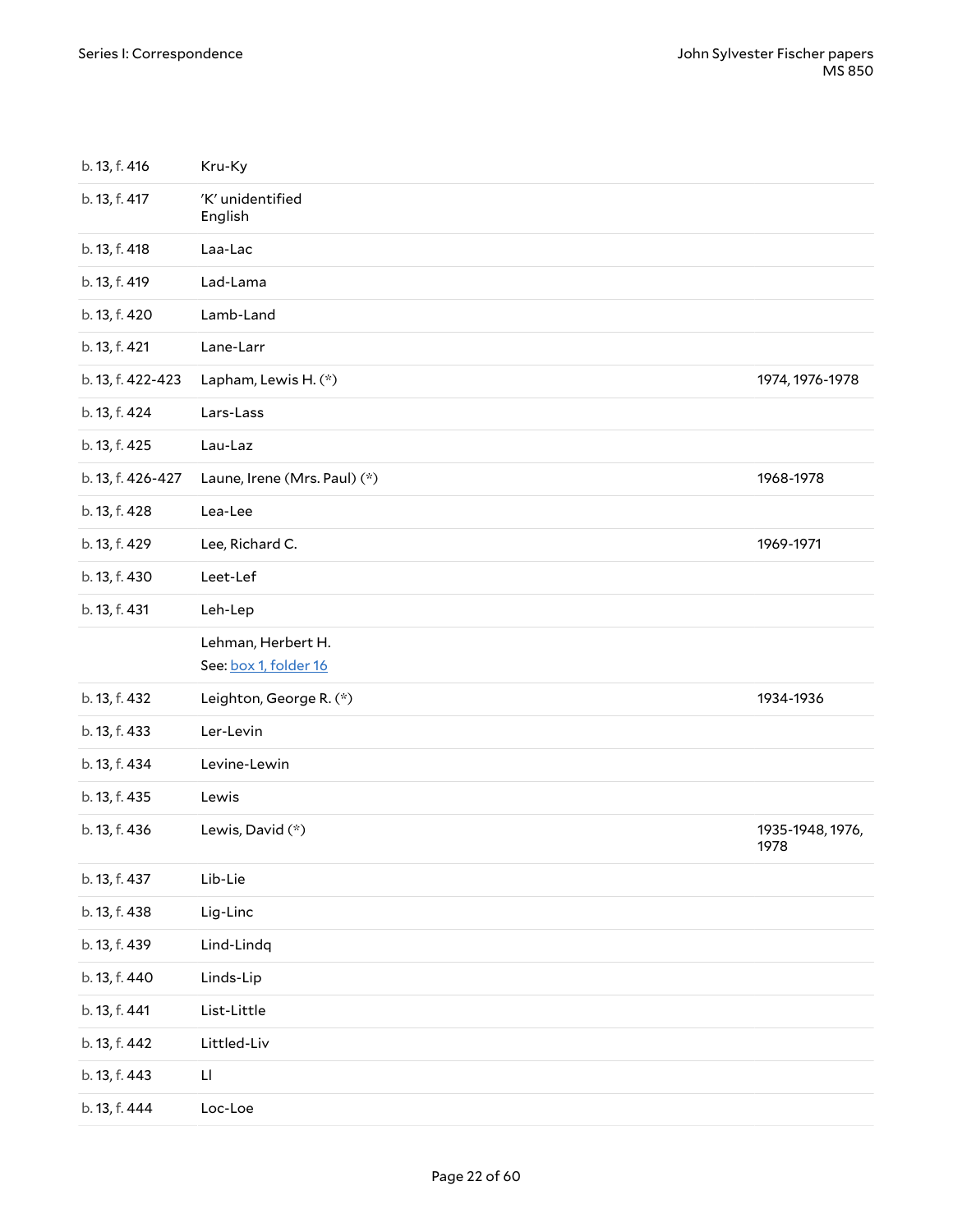<span id="page-22-5"></span><span id="page-22-4"></span><span id="page-22-3"></span><span id="page-22-2"></span><span id="page-22-1"></span><span id="page-22-0"></span>

| b. 13, f. 445     | Lof-Lom                                   |                          |
|-------------------|-------------------------------------------|--------------------------|
| b. 13, f. 446     | Lomax, Almena (*)                         | 1968-1972                |
| b. 13, f. 447     | Lon-Lor                                   |                          |
| b. 13, f. 448     | Los-Lou                                   |                          |
| b. 13, f. 449     | Lov-Lowenf                                |                          |
| b. 13, f. 450     | Lowent-Lub                                |                          |
|                   | Luce, Henry R.<br>See: box 22, folder 775 |                          |
| b. 14, f. 451     | Lud-Lund                                  |                          |
| b. 14, f. 452     | Lunt-Ly                                   |                          |
| b. 14, f. 453-454 | Lynes, Russell (*)                        | 1944, 1968-1975,<br>1978 |
| b. 14, f. 455     | 'L' unidentified<br>English               |                          |
| b. 14, f. 456     | Mab-MacCa                                 |                          |
| b. 14, f. 457     | MacCl-MacCo                               |                          |
| b. 14, f. 458     | MacCr-MacD                                |                          |
| b. 14, f. 459-462 | McCune, Shannon (*)                       | 1944-1970,<br>undated    |
| b. 14, f. 463-464 | MacDuffie, Marshall (*)                   | 1946-1947                |
| b. 14, f. 465     | McEuen, Ronald (*)                        | 1944-1955                |
| b. 14, f. 466     | MacF-MacGo                                |                          |
| b. 14, f. 467     | MacGr-Macka                               |                          |
| b. 14, f. 468-470 | Machemer, Corona (*)                      | 1975-1978                |
| b. 14, f. 471     | Mackea-Mackee                             |                          |
| b. 14, f. 472     | Macken-Macki                              |                          |
| b. 14, f. 473     | MacL-MacMa                                |                          |
| b. 14, f. 474-475 | MacLeish, Archibald (*)                   | 1971-1978                |
| b. 14, f. 476     | MacMahon, Arthur W.                       | 1953-1954                |
| b. 14, f. 477     | MacMi-MacP                                |                          |
| b. 14, f. 478     | MacMullen, Edie (Mrs. Ramsey) (*)         | 1968-1969                |
| b. 14, f. 479     | MacQ-Macy                                 |                          |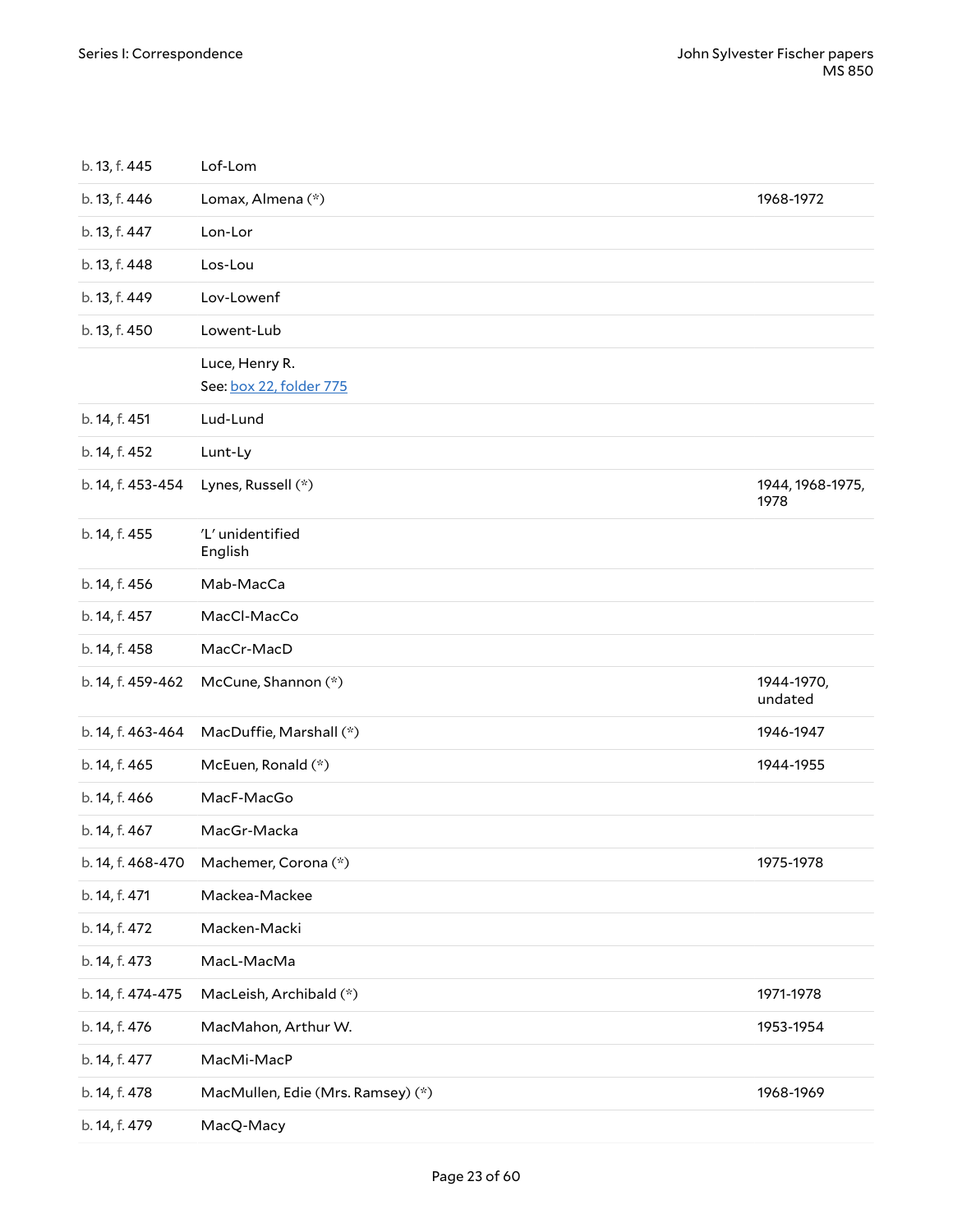<span id="page-23-3"></span><span id="page-23-2"></span><span id="page-23-1"></span><span id="page-23-0"></span>

| b. 14, f. 480     | Mad                                                                                                                                                                                                                   |                         |
|-------------------|-----------------------------------------------------------------------------------------------------------------------------------------------------------------------------------------------------------------------|-------------------------|
| b. 14, f. 481     | Mag-Maha                                                                                                                                                                                                              |                         |
| b. 14, f. 482     | Mahl-Male                                                                                                                                                                                                             |                         |
| b. 14, f. 483     | Malk-Mann                                                                                                                                                                                                             |                         |
| b. 14, f. 484     | Manr-Marc                                                                                                                                                                                                             |                         |
| b. 15, f. 485     | Mari-Mark                                                                                                                                                                                                             |                         |
| b. 15, f. 486-487 | Markle (John and Mary R.) Foundation (*)                                                                                                                                                                              | 1960-1967               |
| b. 15, f. 488     | Marq-Mart                                                                                                                                                                                                             |                         |
| b. 15, f. 489     | Martin, John Bartlow (*)<br>A copy of this material is available in digital form from Manuscripts and Archives.<br>Contact Manuscripts and Archives at mssa.assist@yale.edu to request access to<br>the digital copy. | 1947, 1965-1978         |
| b. 15, f. 490     | Masc-Maso                                                                                                                                                                                                             |                         |
| b. 15, f. 491     | Mass-Matc                                                                                                                                                                                                             |                         |
| b. 15, f. 492     | Massachusetts, University of (*)<br>See also: box 14, folder 459-462                                                                                                                                                  | 1956, 1975              |
| b. 15, f. 493     | Math-Matt                                                                                                                                                                                                             |                         |
| b. 15, f. 494     | Mau-Mayer, M                                                                                                                                                                                                          |                         |
| b. 15, f. 495-496 | Maverick, Maury, Jr. (*)                                                                                                                                                                                              | 1952-1953,<br>1967-1969 |
| b. 15, f. 497     | Mayer, Milton (*)                                                                                                                                                                                                     | 1966-1975               |
| b. 15, f. 498     | Mayer, O-Mayr                                                                                                                                                                                                         |                         |
| b. 15, f. 499     | Mea-Mend                                                                                                                                                                                                              |                         |
| b. 15, f. 500     | Menk-Merce                                                                                                                                                                                                            |                         |
| b. 15, f. 501     | Merch-Met                                                                                                                                                                                                             |                         |
| b. 15, f. 502     | Mey                                                                                                                                                                                                                   |                         |
| b. 15, f. 503     | Mic-Mie                                                                                                                                                                                                               |                         |
| b. 15, f. 504     | Mile-Miller, M                                                                                                                                                                                                        |                         |
| b. 15, f. 505     | Miller, Helen Hill (*)                                                                                                                                                                                                | 1946-1953               |
| b. 15, f. 506     | Miller, P-W                                                                                                                                                                                                           |                         |
| b. 15, f. 507     | Mills-Min                                                                                                                                                                                                             |                         |
| b. 15, f. 508     | Mit-Mom                                                                                                                                                                                                               |                         |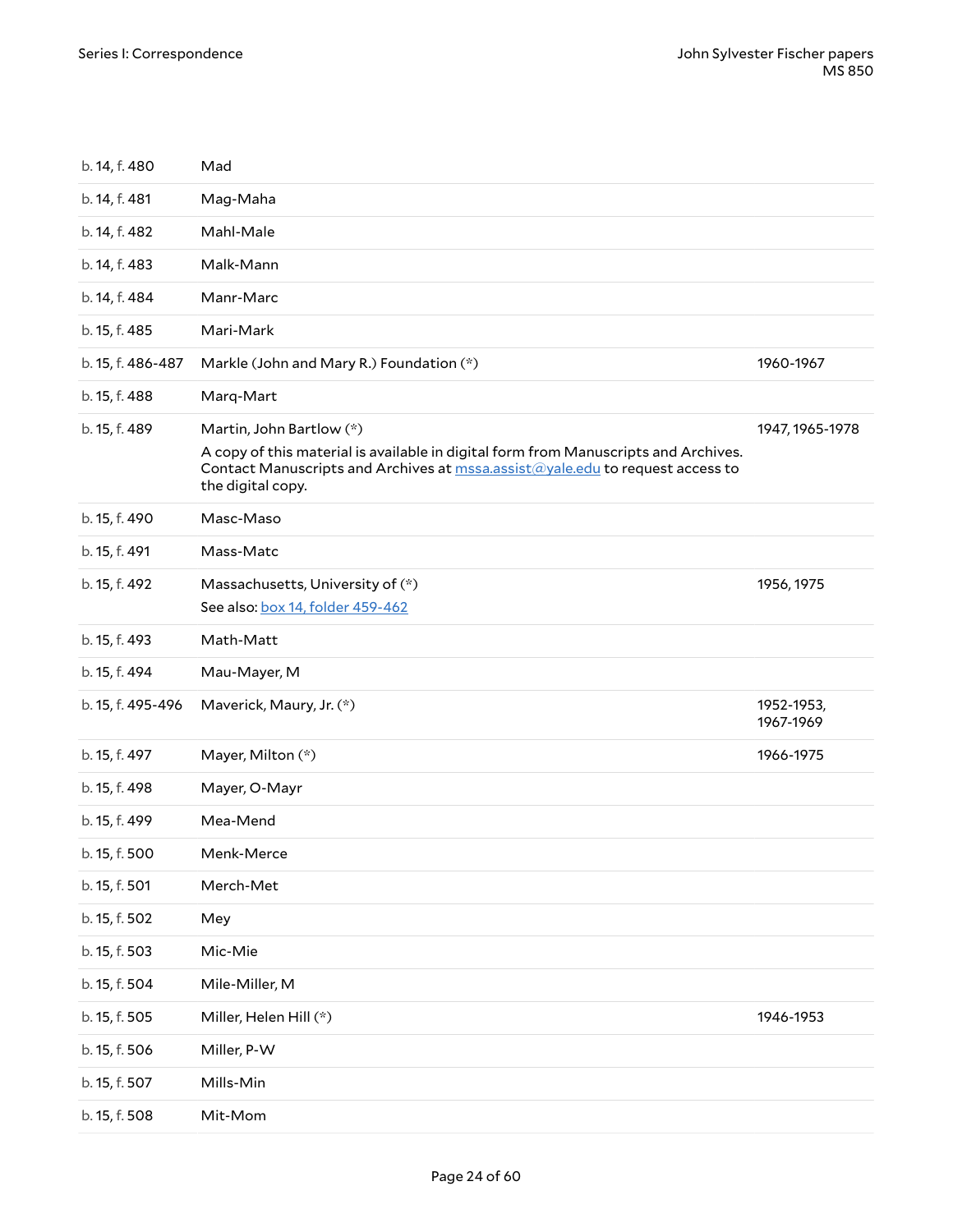<span id="page-24-4"></span><span id="page-24-3"></span><span id="page-24-2"></span><span id="page-24-1"></span><span id="page-24-0"></span>

|                   | Mitford, Nancy                                                                                                                  |                       |
|-------------------|---------------------------------------------------------------------------------------------------------------------------------|-----------------------|
|                   | See: box 19, folder 658                                                                                                         |                       |
| b. 15, f. 509     | Moberg, Verne                                                                                                                   | 1962-1972             |
| b. 15, f. 510     | Mon-Moon                                                                                                                        |                       |
| b. 15, f. 511     | Montgomery, Robert H. (*)                                                                                                       | 1937-1947             |
| b. 15, f. 512     | Moor                                                                                                                            |                       |
| b. 15, f. 513     | More-Morri                                                                                                                      |                       |
| b. 15, f. 514     | Morris, Willie (*)                                                                                                              | 1962-1970,<br>undated |
| b. 15, f. 515     | Morro-Mors                                                                                                                      |                       |
| b. 15, f. 516     | Mort-Mosh                                                                                                                       |                       |
| b. 15, f. 517     | Mosl-Moyer                                                                                                                      |                       |
| b. 15, f. 518     | Moyers-Mull                                                                                                                     |                       |
| b. 15, f. 519     | Mulv-MY                                                                                                                         |                       |
| b. 15, f. 520     | Muskie, Edmund S.                                                                                                               | 1966                  |
| b. 15, f. 521     | 'M' unidentified<br>English                                                                                                     |                       |
| b. 16, f. 522     | Naf-Nai                                                                                                                         |                       |
| b. 16, f. 523     | Nas-Nation                                                                                                                      |                       |
| b. 16, f. 524     | National A                                                                                                                      |                       |
| b. 16, f. 525     | National Book Committee, Inc.                                                                                                   | 1961-1968             |
| b. 16, f. 526     | National Broadcasting Company, Inc.                                                                                             | 1952-1968             |
| b. 16, f. 527     | National C                                                                                                                      |                       |
| b. 16, f. 528     | <b>National E</b>                                                                                                               |                       |
| b. 16, f. 529-530 | National Educational Television (*)<br>See also: box 5, folder 164 See also: box 7, folder 217 See also: box 18, folder 625-626 | 1968-1971             |
| b. 16, f. 531     | National F-W                                                                                                                    |                       |
| b. 16, f. 532     | National Municipal League (*)                                                                                                   | 1969-1977             |
| b. 16, f. 533-534 | Naushon Trust (*)<br>See also: box 8, folder 250-251                                                                            | 1964-1969             |
| b. 16, f. 535     | Nay-Nel                                                                                                                         |                       |
| b. 16, f. 536     | Neo-Nes                                                                                                                         |                       |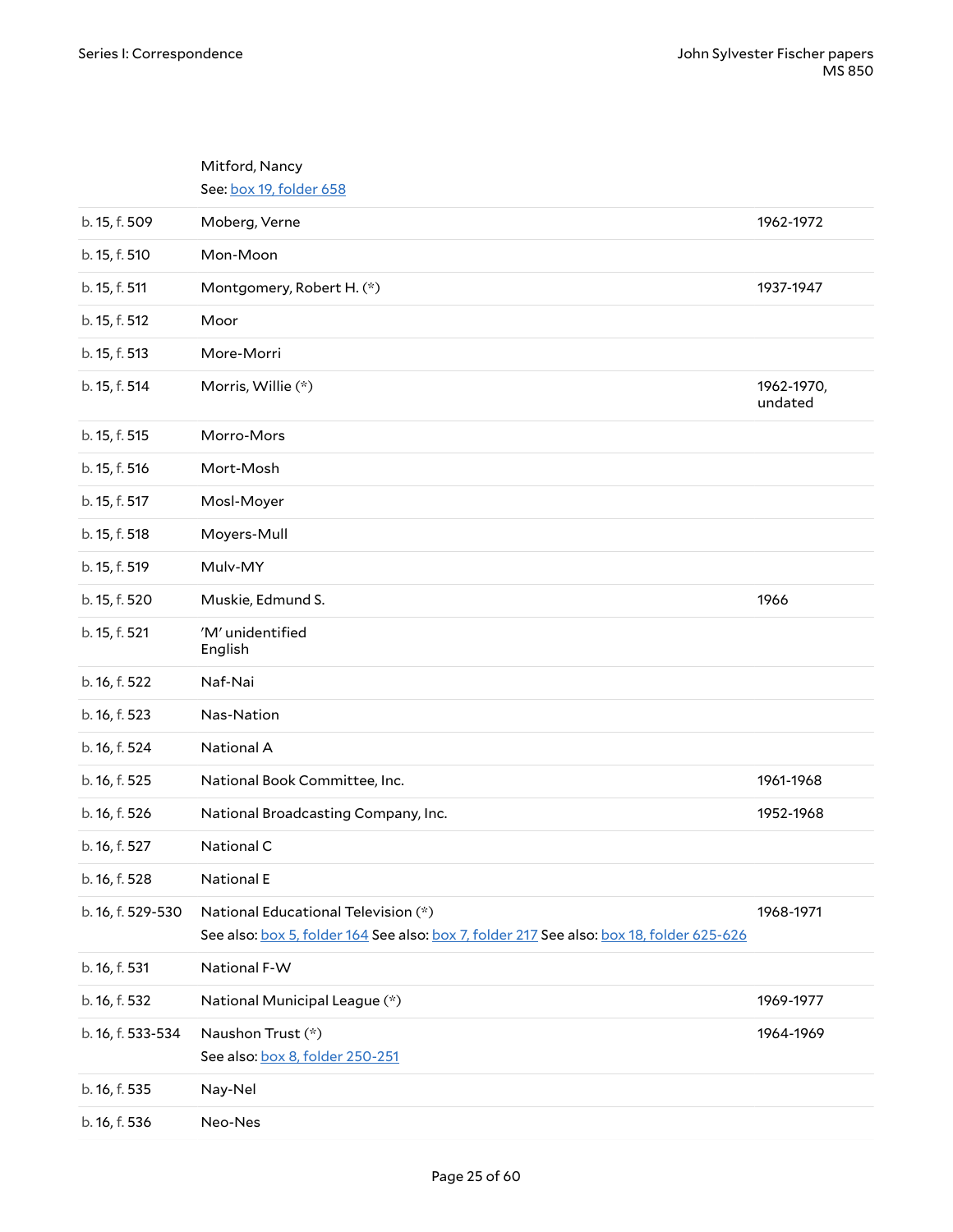<span id="page-25-0"></span>

| b. 16, f. 537     | Net-Nev                        |                         |
|-------------------|--------------------------------|-------------------------|
| b. 16, f. 538-539 | Neuberger, Richard L. (*)      | 1944-1954               |
| b. 16, f. 540     | Neustadt, Richard E. (*)       | 1965                    |
| b. 16, f. 541     | New A-S                        |                         |
| b. 16, f. 542     | New Y                          |                         |
| b. 16, f. 543     | Newb-Newm                      |                         |
| b. 16, f. 544-546 | Newlands, Margot R. (*)        | 1944-1978,<br>undated   |
| b. 16, f. 547     | News-Newt                      |                         |
| b. 16, f. 548     | Nic-Nieb                       |                         |
| b. 16, f. 549     | Niebuhr, Reinhold (*)          | 1951, 1965              |
| b. 16, f. 550     | Nied-Niem                      |                         |
| b. 16, f. 551     | Nid-Nob                        |                         |
| b. 16, f. 552-553 | Nisewaner, T. Andrew (*)       | 1935-1953,<br>1963-1978 |
| b. 16, f. 554     | Nod-Norm                       |                         |
| b. 16, f. 555     | Norr-North                     |                         |
| b. 16, f. 556     | Norto-Not                      |                         |
| b. 16, f. 557     | Nov-Ny                         |                         |
| b. 16, f. 558     | 'N' unidentified<br>English    |                         |
| b. 17, f. 559     | Oa-Ob                          |                         |
| b. 17, f. 560     | Oakes, George W. (*)           | 1947-1954               |
| b. 17, f. 561     | Oakes, John B. and Marjery (*) | 1947-1950,<br>1965-1978 |
| b. 17, f. 562     | Oc-Of                          |                         |
| b. 17, f. 563     | O'Donnell, Terence             | 1967-1968               |
| b. 17, f. 564     | Og-Oke                         |                         |
| b. 17, f. 565-567 | Ogburn, Charleton, Jr. (*)     | 1967-1972               |
| b. 17, f. 568     | Okl                            |                         |
| b. 17, f. 569     | Oklahoma, University of (*)    | 1928-1931,<br>1968-1973 |
| b. 17, f. 570     | Old-Olm                        |                         |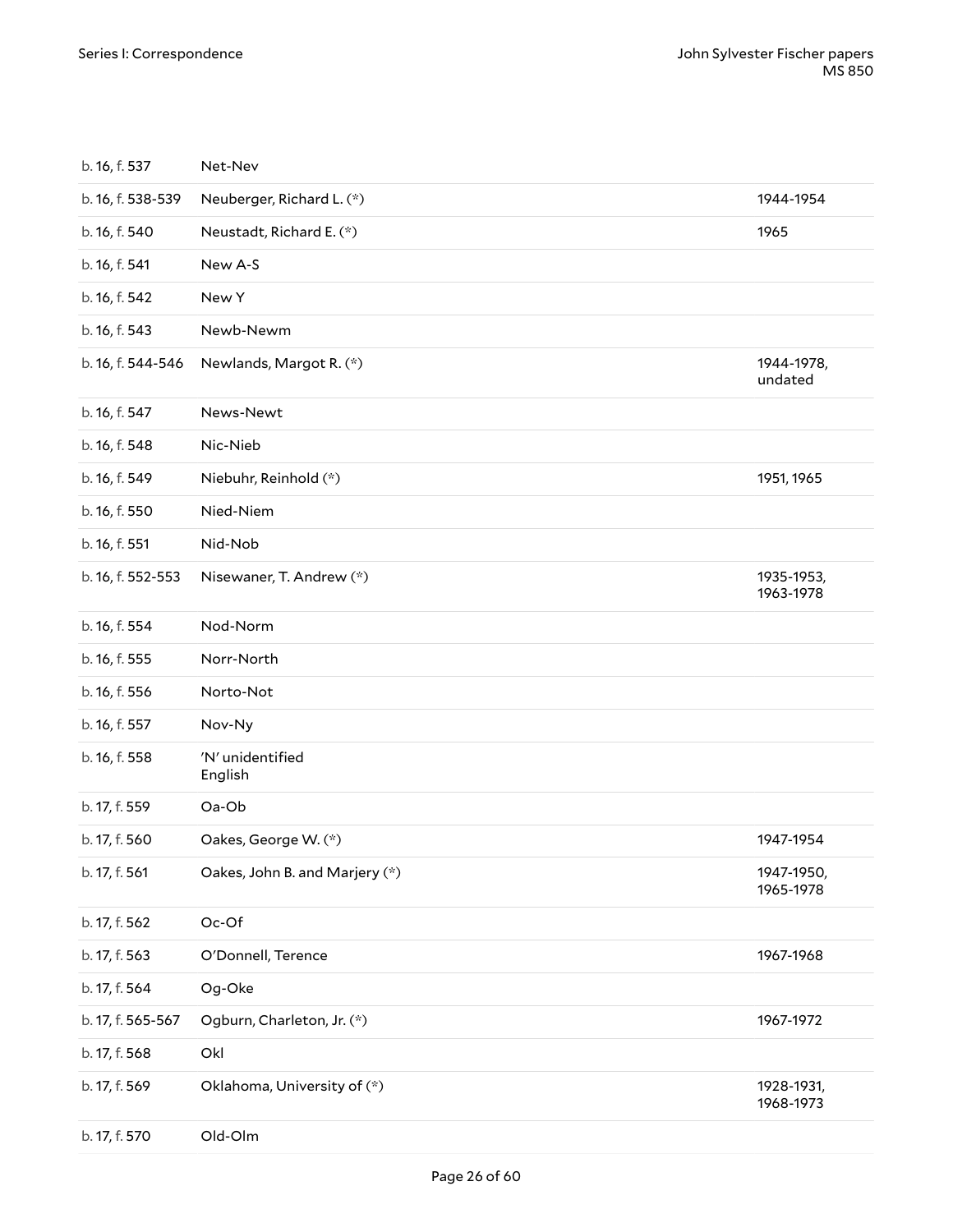<span id="page-26-0"></span>

| b. 17, f. 571     | Ols                                      |                             |
|-------------------|------------------------------------------|-----------------------------|
| b. 17, f. 572     | Op-Or                                    |                             |
| b. 17, f. 573     | Os-Overb                                 |                             |
| b. 17, f. 574     | Osborne, John (*)                        | 1946-1951                   |
| b. 17, f. 575     | Overs-Ox                                 |                             |
| b. 17, f. 576     | 'O' unidentified<br>English              |                             |
| b. 17, f. 577     | P-Padd                                   |                             |
| b. 17, f. 578     | Padf-Pale                                |                             |
| b. 17, f. 579     | Palm-Pap                                 |                             |
| b. 17, f. 580     | Para-Parr                                |                             |
| b. 17, f. 581     | Parrish, Mary (*)                        | 1950-1953                   |
| b. 17, f. 582     | Part-Pat                                 |                             |
| b. 17, f. 583     | Pau-Pea                                  |                             |
| b. 17, f. 584     | Peace, Happines and Prosperity Institute | 1973                        |
| b. 17, f. 585     | Pearce, Richard E. (*)                   | 1934-1978                   |
| b. 17, f. 586     | Ped-Peng                                 |                             |
| b. 17, f. 587-589 | Peña, Joseph A. (*)                      | 1950-1953, 1971             |
| b. 17, f. 590     | Penn-Pere                                |                             |
| b. 17, f. 591     | Perf-Perl                                |                             |
| b. 17, f. 592-593 | Perkins, James A. (*)                    | 1951, 1963-1976,<br>undated |
| b. 18, f. 594-597 | Perkins, Milo (*)                        | 1942-1953                   |
|                   | See also: box 23, folder 792-799         |                             |
| b. 18, f. 598     | Pero-Peters                              |                             |
| b. 18, f. 599     | Peterso                                  |                             |
| b. 18, f. 600     | Pett-Pf                                  |                             |
| b. 18, f. 601     | Pfeiffer, George, 3rd (*)                | 1947-1949, 1964             |
| b. 18, f. 602     | Phe-Phil                                 |                             |
| b. 18, f. 603-604 | Phi Beta Kappa (*)                       | 1970-1976                   |
| b. 18, f. 605     | Phip-Pil                                 |                             |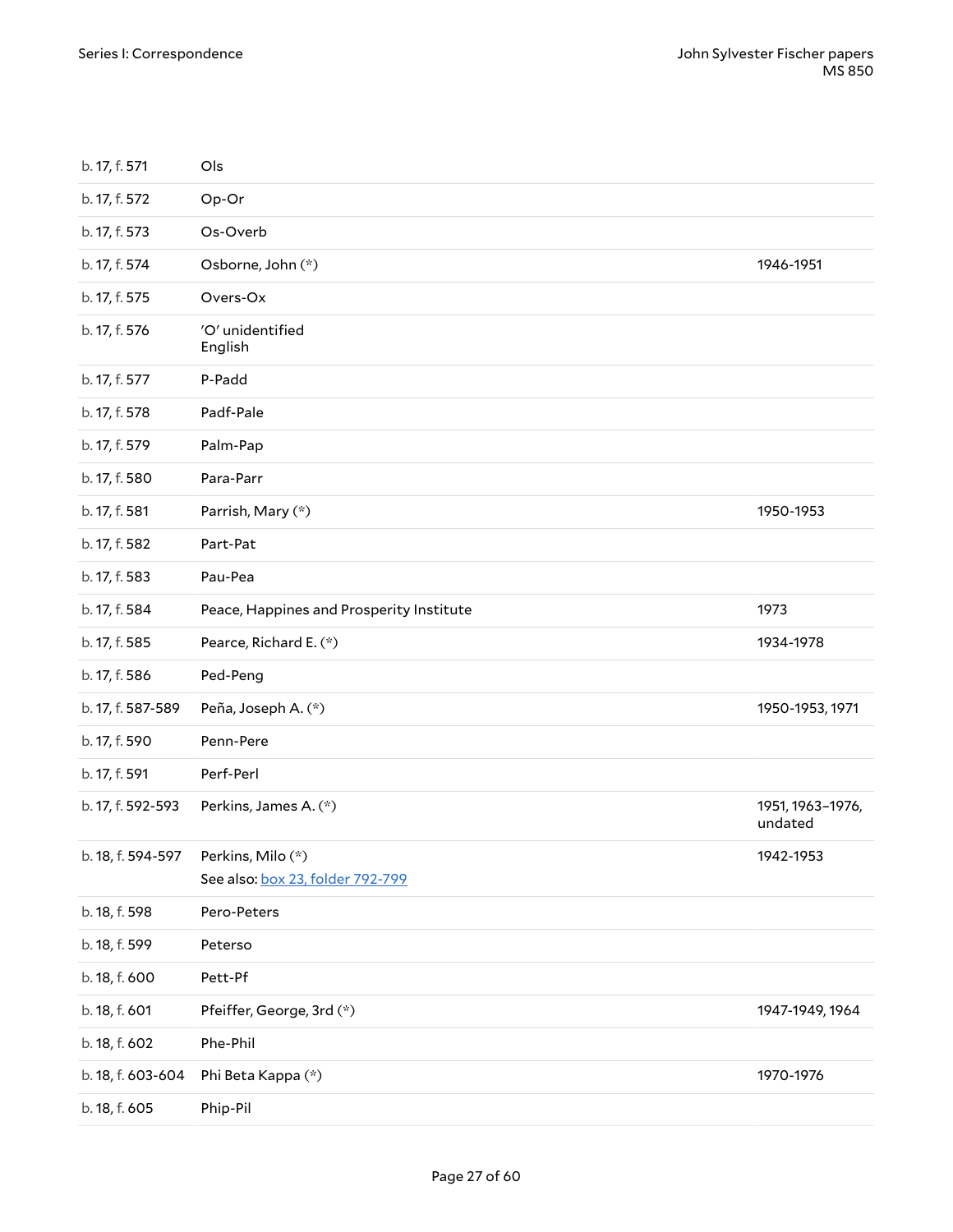<span id="page-27-1"></span><span id="page-27-0"></span>

| b. 18, f. 606-607 Pickrel, Paul (*) |                                                                                                                                                                       | 1948, 1964-1965,<br>undated |
|-------------------------------------|-----------------------------------------------------------------------------------------------------------------------------------------------------------------------|-----------------------------|
| b. 18, f. 608                       | Pierce, Ponchitta (*)                                                                                                                                                 | 1971, undated               |
| b. 18, f. 609                       | Pin-Pog                                                                                                                                                               |                             |
| b. 18, f. 610                       | Players (*)                                                                                                                                                           | 1948-1951                   |
| b. 18, f. 611                       | Poi-Poo                                                                                                                                                               |                             |
| b. 18, f. 612-613                   | Ponte, Lowell (*)                                                                                                                                                     | 1970-1971                   |
| b. 18, f. 614                       | Pop                                                                                                                                                                   |                             |
| b. 18, f. 615                       | Por                                                                                                                                                                   |                             |
| b. 18, f. 616                       | Pos-Pow                                                                                                                                                               |                             |
| b. 18, f. 617                       | Pra-Presc                                                                                                                                                             |                             |
| b. 18, f. 618                       | Prest-Pric                                                                                                                                                            |                             |
| b. 18, f. 619                       | Preston, Eleanor (Mrs. Donald Barnes) (*)                                                                                                                             | 1968-1971                   |
| b. 18, f. 620-621                   | Price, Donald K. (*)                                                                                                                                                  | 1943, 1946-1952             |
| b. 18, f. 622                       | Prin-Pro                                                                                                                                                              |                             |
| b. 18, f. 623                       | Pringle, John D. (*)                                                                                                                                                  | 1946-1950                   |
|                                     | Progressive Democratic Party of Texas<br>See: box 5, folder 141-149 See: box 7, folder 233 See: box 15, folder 511 See: box 15,<br>folder 518 See: box 25, folder 876 |                             |
| b. 18, f. 624                       | Pry-Pul                                                                                                                                                               |                             |
| b. 18, f. 625-626                   | Public Broadcasting Laboratory (*)<br>See also: box 16, folder 529-530                                                                                                | 1968-1969                   |
| b. 18, f. 627                       | Puget Sound, University of (*)                                                                                                                                        | 1967-1970                   |
| b. 18, f. 628                       | Pur-Py                                                                                                                                                                |                             |
| b. 18, f. 629                       | 'P' unidentified<br>English                                                                                                                                           |                             |
| b. 18, f. 630                       | Q                                                                                                                                                                     |                             |
| b. 19, f. 631                       | Rab-Rag                                                                                                                                                               |                             |
| b. 19, f. 632                       | Radcliffe College (*)                                                                                                                                                 | 1950, 1961-1964             |
| b. 19, f. 633                       | Rai-Raj                                                                                                                                                               |                             |
| b. 19, f. 634                       | Ram-Rand                                                                                                                                                              |                             |
| b. 19, f. 635                       | Rank-Ras                                                                                                                                                              |                             |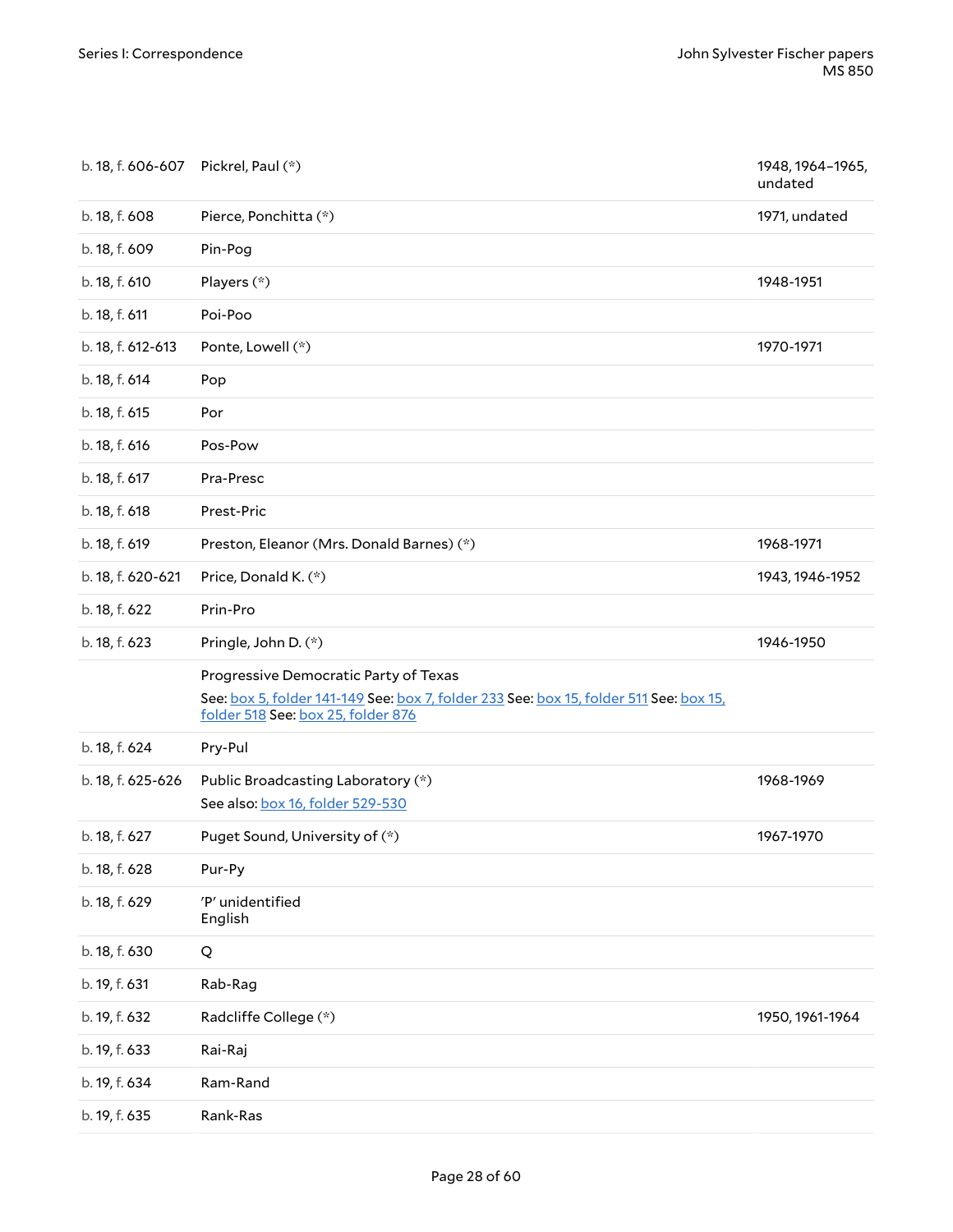<span id="page-28-1"></span><span id="page-28-0"></span>

| b. 19, f. 636     | Rat-Ray                                          |                       |
|-------------------|--------------------------------------------------|-----------------------|
| b. 19, f. 637     | Rea-Rec                                          |                       |
| b. 19, f. 638     | Reader's Digest<br>See also: box 6, folder 188   | 1945, 1968-1970       |
| b. 19, f. 639     | Red-Ree                                          |                       |
| b. 19, f. 640     | Ref-Reil                                         |                       |
| b. 19, f. 641     | Rein-Rep                                         |                       |
| b. 19, f. 642     | Res-Rex                                          |                       |
| b. 19, f. 643-644 | Retina Foundation (*)                            | 1972-1974             |
| b. 19, f. 645     | Rey-Rh                                           |                       |
| b. 19, f. 646-647 | Rezendes, Dennis (*)                             | 1969-1976             |
| b. 19, f. 648     | Rhodes Scholarships (*)                          | 1935-1977             |
| b. 19, f. 649     | Rib-Ric                                          |                       |
| b. 19, f. 650     | Rid-Rigg                                         |                       |
| b. 19, f. 651     | Righ-Rip                                         |                       |
| b. 19, f. 652     | Rit-Roberts                                      |                       |
| b. 19, f. 653     | Robertso                                         |                       |
| b. 19, f. 654     | Robertson, Nathan (*)                            | 1946-1950,<br>undated |
| b. 19, f. 655     | Robi-Robs                                        |                       |
| b. 19, f. 656     | Roch                                             |                       |
| b. 19, f. 657     | Rock                                             |                       |
|                   | Rockefeller, Winthrop<br>See: box 24, folder 860 |                       |
| b. 19, f. 658     | Rod-Roe                                          |                       |
| b. 19, f. 659     | Rog-Rol                                          |                       |
| b. 19, f. 660     | Ron-Roo                                          |                       |
| b. 19, f. 661-662 | Roosevelt, Belle (Mrs. Kermit) (*)               | 1955-1956             |
|                   | Roosevelt, Eleanor<br>See: box 1, folder 17      |                       |
| b. 19, f. 663     | Roosevelt, Kermit                                | 1950, 1956, 1971      |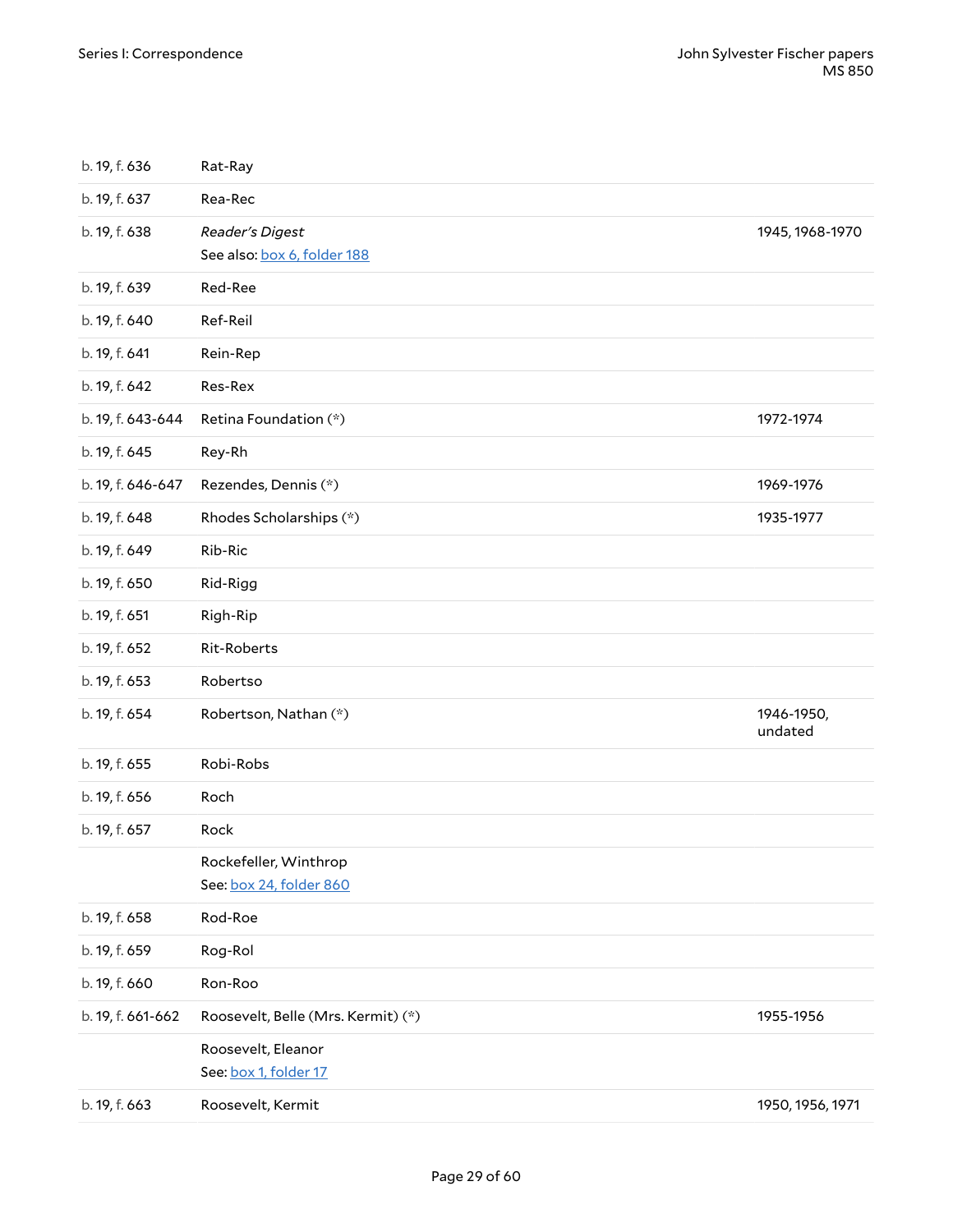<span id="page-29-0"></span>

| b. 19, f. 664     | Ror-Rosenb                               |                 |
|-------------------|------------------------------------------|-----------------|
| b. 19, f. 665     | Rose, Frederick P. (*)                   | 1967-1975       |
| b. 19, f. 666     | Rosent                                   |                 |
| b. 19, f. 667     | Rosenw-Rosenz                            |                 |
| b. 20, f. 668     | Ross-Roste                               |                 |
| b. 20, f. 669     | Rosto-Rota                               |                 |
| b. 20, f. 670     | Rostow, Eugene V. (*)                    | 1946-1972       |
| b. 20, f. 671     | Roth-Rov                                 |                 |
| b. 20, f. 672     | Roth, William V.                         | 1968-1969       |
| b. 20, f. 673     | Row-Rube                                 |                 |
| b. 20, f. 674     | Rubi-Rud                                 |                 |
| b. 20, f. 675     | Rue-Rush                                 |                 |
| b. 20, f. 676     | Rusk-Russa                               |                 |
| b. 20, f. 677     | Russell, B-J                             |                 |
| b. 20, f. 678     | Russel, M-V                              |                 |
| b. 20, f. 679     | Rust-Ry                                  |                 |
| b. 20, f. 680     | 'R' unidentified<br>English              |                 |
| b. 20, f. 681     | Saa-Sag                                  |                 |
| b. 20, f. 682     | Sai                                      |                 |
| b. 20, f. 683     | Sal                                      |                 |
| b. 20, f. 684-685 | Salzburg Seminar in American Studies (*) | 1956-1967, 1971 |
| b. 20, f. 686     | Sam                                      |                 |
| b. 20, f. 687     | San                                      |                 |
| b. 20, f. 688     | Sar-Sea                                  |                 |
| b. 20, f. 689-690 | Saxton, Mark (*)                         | 1950, 1965-1973 |
| b. 20, f. 691     | Scha-Scher                               |                 |
| b. 20, f. 692     | Scherl, Donald J.                        | 1968            |
| b. 20, f. 693     | Scheu-Schi                               |                 |
| b. 20, f. 694     | Schl-Schm                                |                 |
| b. 20, f. 695     | Schn                                     |                 |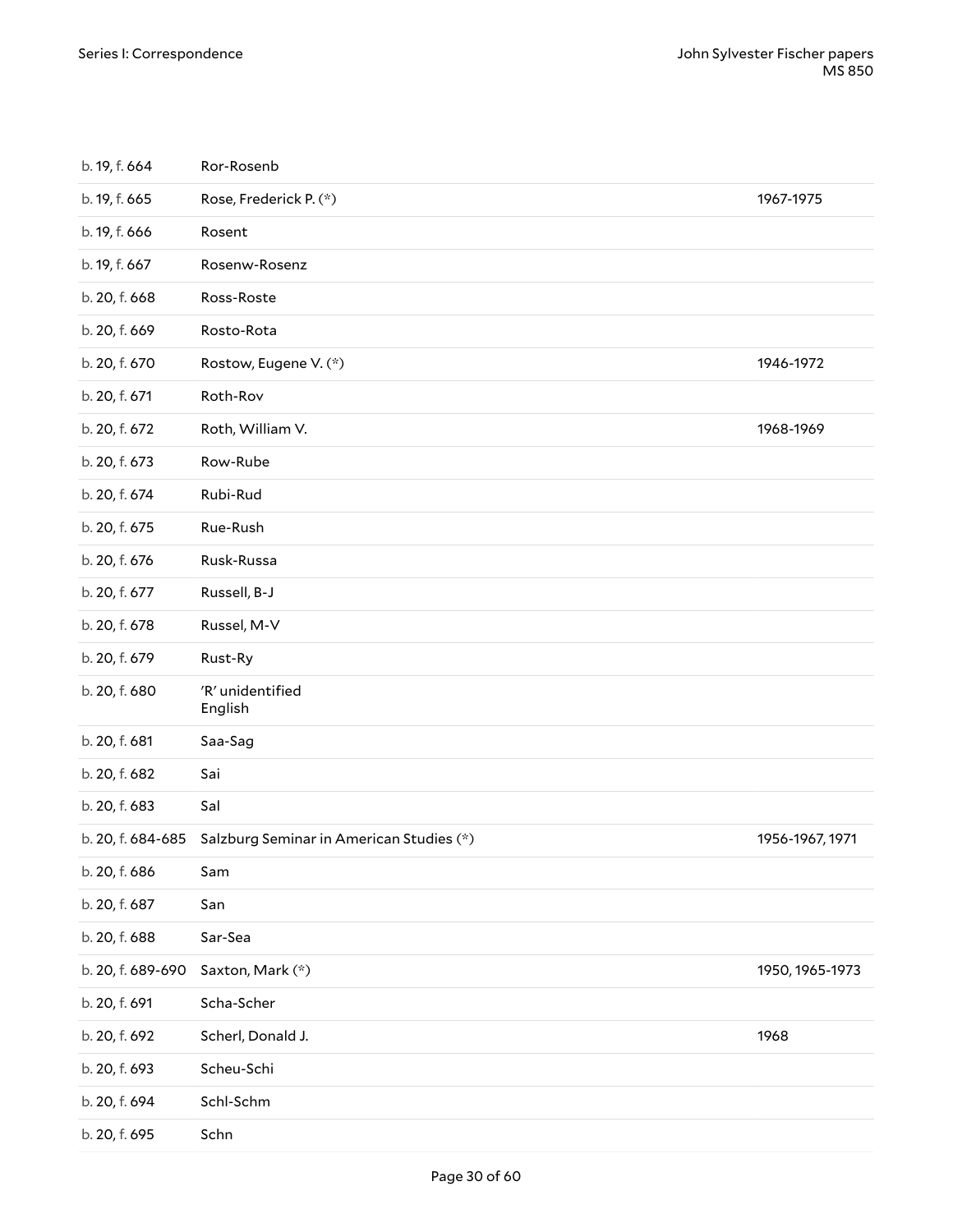<span id="page-30-2"></span><span id="page-30-1"></span><span id="page-30-0"></span>

| b. 20, f. 696     | Scho-Schu                                      |                         |
|-------------------|------------------------------------------------|-------------------------|
| b. 20, f. 697     | Schw                                           |                         |
| b. 20, f. 698     | Sci-Scu                                        |                         |
| b. 20, f. 699     | Sea-Seg                                        |                         |
| b. 20, f. 700     | Sei-Sell                                       |                         |
| b. 20, f. 701     | Selt-Sey                                       |                         |
| b. 20, f. 702     | Sha                                            |                         |
| b. 20, f. 703     | Shea-Shef                                      |                         |
| b. 20, f. 704     | Sheehan, Edward R.F. (*)                       | 1964-1965               |
| b. 21, f. 705     | Shel-Shn                                       |                         |
| b. 21, f. 706     | Shob-Shoe                                      |                         |
| b. 21, f. 707     | Shor-Sie                                       |                         |
| b. 21, f. 708     | Silb-Silh                                      |                         |
| b. 21, f. 709     | Sill-Silvers                                   |                         |
| b. 21, f. 710     | Silverst-Simm                                  |                         |
| b. 21, f. 711     | Simo-Sir                                       |                         |
| b. 21, f. 712     | Simon and Schuster, Inc.                       | 1964-1976               |
|                   | Sizer, Theodore<br>See: box 10, folder 321-322 |                         |
| b. 21, f. 713     | Sk-Sm                                          |                         |
| b. 21, f. 714-715 | Sloane, William (*)                            | 1951-1953,<br>1965-1970 |
| b. 21, f. 716     | Smith, A-C                                     |                         |
| b. 21, f. 717     | Smith, D-J                                     |                         |
| b. 21, f. 718     | Smith, L-R                                     |                         |
| b. 21, f. 719-720 | Smith, Robert W. (*)                           | 1968-1973               |
| b. 21, f. 721     | Smith, Russell (*)                             | 1947-1953               |
| b. 21, f. 722     | Smith, S-W                                     |                         |
| b. 21, f. 723     | Smith College (*)                              | 1950, 1958              |
| b. 21, f. 724     | Sn-Sole                                        |                         |
| b. 21, f. 725     | Solw-Sou                                       |                         |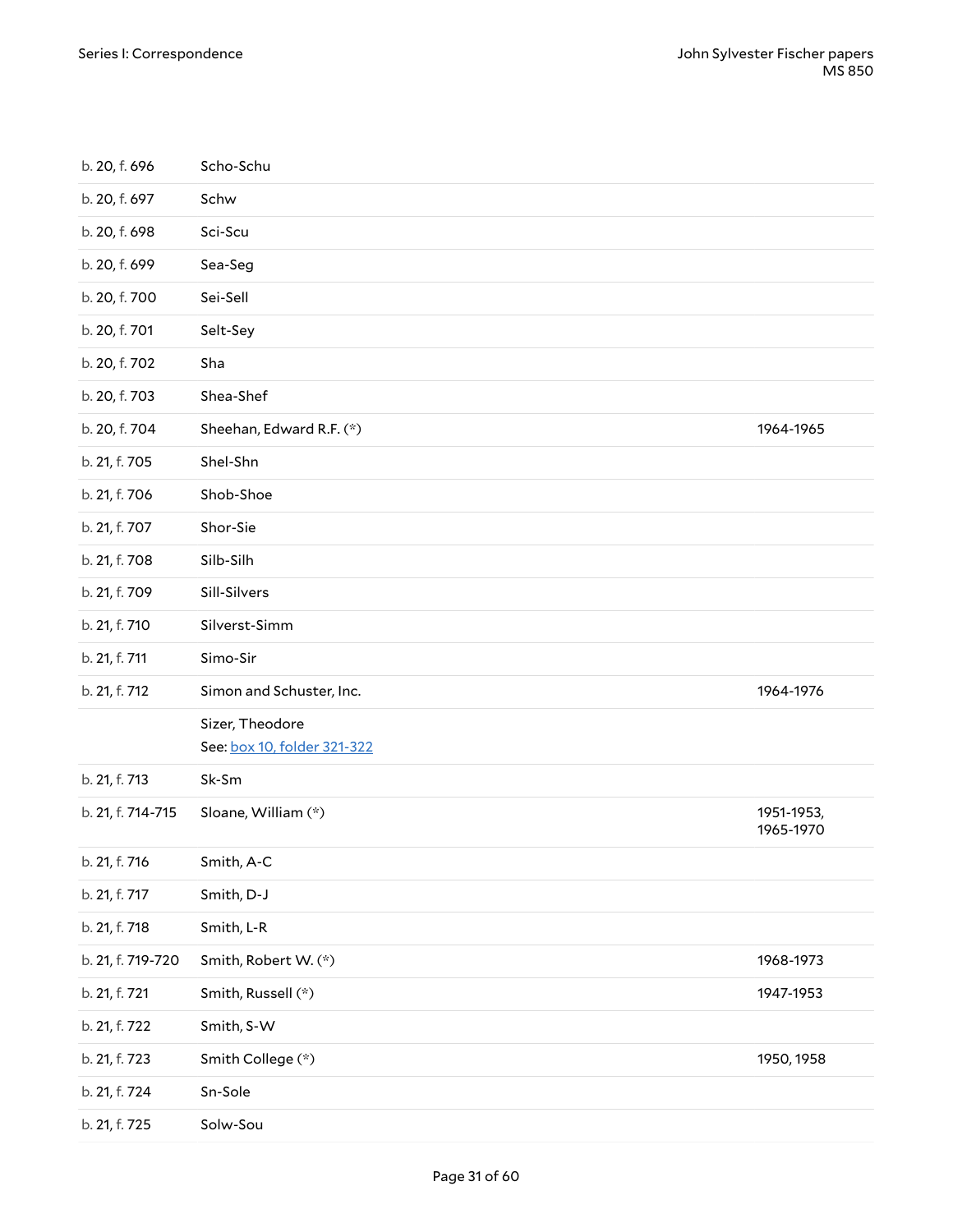<span id="page-31-1"></span><span id="page-31-0"></span>

| b. 21, f. 726 | Sorensen, Theodore C. (*)                                                                                                                                                                                    | 1960                  |
|---------------|--------------------------------------------------------------------------------------------------------------------------------------------------------------------------------------------------------------|-----------------------|
| b. 21, f. 727 | Spa-Spe                                                                                                                                                                                                      |                       |
| b. 21, f. 728 | Spi-Stad                                                                                                                                                                                                     |                       |
| b. 21, f. 729 | Stah-Stap                                                                                                                                                                                                    |                       |
| b. 21, f. 730 | Stanford University (*)                                                                                                                                                                                      | 1966-1975             |
| b. 21, f. 731 | Star-Stav                                                                                                                                                                                                    |                       |
| b. 21, f. 732 | Stea-Stee                                                                                                                                                                                                    |                       |
| b. 21, f. 733 | Stef-Steg                                                                                                                                                                                                    |                       |
| b. 21, f. 734 | Stei-Stel                                                                                                                                                                                                    |                       |
| b. 21, f. 735 | Sten-Stern                                                                                                                                                                                                   |                       |
| b. 21, f. 736 | Sternl-Stil                                                                                                                                                                                                  |                       |
| b. 21, f. 737 | Stevenson, Adlai E. (*)<br>See also: box 2, folder 57 See also: box 6, folder 189 See also: box 15, folder 495-496<br>See also: box 15, folder 507 See also: box 24, folder 824 See also: box 25, folder 868 | 1952-1965,<br>undated |
| b. 21, f. 738 | Stillman, Edmund O. (*)                                                                                                                                                                                      | 1959, 1961            |
| b. 21, f. 739 | Stin-Stol                                                                                                                                                                                                    |                       |
| b. 21, f. 740 | Stone-Stong                                                                                                                                                                                                  |                       |
| b. 21, f. 741 | Stone, William T. (*)                                                                                                                                                                                        | 1944-1951             |
| b. 21, f. 742 | Stoney, George C.                                                                                                                                                                                            | 1942-1968             |
| b. 21, f. 743 | Stony-Stow                                                                                                                                                                                                   |                       |
| b. 21, f. 744 | Stott, William M. (*)                                                                                                                                                                                        | 1970-1977,<br>undated |
| b. 21, f. 745 | Stowe, Leland (*)                                                                                                                                                                                            | 1955-1978             |
| b. 21, f. 746 | Stra                                                                                                                                                                                                         |                       |
| b. 21, f. 747 | Straus, Donald B.                                                                                                                                                                                            | 1963, 1969-1972       |
| b. 22, f. 748 | Stri-Stry                                                                                                                                                                                                    |                       |
| b. 22, f. 749 | Strouse, Norman H. (*)                                                                                                                                                                                       | 1965-1972             |
| b. 22, f. 750 | Stu-Sug                                                                                                                                                                                                      |                       |
| b. 22, f. 751 | Stuart, Reginald (*)                                                                                                                                                                                         | 1971                  |
| b. 22, f. 752 | Sul                                                                                                                                                                                                          |                       |
| b. 22, f. 753 | Sum-Sut                                                                                                                                                                                                      |                       |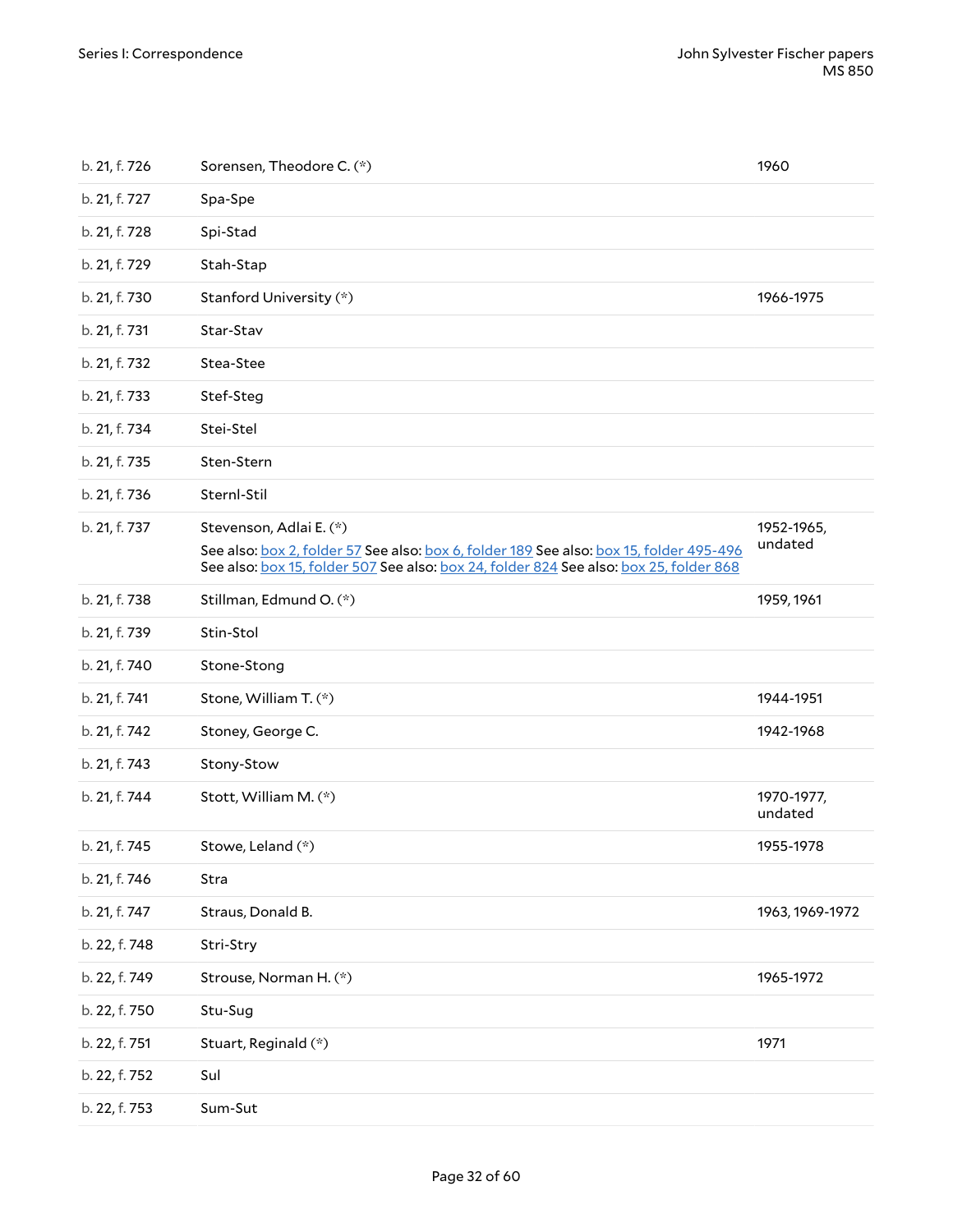<span id="page-32-2"></span><span id="page-32-1"></span><span id="page-32-0"></span>

| b. 22, f. 754     | Sw                                     |                             |
|-------------------|----------------------------------------|-----------------------------|
| b. 22, f. 755     | Sy-Sz                                  |                             |
| b. 22, f. 756     | 'S' unidentified<br>English            |                             |
| b. 22, f. 757     | Tab-Talb                               |                             |
| b. 22, f. 758     | Tall-Tata                              |                             |
| b. 22, f. 759-761 | Tant, Charles (*)                      | 1944-1950,<br>undated       |
| b. 22, f. 762     | Tate-Taw                               |                             |
| b. 22, f. 763     | Taylor, C-H                            |                             |
| b. 22, f. 764     | Taylor, P-T                            |                             |
| b. 22, f. 765     | Te                                     |                             |
| b. 22, f. 766     | Tha-Thoman                             |                             |
| b. 22, f. 767     | Thomas                                 |                             |
| b. 22, f. 768-770 | Thomas, Evan (*)                       | 1948, 1959-1978,<br>undated |
| b. 22, f. 771     | Thompson, E-M                          |                             |
| b. 22, f. 772     | Thompson, S                            |                             |
| b. 22, f. 773     | Thor-Thu                               |                             |
| b. 22, f. 774     | Tib-Til                                |                             |
| b. 22, f. 775     | Tim-Tob                                |                             |
| b. 22, f. 776     | Tod-Toy                                |                             |
| b. 22, f. 777     | Torok, Lou (*)                         | 1970-1974                   |
| b. 22, f. 778     | Tra-Tri                                |                             |
| b. 22, f. 779     | Trinity College, Hartford, Connecticut | 1962                        |
| b. 22, f. 780     | Tro-Ts                                 |                             |
| b. 22, f. 781     | Tuc-Tum                                |                             |
| b. 22, f. 782     | Tun-Tut                                |                             |
| b. 22, f. 783     | Tw-Ty                                  |                             |
| b. 22, f. 784     | Twombly, Michael                       | 1969-1970                   |
| b. 22, f. 785     | 'T' unidentified<br>English            |                             |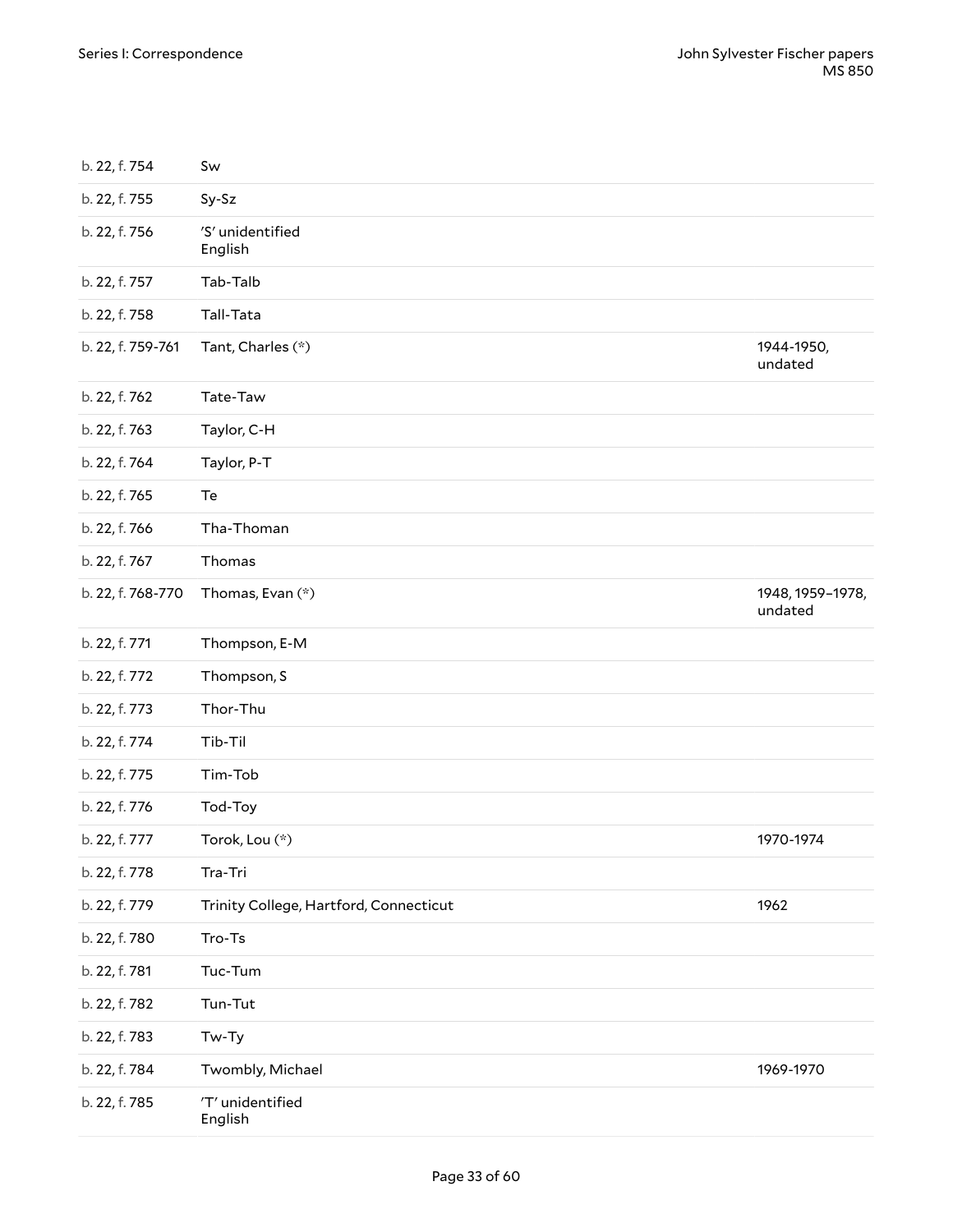<span id="page-33-3"></span><span id="page-33-2"></span><span id="page-33-1"></span><span id="page-33-0"></span>

| b. 23, f. 786     | Ul-Unit                                                                                                                                                                                                                                         |                             |
|-------------------|-------------------------------------------------------------------------------------------------------------------------------------------------------------------------------------------------------------------------------------------------|-----------------------------|
| b. 23, f. 787     | Ungeheuer, Friedel                                                                                                                                                                                                                              | 1971                        |
| b. 23, f. 788-792 | United States Government: general (*)                                                                                                                                                                                                           | 1935-1972                   |
| b. 23, f. 793     | United States Government: Department of Agriculture                                                                                                                                                                                             | 1941-1972                   |
| b. 23, f. 794-795 | United States Government: Department of Agriculture, Farm Security<br>Administration (*)                                                                                                                                                        | 1937-1944,<br>undated       |
| b. 23, f. 796-799 | United States Government: Board of Economic Warfare (*)                                                                                                                                                                                         | 1942-1944                   |
|                   | See also: box 8, folder 241-246 See also: box 18, folder 594-597                                                                                                                                                                                |                             |
| b. 23, f. 800     | United States Government: Federal Communications Commission                                                                                                                                                                                     | 1959-1960                   |
| b. 23, f. 801-805 | United States Government: Foreign Economic Administration (*)                                                                                                                                                                                   | 1943-1945                   |
|                   | See also: box 2, folder 47 See also: box 2, folder 54 See also: box 7, folder 206 See<br>also: box 8, folder 241-246 See also: box 12, folder 382 See also: box 14, folder<br>459-462 See also: box 21, folder 741 See also: box 25, folder 861 |                             |
| b. 23, f. 806-807 | United States Government: Department of State (*)                                                                                                                                                                                               | 1944-1971                   |
|                   | See also: box 6, folder 200                                                                                                                                                                                                                     |                             |
| b. 23, f. 808-812 | United States Information Agency (*)                                                                                                                                                                                                            | 1959-1975                   |
| b. 23, f. 813-817 | United World Federalists, Inc. (*)                                                                                                                                                                                                              | 1948-1953,<br>undated       |
| b. 23, f. 818     | Univ-Ur                                                                                                                                                                                                                                         |                             |
| b. 24, f. 819     | Vai-Vang                                                                                                                                                                                                                                        |                             |
| b. 24, f. 820     | Van Dusen, Lewis H., Jr. (*)                                                                                                                                                                                                                    | 1947, 1973                  |
| b. 24, f. 821     | Vani-Vau                                                                                                                                                                                                                                        |                             |
| b. 24, f. 822     | Vaugn, Burton E. (*)                                                                                                                                                                                                                            | 1945-1970                   |
| b. 24, f. 823     | Ve-Vik                                                                                                                                                                                                                                          |                             |
| b. 24, f. 824     | Vil-Volk                                                                                                                                                                                                                                        |                             |
| b. 24, f. 825     | Volt-Vu                                                                                                                                                                                                                                         |                             |
| b. 24, f. 826     | Von Blon, Philip (*)                                                                                                                                                                                                                            | 1967-1971                   |
| b. 24, f. 827     | Wag-Wale                                                                                                                                                                                                                                        |                             |
| b. 24, f. 828     | Walk                                                                                                                                                                                                                                            |                             |
| b. 24, f. 829     | Wall-Wals                                                                                                                                                                                                                                       |                             |
| b. 24, f. 830     | Wallace, DeWitt (*)                                                                                                                                                                                                                             | 1963-1975                   |
| b. 24, f. 831     | Waller, Theodore (*)<br>See also: box 23, folder 813-817                                                                                                                                                                                        | 1946-1972, 1978,<br>undated |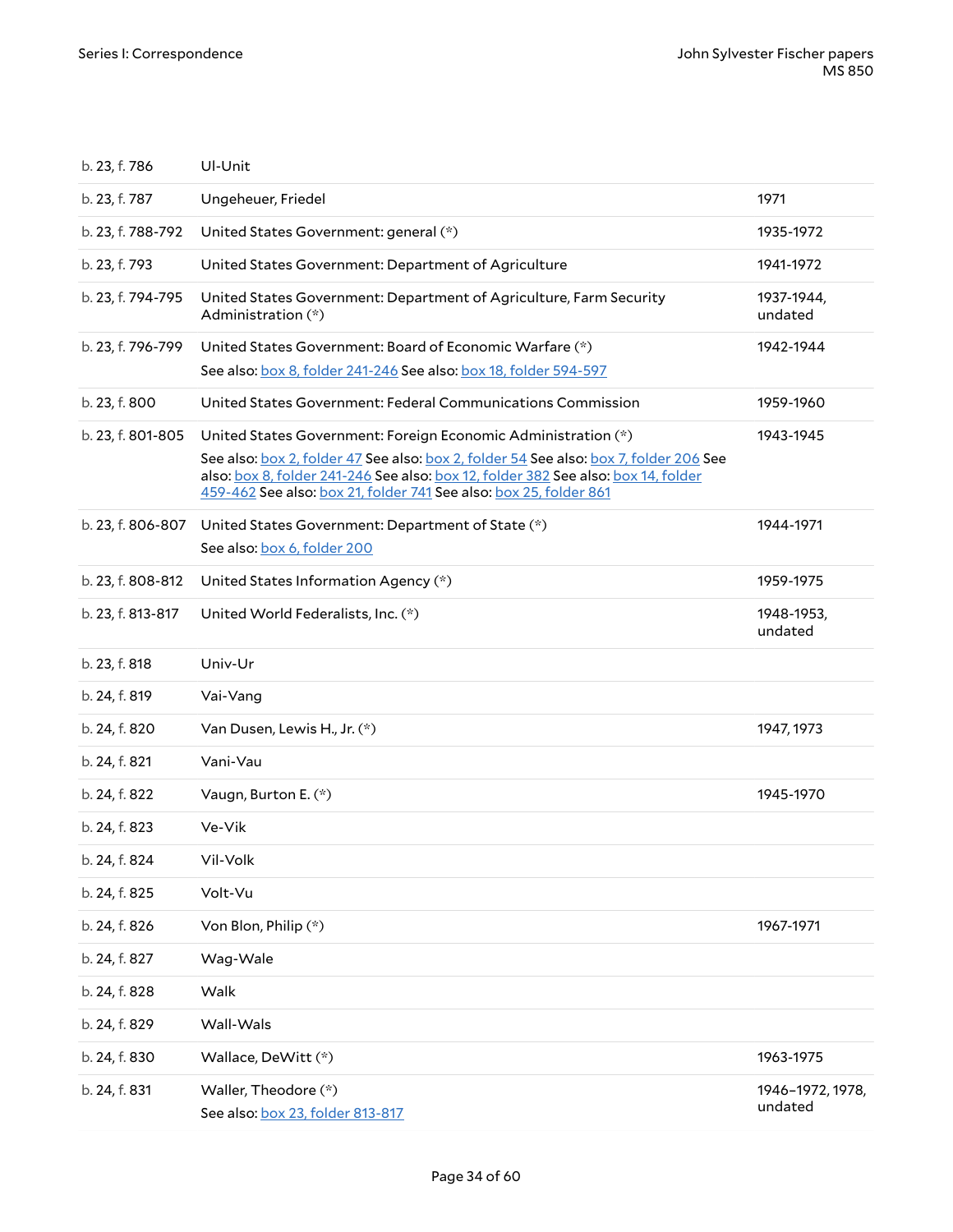<span id="page-34-3"></span><span id="page-34-2"></span><span id="page-34-1"></span><span id="page-34-0"></span>

| b. 24, f. 832 | Walt-Warb                           |           |
|---------------|-------------------------------------|-----------|
| b. 24, f. 833 | War Control Planners, Inc.          | 1968      |
| b. 24, f. 834 | Ward                                |           |
| b. 24, f. 835 | Warl-Warr                           |           |
| b. 24, f. 836 | Was-Watr                            |           |
| b. 24, f. 837 | Wats                                |           |
| b. 24, f. 838 | Watt-Weal                           |           |
| b. 24, f. 839 | Weav                                |           |
| b. 24, f. 840 | Webb-Webe                           |           |
| b. 24, f. 841 | Webs-Weed                           |           |
| b. 24, f. 842 | Week-Weg                            |           |
| b. 24, f. 843 | Weh-Wei                             |           |
| b. 24, f. 844 | Wel-Wend                            |           |
| b. 24, f. 845 | Wells, Rosa F.                      | 1947-1952 |
| b. 24, f. 846 | Weng                                |           |
| b. 24, f. 847 | Wer-Wess                            |           |
| b. 24, f. 848 | West                                |           |
| b. 24, f. 849 | Wex-Whita                           |           |
| b. 24, f. 850 | White                               |           |
| b. 24, f. 851 | Whitm-Whitw                         |           |
| b. 24, f. 852 | Whitney (John Hay) Foundation (*)   | 1950-1955 |
| b. 24, f. 853 | Who-Why                             |           |
| b. 24, f. 854 | Wic-Wig                             |           |
| b. 24, f. 855 | Wiebe, Robert H.                    | undated   |
| b. 24, f. 856 | Wila-Wild                           |           |
| b. 24, f. 857 | Wile-William                        |           |
| b. 24, f. 858 | Williams, A-R                       |           |
| b. 24, f. 859 | Williams, S - W                     |           |
| b. 24, f. 860 | Williamsburg International Assembly | 1961      |
| b. 25, f. 861 | Williamso-Wills                     |           |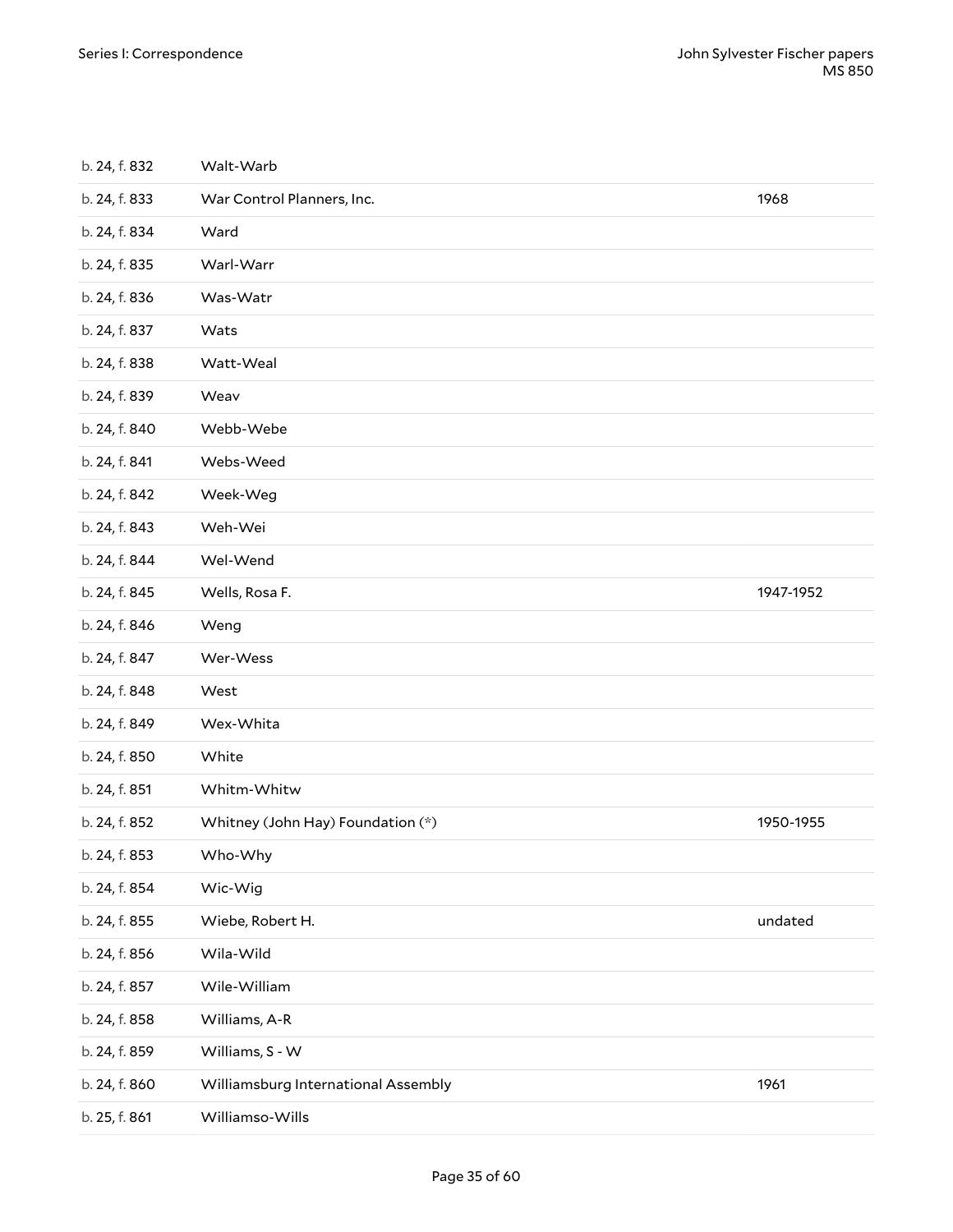<span id="page-35-3"></span><span id="page-35-2"></span><span id="page-35-1"></span><span id="page-35-0"></span>

| b. 25, f. 862     | Wilson, D-I                                       |                       |
|-------------------|---------------------------------------------------|-----------------------|
| b. 25, f. 863     | Wilson, Finley (*)                                | 1960-1978             |
| b. 25, f. 864     | Wilson, J                                         |                       |
| b. 25, f. 865     | Wilson, K-W                                       |                       |
| b. 25, f. 866     | Wim-Wing                                          |                       |
| b. 25, f. 867     | Winh-Winw                                         |                       |
| b. 25, f. 868     | Wir-Wisc                                          |                       |
| b. 25, f. 869     | Wisconsin-Green Bay, University of (*)            | 1969-1974             |
| b. 25, f. 870     | Wiss-Wof                                          |                       |
| b. 25, f. 871     | Woh-Wolfe                                         |                       |
| b. 25, f. 872     | Wolff-Woodb                                       |                       |
| b. 25, f. 873     | Woods-Woody                                       |                       |
| b. 25, f. 874     | Wor-Wou                                           |                       |
| b. 25, f. 875     | Wre-Wrig                                          |                       |
| b. 25, f. 876     | Wright, Herman (*)                                | undated               |
| b. 25, f. 877     | Writ                                              |                       |
| b. 25, f. 878     | Wu-Wy                                             |                       |
| b. 25, f. 879     | Wyeth, M.S. ("Buz"), Jr. (*)                      | 1970-1978             |
| b. 25, f. 880     | 'W' unidentified<br>English                       |                       |
| b. 25, f. 881     | Ya-Yod                                            |                       |
| b. 25, f. 882-883 | Yale University (*)<br>See also: box 3, folder 74 | 1968-1977,<br>undated |
| b. 25, f. 884     | Yale University Press (*)                         | 1971-1977             |
| b. 25, f. 885     | Yarbrough, Tom (*)                                | 1934-1968,<br>undated |
| b. 25, f. 886     | Yos-Young, H                                      |                       |
| b. 25, f. 887     | Young, J-Yu                                       |                       |
| b. 25, f. 888     | 'Y' unidentified<br>English                       |                       |
| b. 25, f. 889     | $\mathsf Z$                                       |                       |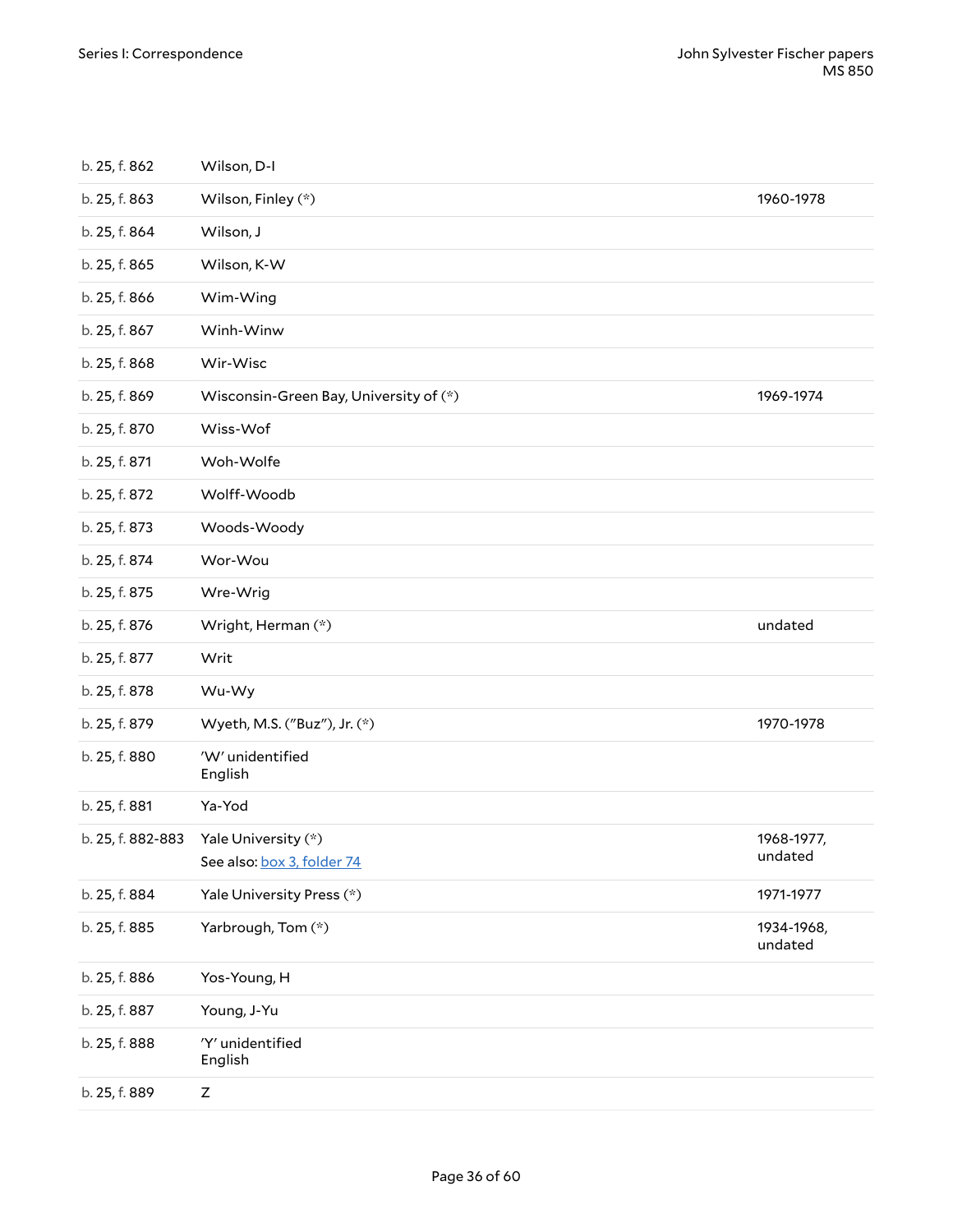|                                | Zimmerman, W. David<br>See: box 7, folder 226 |                       |
|--------------------------------|-----------------------------------------------|-----------------------|
| b. 25, f. 890                  | Zwerdling, Daniel                             | 1971                  |
| b. 25, f. 891-892 Unidentified |                                               | 1928-1977,<br>undated |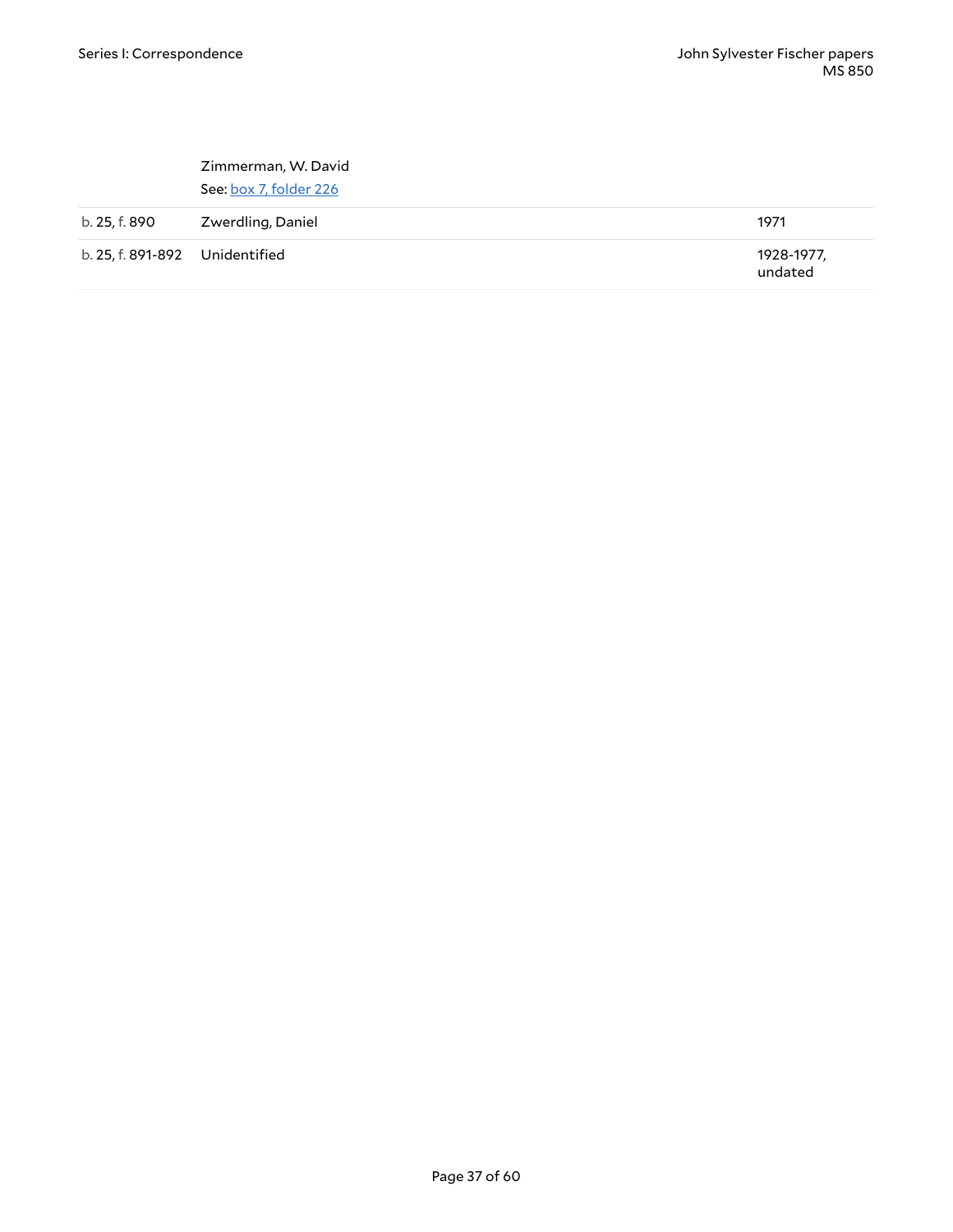### <span id="page-37-0"></span>**Series II: Family Correspondence, 1907-1978, undated**

#### *.75 linear feet (2 boxes)*

This series contains Fischer's correspondence with his family, and is arranged chronologically.Also included are a few letters addressed to his parents and daughters from third parties. Correspondence addressed to Elizabeth (Wilson) Fischer by non-family members has been incorporated into Series I.

<span id="page-37-1"></span>

| b. 26, f. 1     | 1907-1908, 1915, 1924    | 1907-1908, 1915,<br>1924    |
|-----------------|--------------------------|-----------------------------|
| b. 26, f. 2-8   | 1928 July-1929 September | 1928 July-1929<br>September |
| b. 26, f. 9-10  | 1930-1931                | 1930-1931                   |
| b. 26, f. 11-22 | 1933 May-1935 December   | 1933 May-1935<br>December   |
| b. 26, f. 23-24 | 1936 January-August      | 1936 January-<br>August     |
| b. 26, f. 25    | 1937<br>English          | 1937                        |
| b. 27, f. 26-31 | 1938-1944 September      | 1938-1944<br>September      |
| b. 27, f. 32-38 | 1945-1960-1961 January   | 1945-1960-1961<br>January   |
| b. 27, f. 39    | 1961 March-December      | 1961 March-<br>December     |
| b. 27, f. 40-44 | 1962-1978                | 1962-1978                   |
| b. 27, f. 45-48 | undated                  | undated                     |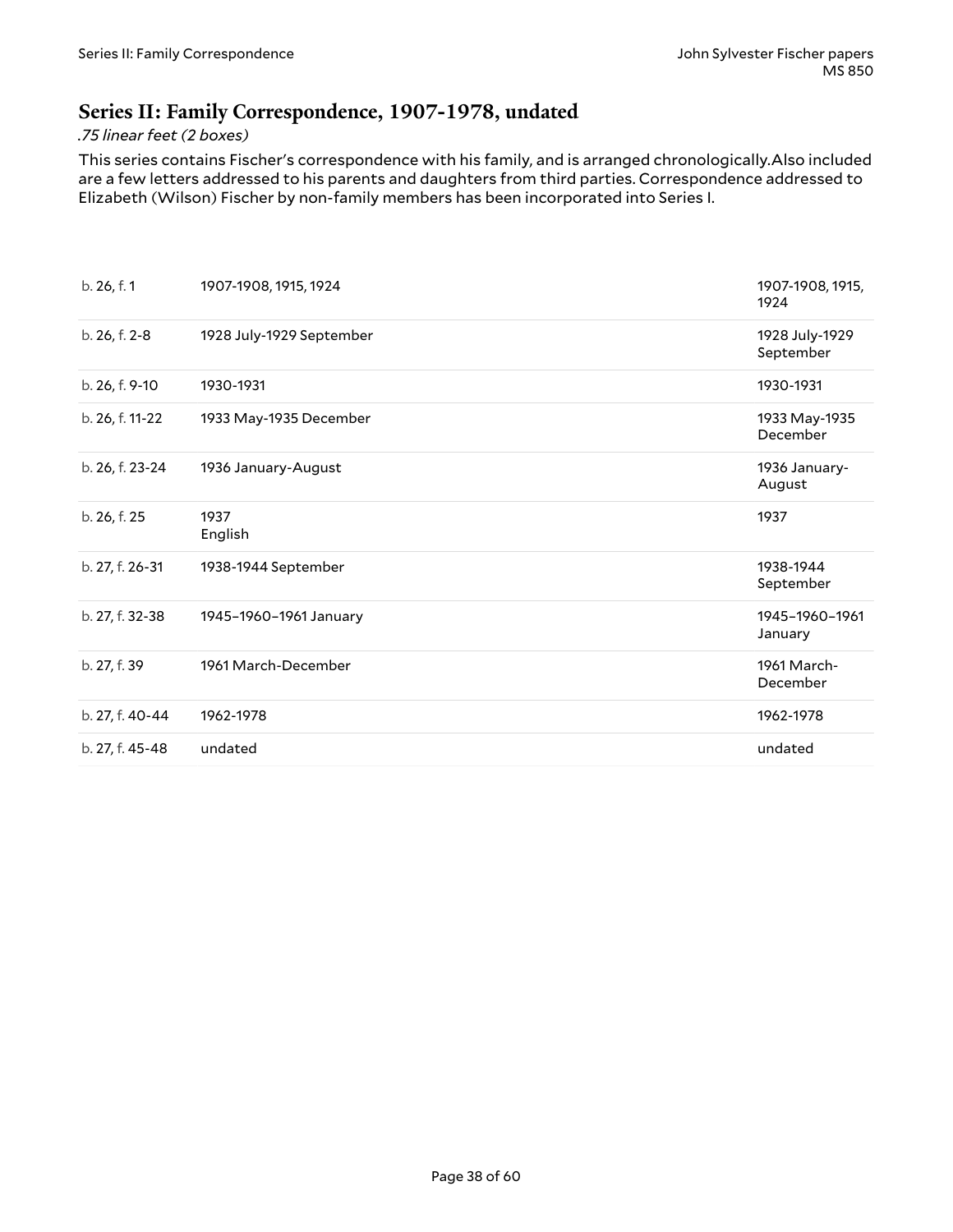### <span id="page-38-0"></span>**Series III: Subject Files, 1935-1978, undated**

#### *4 linear feet (10 boxes)*

This series contains materials such as clippings, office memoranda, offprints, and brochures, collected and organized by Fischer under various headings. They are arranged alphabetically by title.

<span id="page-38-1"></span>

| b. 28, f. 1-4   | Appalachia                                 | 1967, 1970-1977,<br>undated |
|-----------------|--------------------------------------------|-----------------------------|
| b. 28, f. 5     | Arts                                       | 1961-1978,<br>undated       |
| b. 28, f. 6     | Aspen Institute for Humanistic Studies     | 1963, 1975,<br>undated      |
| b. 28, f. 7     | Best Articles and Stories, Inc.            | 1958-1960,<br>undated       |
| b. 28, f. 8     | <b>Boats</b>                               | undated                     |
| b. 28, f. 9-10  | <b>Brookings Institute</b>                 | 1966-1977                   |
| b. 28, f. 11    | California Western Railroad                | 1967, undated               |
| b. 28, f. 12-14 | Cary, Joyce                                | 1949-1964,<br>undated       |
| b. 29, f. 15    | <b>Century Association</b>                 | 1952-1977                   |
| b. 29, f. 16    | Christmas list                             | 1971-1975,<br>undated       |
| b. 29, f. 17    | College of the Atlantic                    | 1974                        |
| b. 29, f. 18-20 | Colleges and universities                  | 1960-1976,<br>undated       |
| b. 29, f. 21    | Columbia Bicentennial on Federalism        | 1953-1954                   |
| b. 29, f. 22-24 | Conservation and ecology                   | 1957-1975,<br>undated       |
| b. 29, f. 25-27 | Editing and publishing                     | 1947-1965                   |
| b. 30, f. 28-33 | Editing and publishing                     | 1966-1975,<br>undated       |
| b. 30, f. 34    | Education                                  | 1961-1968                   |
| b. 30, f. 35    | Europe                                     | 1949-1967,<br>undated       |
| b. 30, f. 36-37 | Farm problem                               | 1955-1971                   |
| b. 30, f. 38    | Father Fabian-Decline and Fall of the U.S. | 1959-1969,<br>undated       |
| b. 30, f. 39    | Federal service and patronage              | 1948-1956                   |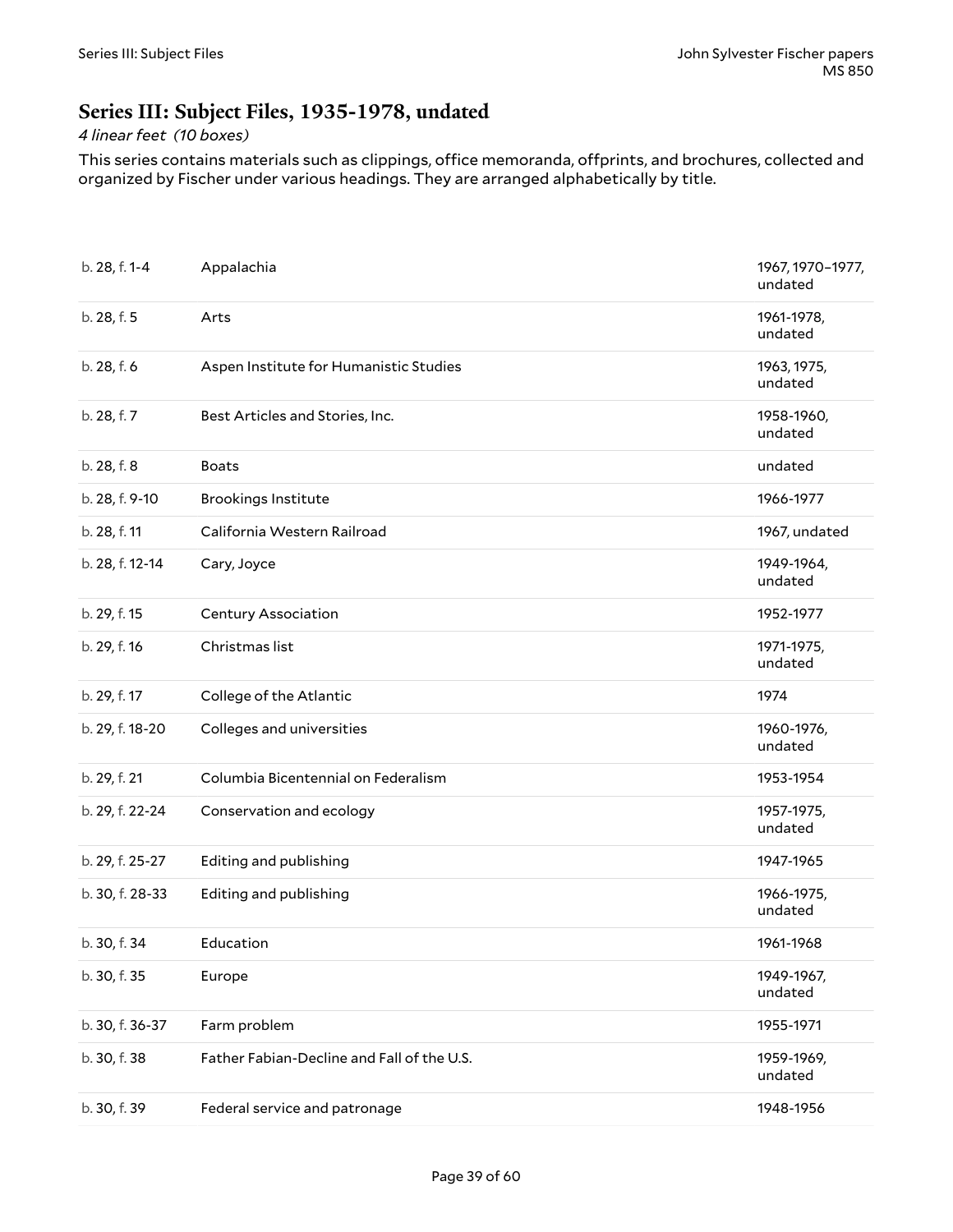| b. 30, f. 40    | Florida                                                  | undated               |
|-----------------|----------------------------------------------------------|-----------------------|
| b. 31, f. 41    | Government                                               | 1947-1972,<br>undated |
| b. 31, f. 42-44 | Great Britain                                            | 1937-1975,<br>undated |
| b. 31, f. 45    | Heroes                                                   | 1953-1962             |
| b. 31, f. 46    | Humor                                                    | 1956-1971             |
| b. 31, f. 47-49 | India                                                    | 1943-1968,<br>undated |
| b. 31, f. 50-52 | Iran                                                     | 1961-1967,<br>undated |
| b. 31, f. 53-54 | Japan                                                    | 1963-1971,<br>undated |
| b. 32, f. 55-57 | Journalism                                               | 1953-1970,<br>undated |
| b. 32, f. 58    | Markle Foundation                                        | 1956-1960             |
| b. 32, f. 59-60 | Museums                                                  | 1956-1960,<br>undated |
|                 |                                                          |                       |
| b. 32, f. 61    | National Governors' Conference, the Virgin Islands       | 1967                  |
| b. 32, f. 62    | New England                                              | 1968-1974,<br>undated |
| b. 32, f. 63    | New Left                                                 | 1965-1968,<br>undated |
| b. 32, f. 64    | Oil and energy                                           | 1947-1959,<br>undated |
| b. 32, f. 65    | Oxford University                                        | 1964-1972,<br>undated |
| b. 32, f. 66-67 | Politics and politicians                                 | 1956-1976,<br>undated |
| b. 33, f. 68-69 | Portugal                                                 | 1971-1972,<br>undated |
| b. 33, f. 70-77 | President's National Advisory Committee on Rural Poverty | 1965-1967,<br>undated |
| b. 34, f. 78    | Race relations                                           | 1964-1970,<br>undated |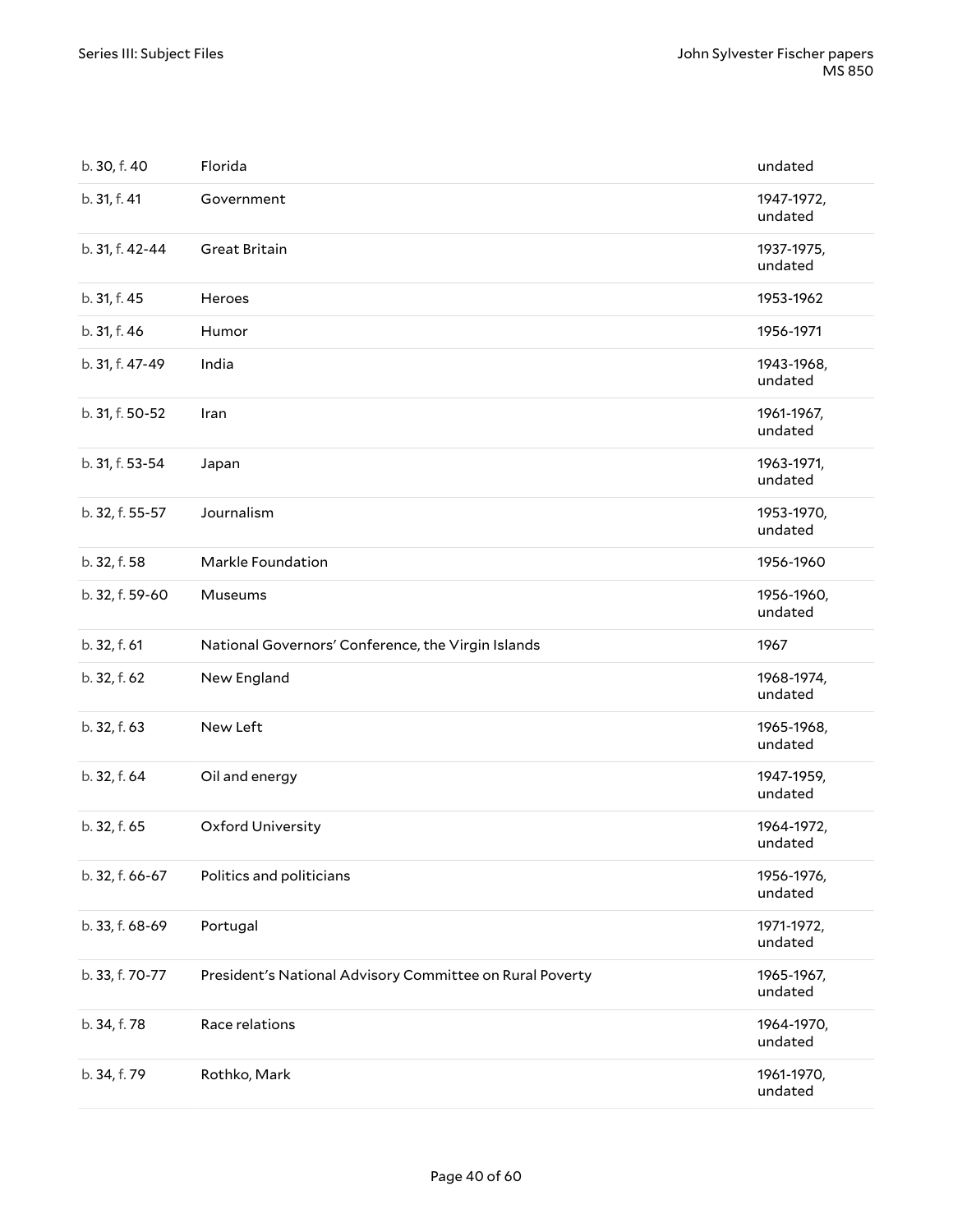| b. 34, f. 80-83   | Salzburg Seminar in American Studies                                            | 1955-1973,<br>undated   |
|-------------------|---------------------------------------------------------------------------------|-------------------------|
| b. 34, f. 84-85   | Samothrace                                                                      | 1955-1959,<br>undated   |
| b. 34, f. 86-90   | Stevenson, Adlai                                                                | 1952-1956, 1965         |
| b. 34, f. 91      | Stinginess                                                                      | 1972                    |
| b. 35, f. 92-93   | Taxes and tax reform                                                            | 1961-1972,<br>undated   |
| b. 35, f. 94-98   | Television                                                                      | 1962-1972, n.d,         |
| b. 35, f. 99-100  | Travel                                                                          | 1957-1978,<br>undated   |
| b. 35, f. 101     | <b>U.S.S.R.</b>                                                                 | 1959-1962,<br>undated   |
| b. 35, f. 102-103 | United Nations Relief and Rehabilitation Administration, Mission to the Ukraine | 1946 March-<br>November |
| b. 35, f. 104-105 | United States Army War College                                                  | 1958                    |
| b. 36, f. 106     | United States Army War College                                                  | 1958                    |
| b. 36, f. 107-111 | United States Government: Board of Economic Warfare                             | 1942-1948,<br>undated   |
| b. 36, f. 112-115 | United States Government: Farm Security Administation                           | 1937-1941,<br>undated   |
| b. 36, f. 116-117 | United States Government: Foreign Economic Administration                       | 1944                    |
| b. 36, f. 118-119 | United States Government: Resettlement Administration                           | 1935-1940,<br>undated   |
| b. 36, f. 120     | <b>United World Federalists</b>                                                 | 1948-1949<br>January    |
| b. 37, f. 121     | United World Federalists                                                        | 1949<br>March-1950      |
| b. 37, f. 122     | The University in developing countries                                          | 1965-1966               |
| b. 37, f. 123     | Urban problems                                                                  | 1963-1976,<br>undated   |
| b. 37, f. 124     | Violence                                                                        | 1968                    |
| b. 37, f. 125-126 | West Indies                                                                     | 1947-1977,<br>undated   |
| b. 37, f. 127     | White House Confernece on International Cooperation                             | 1965                    |
| b. 37, f. 128     | Wilson (Woodrow) Memorial                                                       | 1968                    |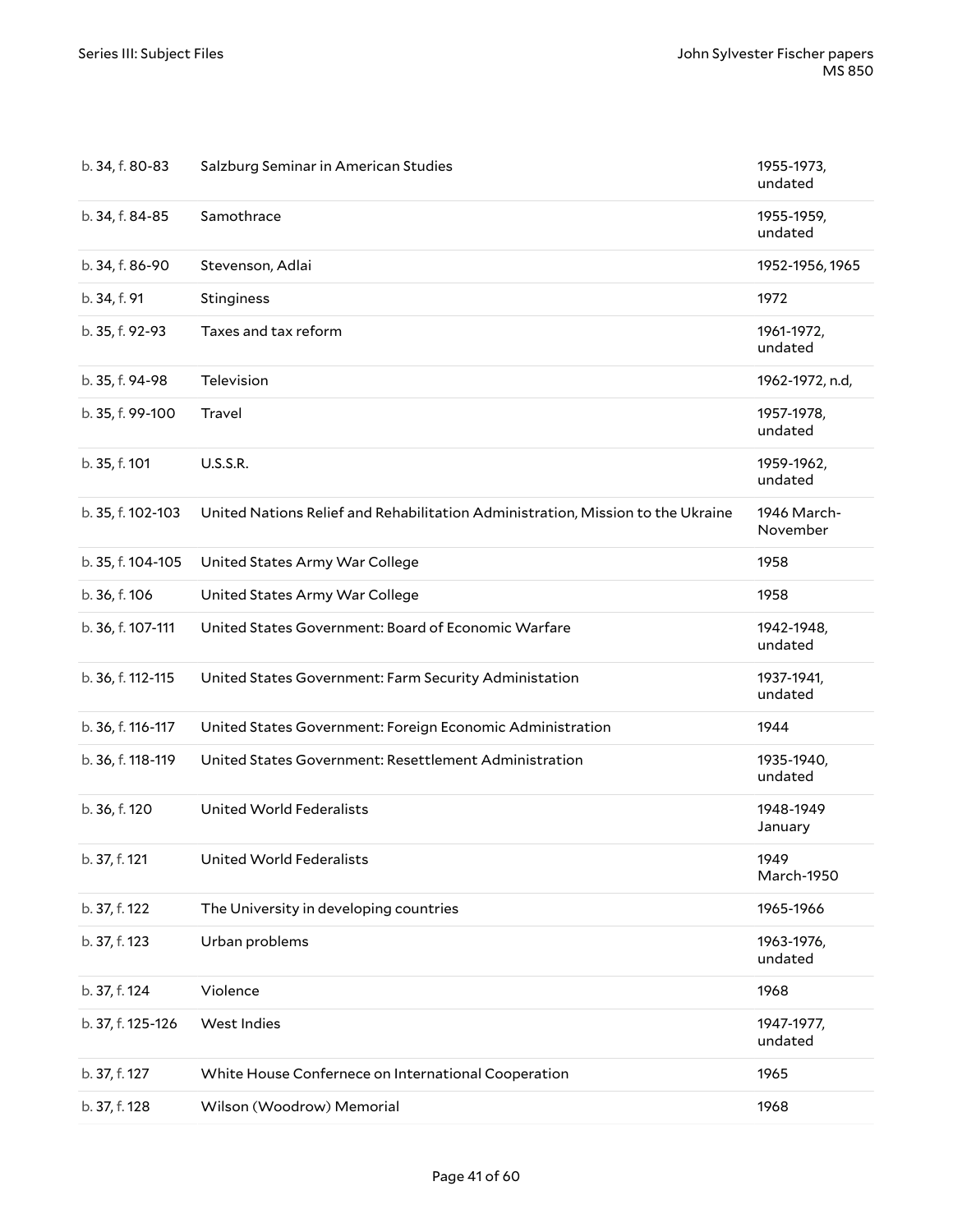| b. 37, f. 129     | <b>Wines</b>           | undated               |
|-------------------|------------------------|-----------------------|
| b. 37, f. 130     | World economy          | 1938-1972,<br>undated |
| b. 37, f. 131     | <b>Yale University</b> | 1968-1971             |
| b. 37, f. 132-134 | Yugoslavia             | 1958-1969,<br>undated |
| b. 37, f. 135-138 | Miscellaneous          | 1935-1976,<br>undated |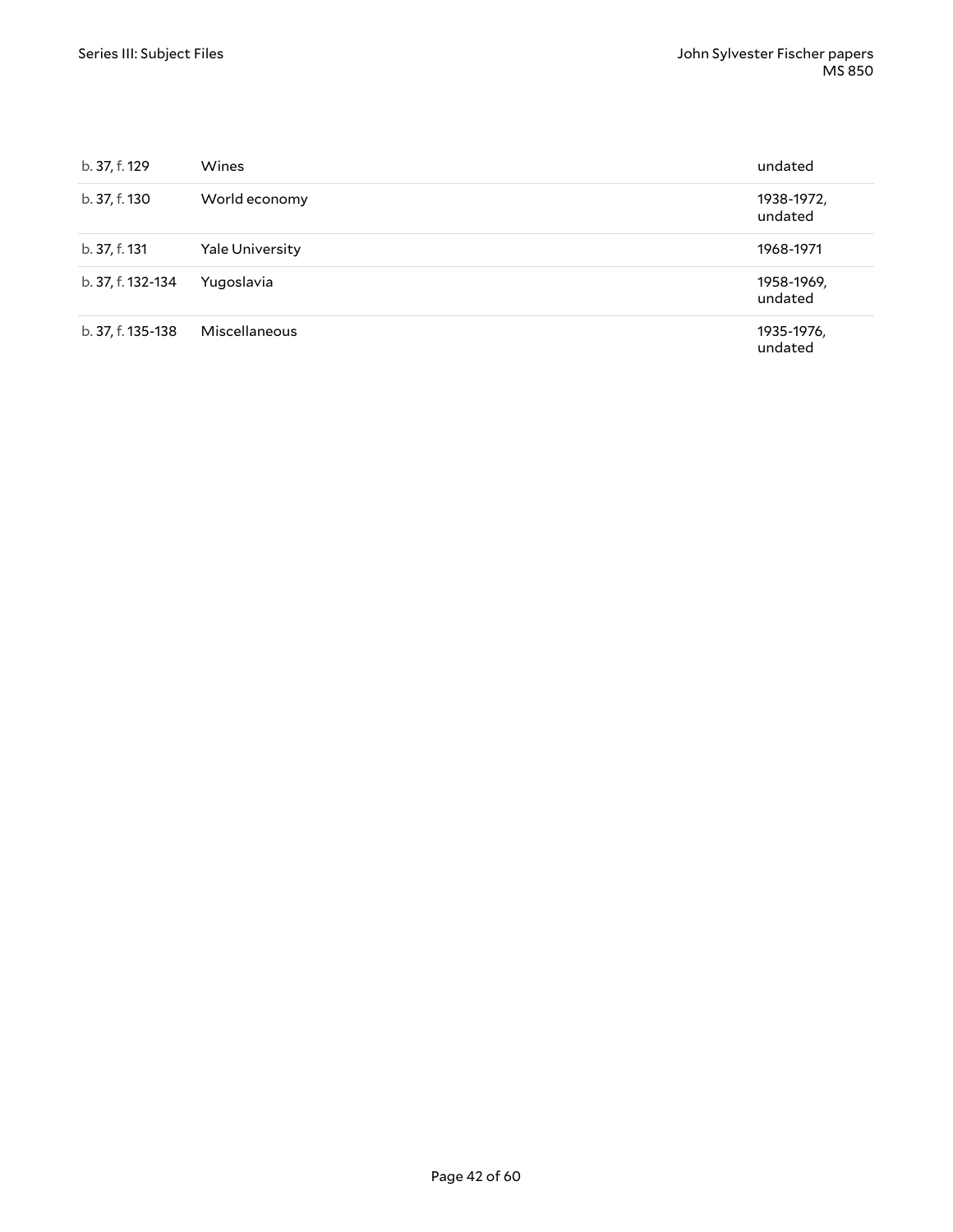### <span id="page-42-0"></span>**Series IV: Writings, 1928-1978, undated**

#### *4.75 lienar feet (12 boxes, microfilm)*

Books

WRITINGS is divided up into three sections. *Books* is arranged alphabetically by title. Included are drafts and proofs of several books and printed editions of others, as well as some promotional material, reviews, and working files of background materials.

Articles is composed of drafts, offprints, and reprinted versions of many of Fischer's magazine articles, especially his "Easy Chair" column. The articles are arranged chronologically, and the first place of publication only, if other than *Harper's* has been noted. Appended to the register as Appendix B is a partial list of articles by Fischer which have appeared in *Harper's.* Not all of these are included in the papers. Refer to finding aid in repository for Appendix B. Consult Reference Archivist for assistance.

Early newspaper articles written by Fischer and copies of newspapers he edited have been microfilmed (see MICROFILM HM 120) and the originals destroyed. Not all of the articles carry Fischer's by-line but since they were preserved by his family it seems likely that they were indeed written by Fischer.

*Speeches* is also arranged chronologically. Notes for a few speeches, drafts of others, and in several cases printed versions comprise the section. Included are statements by Fischer before several Senate committees, a number of commencement addresses, and various guest lectures before university and professional organizations. (Notes and partial drafts of Fischer's lectures at the Salzburg Seminar on American Studies (1957) can be found in Series I, folder 684).

| b. 38, f. 1      | America's Master Plan (British edition of Master Plan U.S.A.)<br>English | 1951            |
|------------------|--------------------------------------------------------------------------|-----------------|
| b. 38, f. 2-13   | From the High Plains: draft<br>English                                   | [pre-1978]      |
| b. 38, f. 14     | From the High Plains: proofs<br>English                                  | 1978            |
| b. 39, f. 15-27  | From the High Plains: proofs<br>English                                  | 1978            |
| b. 39, f. 28-28a | From the High Plains: promotion and reviews<br>English                   | 1978-1979       |
| b. 39, f. 29     | From the High Plains: working files<br>English                           | Circa 1960-1978 |
| b. 40, f. 30-33  | From the High Plains: working files<br>English                           | Circa 1960-1978 |
| b. 40, f. 34     | Master Plan U.S.A.: reviews<br>English                                   | 1951            |
| b. 40, f. 35-36  | "The Money System": draft<br>English                                     | [ca. 1933-1934] |
| b. 40, f. 37-40  | "The Money System": later draft<br>English                               | [ca. 1933-1934] |
| b. 41, f. 41-43  | Six in the Easy Chair: draft                                             | [pre-1973]      |
| b. 41, f. 44-47  | Six in the Easy Chair: draft                                             | 1973            |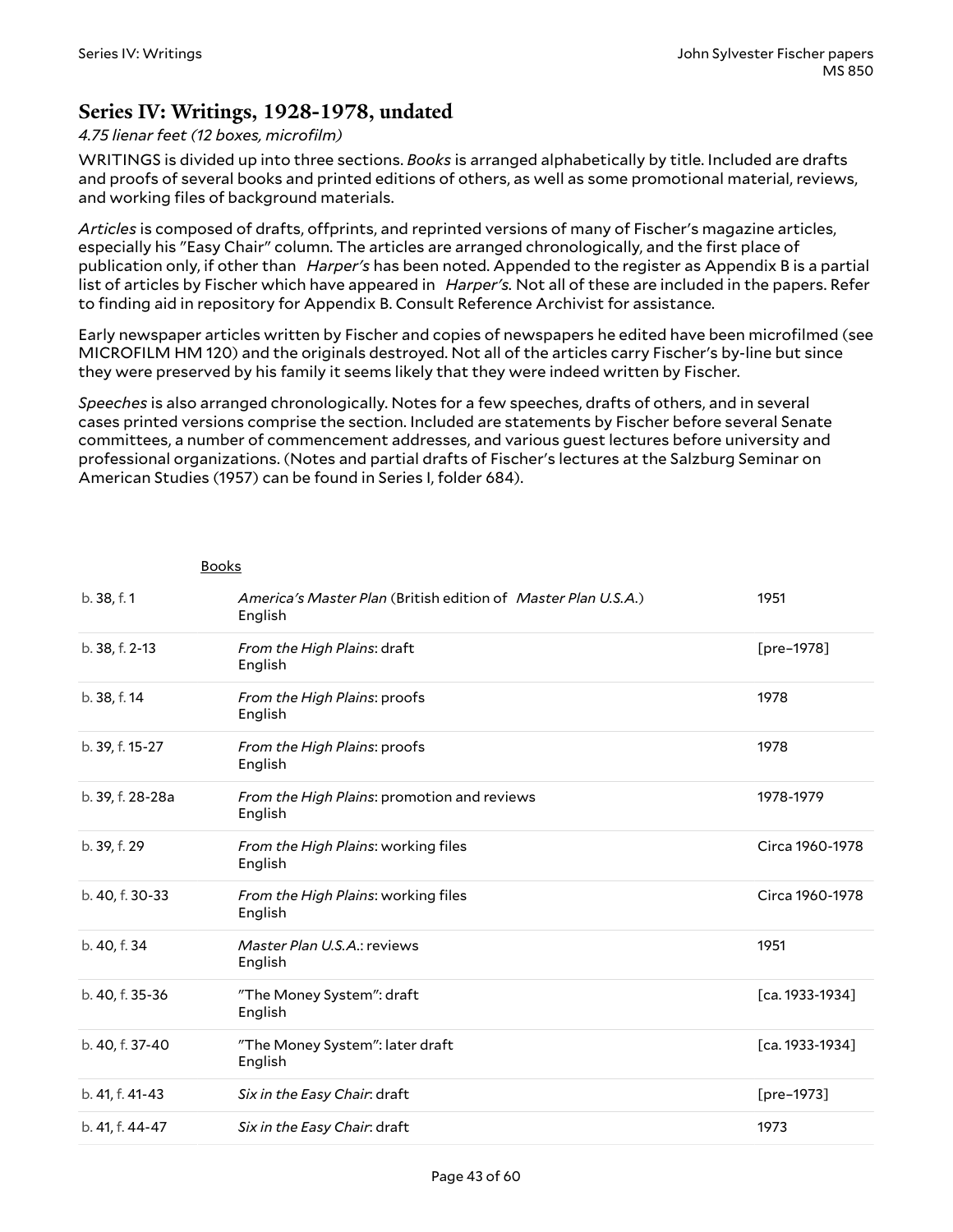#### Books (continued)

| b. 41, f. 48-49 | Six in the Easy Chair: draft                                  | 1973                              |
|-----------------|---------------------------------------------------------------|-----------------------------------|
| b. 41, f. 50    | Six in the Easy Chair: promotion and reviews                  | 1973-1974                         |
| b. 41, f. 51-54 | Six in the Easy Chair: working files                          | [pre-1973]                        |
| b. 41, f. 55    | The Stupidity Problem and Other Harassments: reviews          | 1964                              |
| b. 41, f. 56-62 | Vital Signs, U.S.A.: draft                                    | [pre-1975]                        |
| b. 42, f. 63    | Vital Signs, U.S.A.: draft                                    | [pre-1975]                        |
| b. 42, f. 64-69 | Vital Signs, U.S.A.: draft                                    | $[1974]$                          |
| b. 42, f. 70-71 | Vital Signs, U.S.A.: proofs                                   | 1974-1975                         |
| b. 42, f. 72-73 | Vital Signs, U.S.A.: promotion and reviews                    | 1975-1976                         |
| b. 42, f. 74-75 | Vital Signs, U.S.A.: working files                            | $[ca. 1973-1974]$                 |
| b. 43, f. 76    | Why They Behave Like Russians                                 | 1946                              |
| b. 43, f. 77    | Why They Behave Like Russians (Dutch)                         | [post-1946]                       |
| b. 43, f. 78    | Why They Behave Like Russians (Danish)                        | 1947                              |
| b. 43, f. 79    | Why They Behave Like Russians (French)                        | 1947                              |
| b. 43, f. 80    | Why They Behave Like Russians (Swedish)                       | 1947                              |
| b. 44, f. 81    | Why They Behave Like Russians (Norwegian)                     | 1948                              |
| b. 44, f. 82    | Why They Behave Like Russians (German)                        | 1948                              |
| b. 44, f. 83    | Why They Behave Like Russians (German)                        | 1949                              |
| b. 44, f. 84-88 | Why They Behave Like Russians: promotion and reviews          | 1946-1948                         |
| <b>Articles</b> |                                                               |                                   |
| b. 44, f. 84-88 | Early newspaper articles<br>See: MICROFILM HM 120             | 1924, 1926-1937,<br>1947, undated |
| b. 45, f. 89    | "The Way of Athletic Dollars," The Sooner Magazine<br>English | 1930 March                        |
| b. 45, f. 90    | "Patriot's Catechism," The New Republic<br>English            | 1932 October 12                   |
| b. 45, f. 91    | "A Conservative Looks at the Labour Child": draft<br>English  | [ca. 1933-1935]                   |
| b. 45, f. 92    | "The Oxford Legend": draft<br>English                         | $[ca. 1933-1935]$                 |
| b. 45, f. 93    | "Ruskin Dances": draft<br>English                             | $[ca.1933-1935]$                  |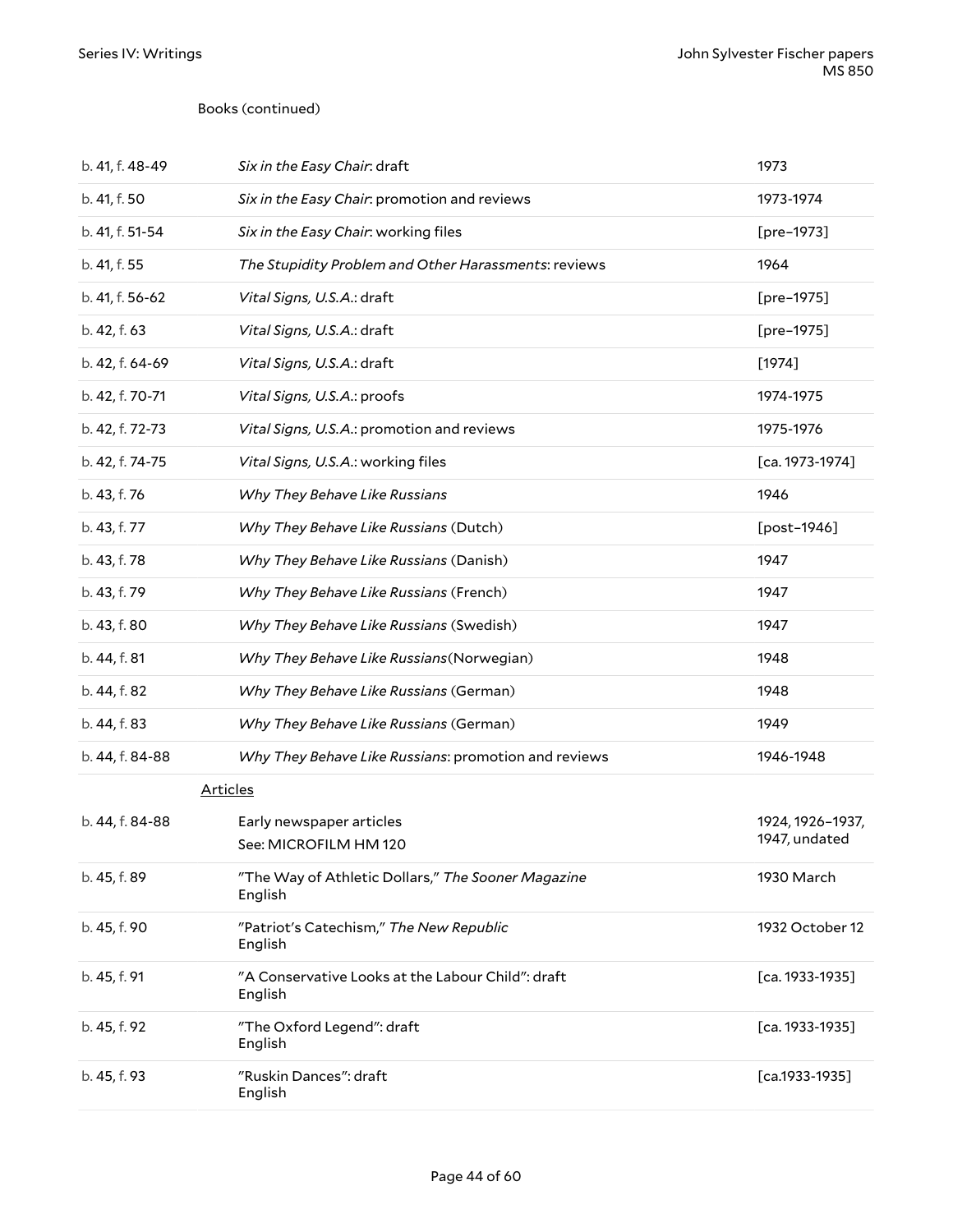| b. 45, f. 94  | The Lincoln Imp (edited by J. Fischer)                                          | 1934 Mar, Jun,<br>December |
|---------------|---------------------------------------------------------------------------------|----------------------------|
| b. 45, f. 95  | The Oxford Forward (edited by J. Fischer)                                       | 1934 November              |
| b. 45, f. 96  | "Election in the Saar," The Nation<br>English                                   | 1935 January 23            |
| b. 45, f. 97  | "England's Pink Party"<br>English                                               | 1935 March                 |
| b. 45, f. 98  | Forward (edited by J. Fischer)<br>English                                       | 1935 March                 |
| b. 45, f. 99  | "How Little is Little England?"<br>English                                      | 1935 October               |
| b. 45, f. 100 | "The Task of the Farm Security Administration," [The New Democracy?]<br>English | 1937 October 8             |
| b. 45, f. 101 | [untitled article re the Punjab]<br>English                                     | $[ca.1943-1945]$           |
| b. 45, f. 102 | "Vinegar Joe's Problem,"<br>English                                             | 1944 December              |
| b. 45, f. 103 | "The Future Defense of the U.S.A.,"<br>English                                  | 1945 January               |
| b. 45, f. 104 | "India's Insoluble Hunger,"<br>English                                          | 1945 April                 |
| b. 45, f. 105 | "The Army Takes Over,"<br>English                                               | 1945 May                   |
| b. 45, f. 106 | "World Trade: Tomorrow's Problem," Transatlantic<br>English                     | 1945 July                  |
| b. 45, f. 107 | "Odds Against Another War,"<br>English                                          | 1945 August                |
| b. 45, f. 108 | "For Love of Lord Louis," Town & Country<br>English                             | 1945 September             |
| b. 45, f. 109 | "Let's Go Back to the Spoils System,"<br>English                                | 1945 October               |
| b. 45, f. 110 | "Closing a Deal in Kapurthala," The New Yorker<br>English                       | 1945 November<br>3         |
| b. 45, f. 111 | "Truman: A Little West of Center,"<br>English                                   | 1945 December              |
| b. 45, f. 112 | "Mr. Truman Reorganizes,"<br>English                                            | 1946 January               |
| b. 45, f. 113 | "Is Truman a Failure?,"<br>English                                              | 1946 April                 |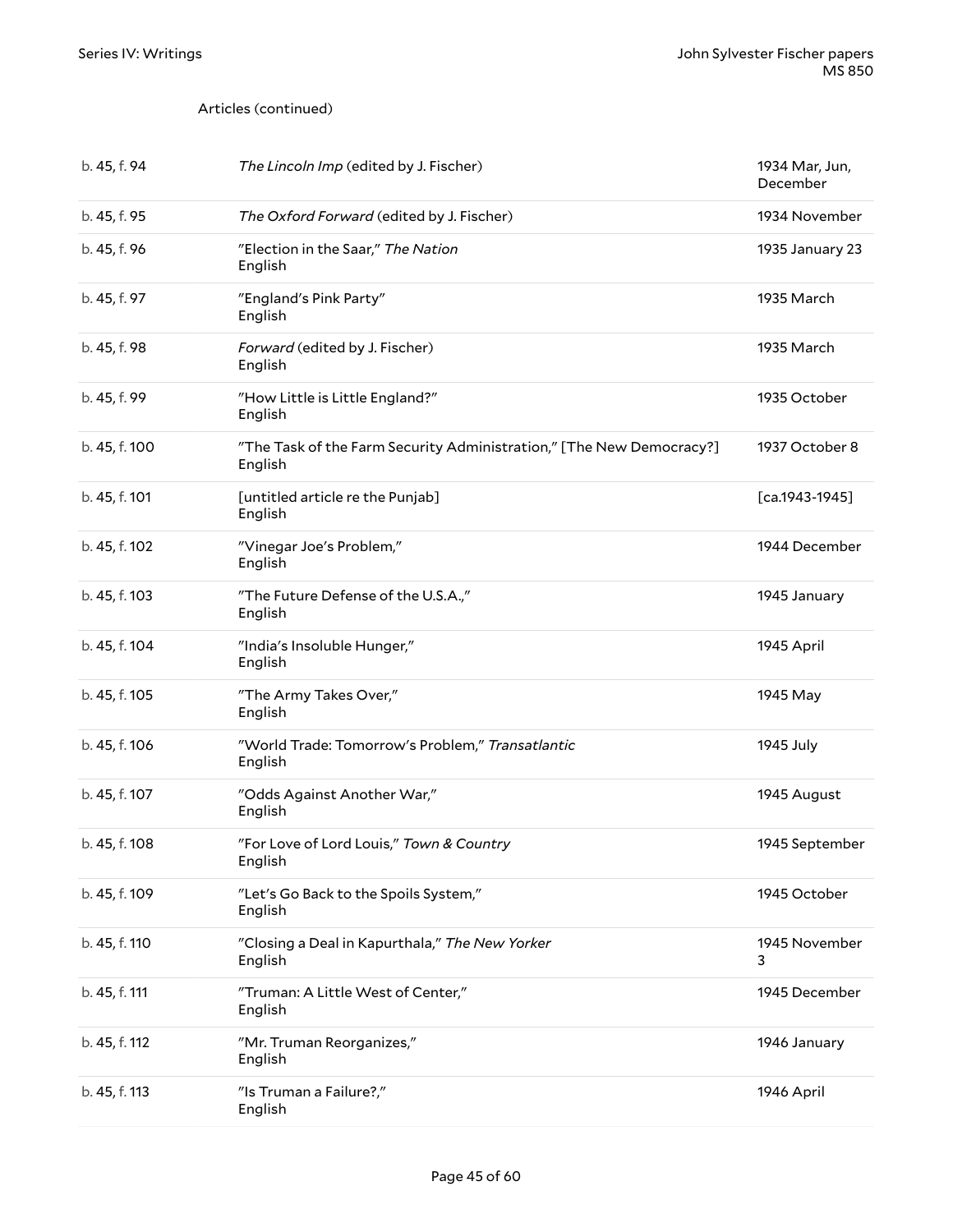| b. 45, f. 114 | "India's Treasures Helped the Allies," National Geographic<br>English | 1946 April      |
|---------------|-----------------------------------------------------------------------|-----------------|
| b. 45, f. 115 | "The Scared Men in the Kremlin,"<br>English                           | 1946 August     |
| b. 45, f. 116 | "No Rest for the Weary Russians,"<br>English                          | 1946 September  |
| b. 45, f. 117 | "The Ukraine," Life<br>English                                        | 1946 October 28 |
| b. 45, f. 118 | "Russia's Ruling Class,"<br>English                                   | 1946 October    |
| b. 45, f. 119 | "Six-Disillusioned Comrades," The Saturday Review<br>English          | 1947 April 5    |
| b. 45, f. 120 | "Ukrainian Shadow," The New Yorker<br>English                         | 1947 April 12   |
| b. 45, f. 121 | "The Lost Liberals,"<br>English                                       | 1947 May        |
| b. 45, f. 122 | "La Vie en U.R.S.S.," Revue de Paris<br>English                       | 1947 May        |
| b. 45, f. 123 | "The Classless Society, Kind of," Pageant<br>English                  | 1947 September  |
| b. 45, f. 124 | "Spain: A Diplomatic Case History," The Nation<br>English             | 1948 June 19    |
| b. 45, f. 125 | "War Within a War," The Nation<br>English                             | 1948 October 16 |
| b. 45, f. 126 | "Unwritten Rules of American Politics,"<br>English                    | 1948 November   |
| b. 45, f. 127 | "Truman & Co., Limited,"<br>English                                   | 1949 July       |
| b. 45, f. 128 | "Insomnia in Whitehall,"<br>English                                   | 1950 January    |
| b. 45, f. 129 | "General MacArthur," The New Statesman and Nation<br>English          | 1951 May 12     |
| b. 45, f. 130 | "The German Booby Trap,"<br>English                                   | 1951 May        |
| b. 45, f. 131 | "Mr. Truman's Politburo,"<br>English                                  | 1951 June       |
| b. 45, f. 132 | "A Step Toward Lasting Peace," Catholic Digest<br>English             | 1952 February   |
| b. 45, f. 133 | "What Do the Democrats Do Now?,"<br>English                           | 1953 March      |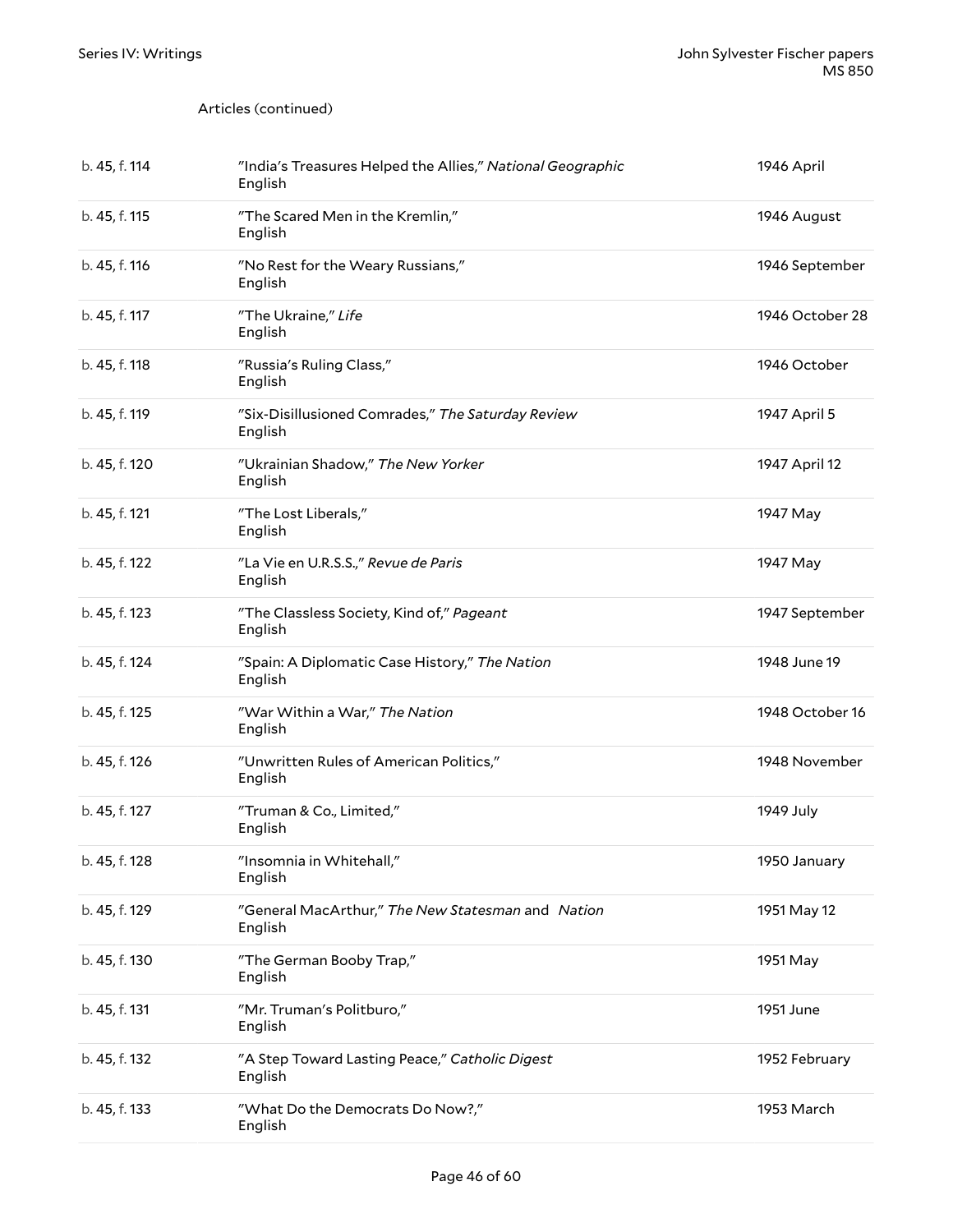| b. 45, f. 134 | "Who's a Reactionary?" The Reporter<br>English                                                                                           | 1953 October 13 |
|---------------|------------------------------------------------------------------------------------------------------------------------------------------|-----------------|
| b. 45, f. 135 | "A Matter of Labels," The American Scholar<br>English                                                                                    | [1953?]         |
| b. 46, f. 136 | "The Balancing of Interest Groups in a Federal System," Columbia University 1954 June 11-14<br><b>Bicentennial Conference</b><br>English |                 |
| b. 46, f. 137 | "The Loving Care of Determined Women," Man Against Woman, edited by<br>Charles Neider, 1957<br>English                                   | 1955            |
| b. 46, f. 138 | "Remembrance in a High Valley,"<br>English                                                                                               | 1956 May        |
| b. 46, f. 139 | "The New Need for Leaders," The Rotarian<br>English                                                                                      | 1956 August     |
| b. 46, f. 140 | "Are You a Political Morning-Glory?" Woman's Day<br>English                                                                              | 1956 September  |
| b. 46, f. 141 | "The Harm Good People Do,"<br>English                                                                                                    | 1956 October    |
| b. 46, f. 142 | "Conversation at Midnight,"<br>English                                                                                                   | 1958 January    |
| b. 46, f. 143 | "Self-Portrait of the Harper Reader,"<br>English                                                                                         | 1958 September  |
| b. 46, f. 144 | 'Three Valentines,"<br>English                                                                                                           | 1959 February   |
| b. 46, f. 145 | "TV and Its Critics,"<br>English                                                                                                         | 1959 July       |
| b. 46, f. 146 | "Christmas List,"<br>English                                                                                                             | 1959 December   |
| b. 46, f. 147 | "The Age of Mobility," American Petroleum Institute Quarterly<br>English                                                                 | 1959            |
| b. 46, f. 148 | "Please Don't Bite the Politicians,"<br>English                                                                                          | 1960 November   |
| b. 46, f. 149 | "Foreward," The Crisis in American Medicine, edited by Marion K. Saunders<br>English                                                     | 1960            |
| b. 46, f. 150 | "Point of No Return? A Puzzled Report from Yugoslavia,"<br>English                                                                       | 1961 July       |
| b. 46, f. 151 | "A Hopeful Letter to Fowler Hamilton<br>English                                                                                          | 1961 November   |
| b. 46, f. 152 | "What the Negro Needs Most: A First-Class Citizens' Council,"<br>English                                                                 | 1962 July       |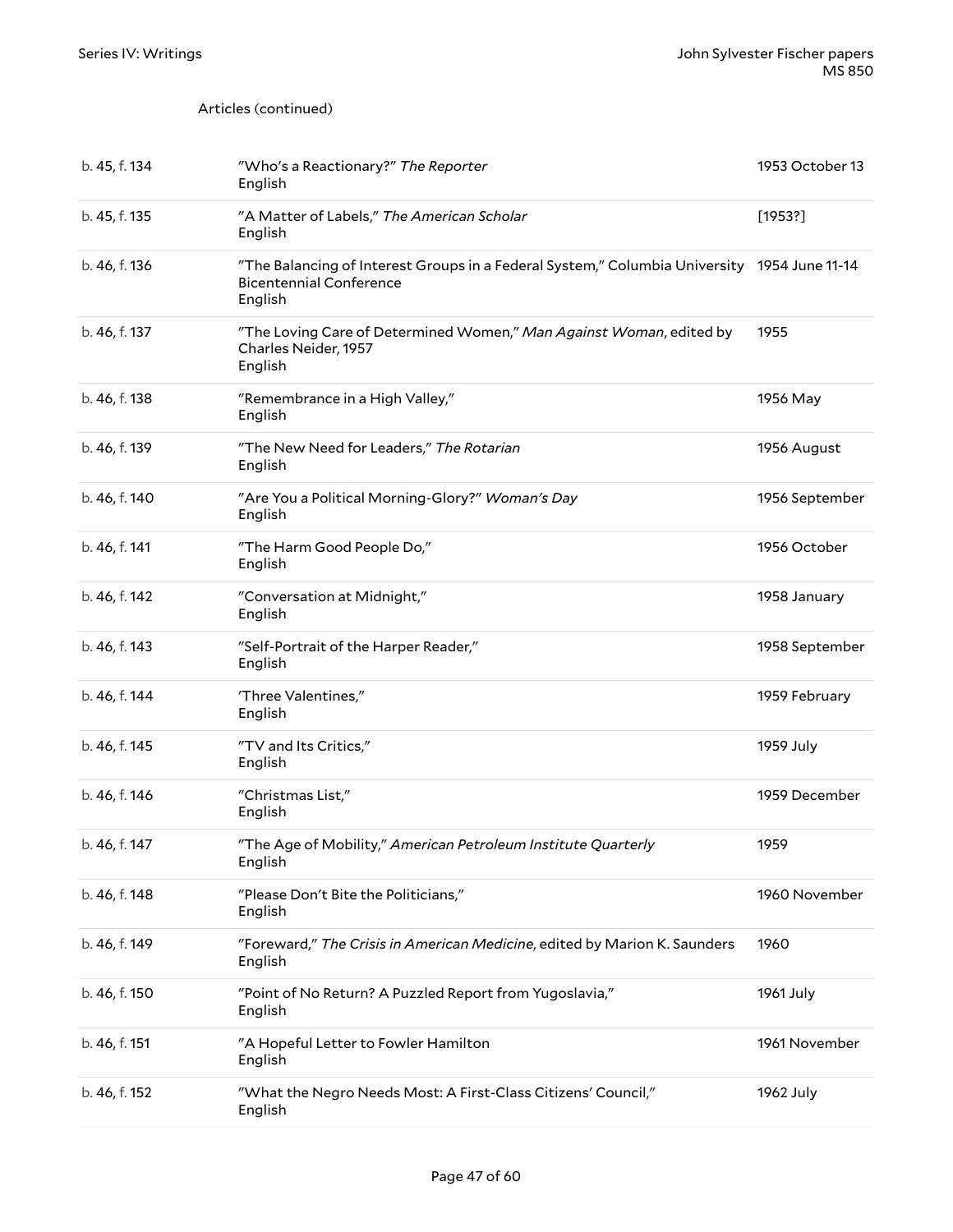| b. 46, f. 153 | "The Stupidity Problem,"<br>English                                                                            | 1962           |
|---------------|----------------------------------------------------------------------------------------------------------------|----------------|
| b. 46, f. 154 | "What Women Can Do for Peace,"<br>English                                                                      | 1963 April     |
| b. 46, f. 155 | "An Unfashionable Kind of Historian," The Texas Observer<br>English                                            | 1963 July 26   |
| b. 46, f. 156 | "On the Rationality of the Arms Race: Correspondence Between Bertrand<br>Russell and John Fischer,"<br>English | 1963 July      |
| b. 46, f. 157 | "Helping Hand for a Literary Upstart,"<br>English                                                              | 1963 September |
| b. 46, f. 158 | "Myths about Publishing,"<br>English                                                                           | 1963           |
| b. 46, f. 159 | "Why Nobody Can't Write Good,"<br>English                                                                      | 1964 February  |
| b. 46, f. 160 | "The Japanese Intellectuals,"<br>English                                                                       | 1964 September |
| b. 46, f. 161 | "Is There a Teacher on the Faculty?,"<br>English                                                               | 1965 February  |
| b. 46, f. 162 | "The Editor's Trade,"<br>English                                                                               | 1965 July      |
| b. 46, f. 163 | "James Bond, Mr. Johnson, and the Intellectuals,"<br>English                                                   | 1965 August    |
| b. 46, f. 164 | "Substitutes for Violence,"<br>English                                                                         | 1966 January   |
| b. 46, f. 165 | "Letter to a New Leftist, From a Tired Liberal,"<br>English                                                    | 1966 March     |
| b. 46, f. 166 | "Field Notes on the Europeans,"<br>English                                                                     | 1967 March     |
| b. 46, f. 167 | "Field Notes on the Europeans: Part II,"<br>English                                                            | 1967 May       |
| b. 46, f. 168 | "Announcing Some Changes,"<br>English                                                                          | 1967 July      |
| b. 46, f. 169 | "Four Choices for Young People,"<br>English                                                                    | 1967 August    |
| b. 46, f. 170 | "He Liked Students," The Teacher, edited by Morris L. Ernst<br>English                                         | 1967           |
| b. 46, f. 171 | "A Shipload of Doomed Men,"<br>English                                                                         | 1968 January   |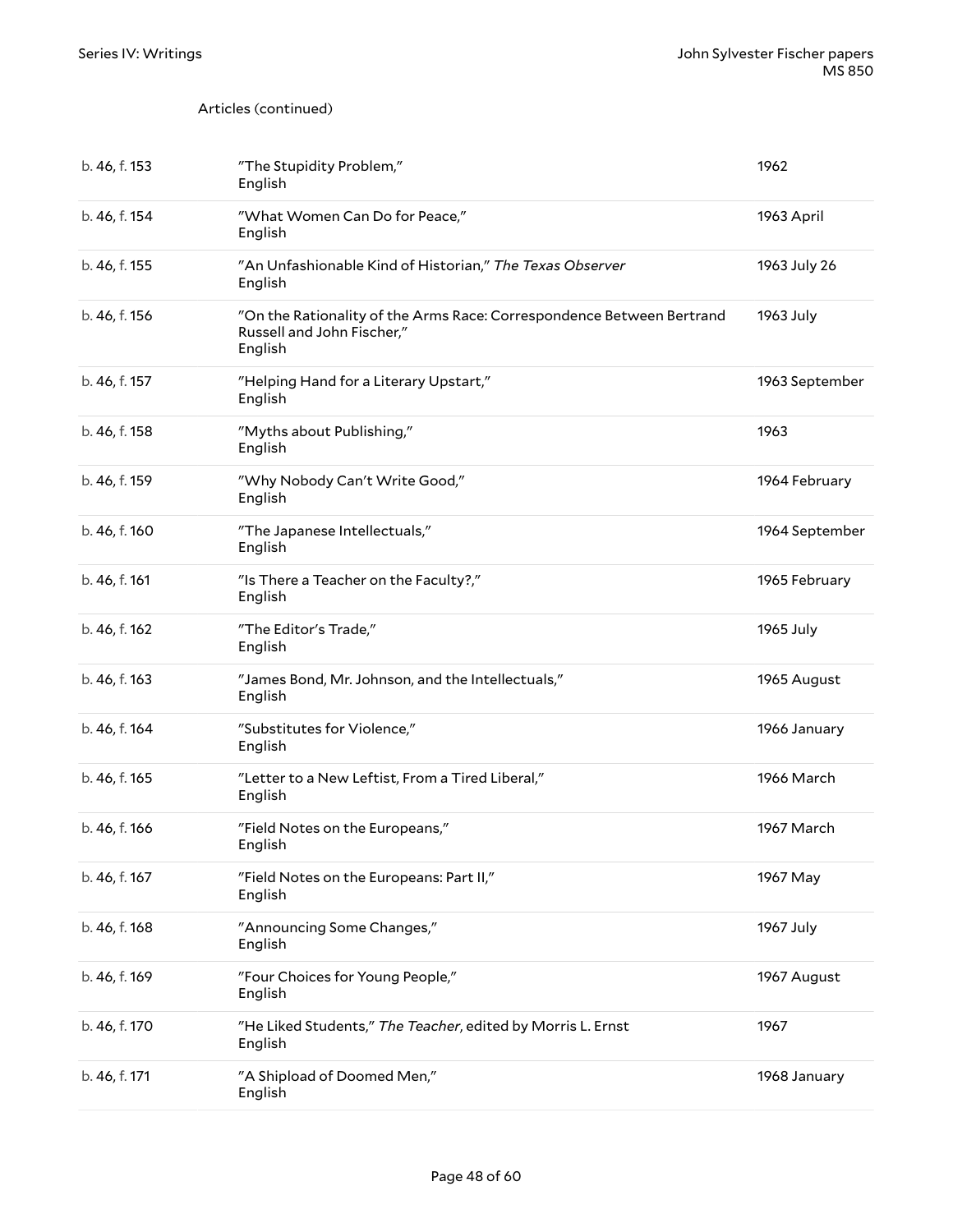| b. 46, f. 172  | "The Perils of Publishing: How to Tell When You Are Being Corrupted,"<br>English                            | 1968 May       |
|----------------|-------------------------------------------------------------------------------------------------------------|----------------|
| b. 46, f. 173  | "Western Intellectuals Vs. Myrdal's Brutal Facts,"<br>English                                               | 1968 June      |
| b. 46, f. 174  | "The Case for Rebellious Students and Their Counterrevolution,"<br>English                                  | 1968 August    |
| b. 46, f. 175  | "Open Letter to the Next President,"<br>English                                                             | 1968 September |
| b. 46, f. 176  | "Can Ralph R. Widner Save New York, Chicago, and Detroit?,"<br>English                                      | 1968 October   |
| b. 46, f. 177  | "The Lazarus Twins in Pennsylvania: How Scranton and Wilkins-Barre Are<br>Rising from the Dead,"<br>English | 1968 November  |
| b. 46, f. 178  | "Christmas List,"<br>English                                                                                | 1968 December  |
| b. 46, f. 179  | "Open Letter to a Girl Agast": draft<br>English                                                             | [1968!]        |
| b. 46, f. 180  | "Letter from Leete's Island,"<br>English                                                                    | 1969 January   |
| b. 46, f. 181  | "The Minnesota Experiment: How To Make a Big City Fit to Live In,"<br>English                               | 1969 April     |
| b. 46, f. 181a | "Seattle's Modern-Day Vigilantes,"<br>English                                                               | 1969 May       |
| b. 46, f. 182  | "A Different Kind of Campus,"<br>English                                                                    | 1969 July      |
| b. 46, f. 183  | "Survival U: Prospectus for a Really Relevant University,"<br>English                                       | 1969 September |
| b. 46, f. 184  | "Contrary Spirits,"<br>English                                                                              | 1969 October   |
| b. 46, f. 185  | "Planning for the Second America,"<br>English                                                               | 1969 November  |
| b. 47, f. 186  | "Notes from the Underground,"<br>English                                                                    | 1970 February  |
| b. 47, f. 187  | "How I Got Radicalized,"<br>English                                                                         | 1970 April     |
| b. 47, f. 188  | "What am I Doing Here? (apologia pro Februa Sua),"<br>English                                               | 1970 May       |
| b. 47, f. 189  | "Preface to the Catalogue of Curmudgeon College,"<br>English                                                | 1970 June      |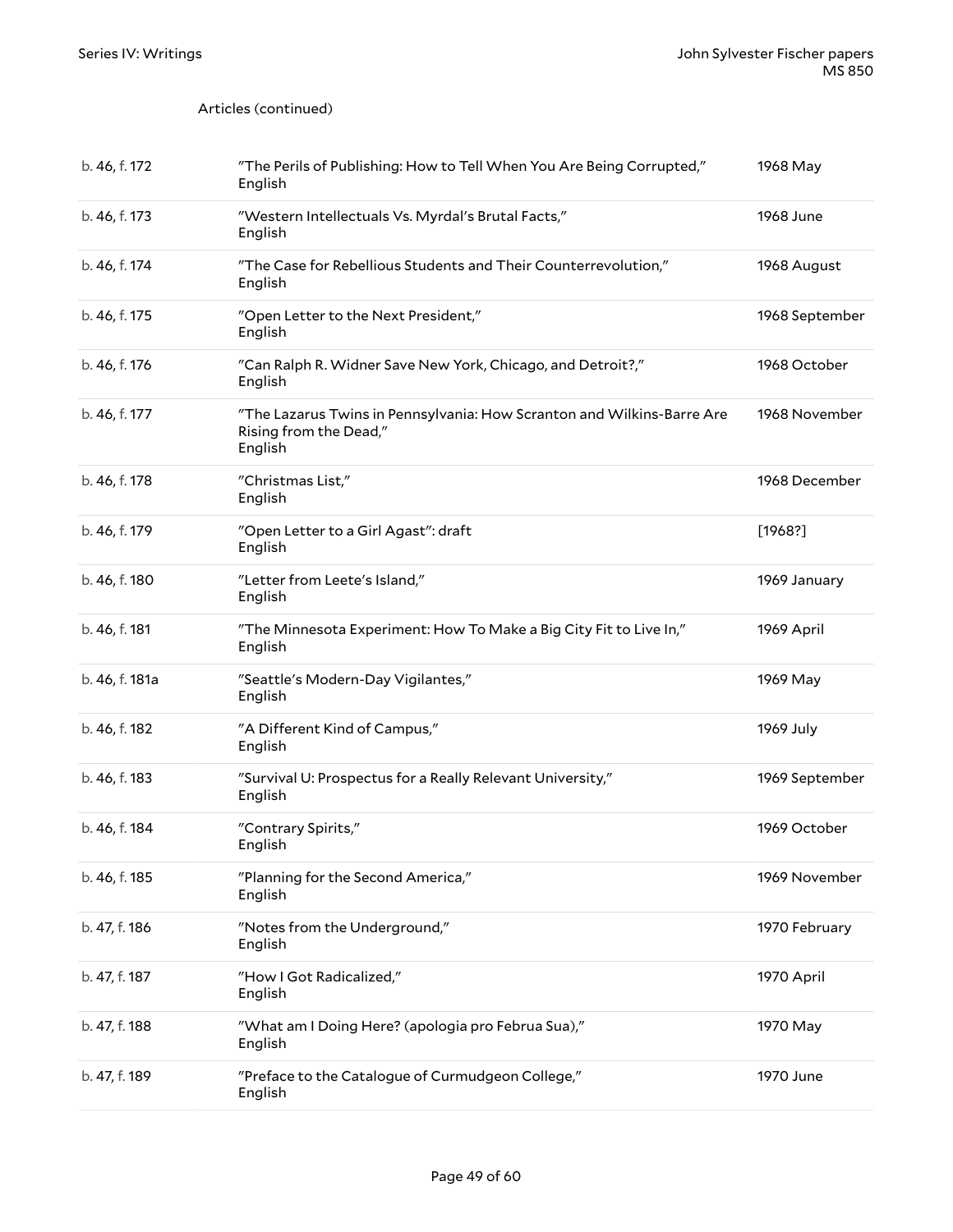| b. 47, f. 190 | "Mark Rothko: Portrait of the Artist as an Angry Man,"<br>English            | 1970 July      |
|---------------|------------------------------------------------------------------------------|----------------|
| b. 47, f. 191 | "Outwitting Wall Street,"<br>English                                         | 1970 September |
| b. 47, f. 192 | "Black Panthers and Their White Hero-Worshipers,"<br>English                 | 1970 September |
| b. 47, f. 193 | "Can the Nixon Administration Be Doing Something Right?,"<br>English         | 1970 November  |
| b. 47, f. 194 | "Christmas List,"<br>English                                                 | 1970 December  |
| b. 47, f. 195 | "Survival U. is Alive and Burgeoning in Green Bay, Wisconsin,"<br>English    | 1971 February  |
| b. 47, f. 196 | "After the Revolution: the End of the Age of Affluence,"<br>English          | 1971 March     |
| b. 47, f. 197 | "A Modest Contribution to the Marijuana and Folklore Industries,"<br>English | 1971 April     |
| b. 47, f. 198 | "Jacksonville: So Different You Can Hardly Believe It,"<br>English           | 1971 July      |
| b. 47, f. 199 | "Women's Lib and the Caperton Girls,"<br>English                             | 1972 February  |
| b. 47, f. 200 | "Georgia: Mother of Social Invention,"<br>English                            | 1972 March     |
| b. 47, f. 201 | "Field Notes on the Changing South,"<br>English                              | 1972 April     |
| b. 47, f. 202 | "Getting Stingy,"<br>English                                                 | 1972 April     |
| b. 47, f. 203 | "Portugal Tries to Wake Up,"<br>English                                      | 1972 July      |
| b. 47, f. 204 | "Headnote TK,"<br>English                                                    | 1972 September |
| b. 47, f. 205 | "A Dirge for DeVoto and the New Heresy of Light Whiskey,"<br>English         | 1972 November  |
| b. 47, f. 206 | "Christmas List: A Few Hints for Hark,"<br>English                           | 1972 December  |
| b. 47, f. 207 | "A Case of Termination,"<br>English                                          | 1973 February  |
| b. 47, f. 208 | "American Culture at the Crossroads," House Beautiful<br>English             | 1973 March     |
| b. 47, f. 209 | "A Threat of Death by Mail,"<br>English                                      | 1973 May       |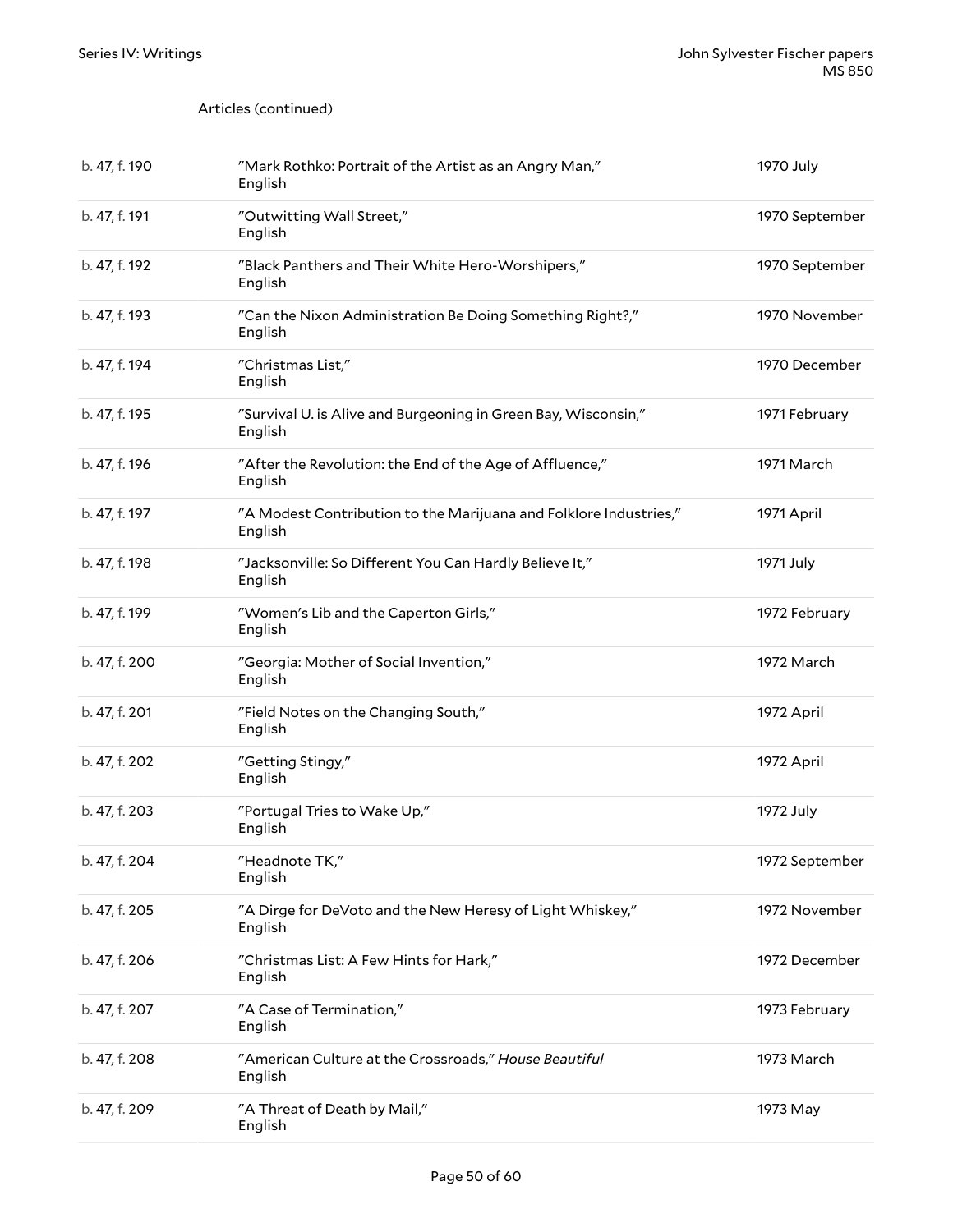| b. 47, f. 210 | "Vital Signs,"<br>English                                                                                                                                               | 1974 August             |
|---------------|-------------------------------------------------------------------------------------------------------------------------------------------------------------------------|-------------------------|
| b. 47, f. 211 | "The Real Greening of America," National Civic Review<br>English                                                                                                        | 1975 March              |
| b. 47, f. 212 | "The Rescue of Jacksonville," Planning<br>English                                                                                                                       | 1975 May                |
| b. 47, f. 213 | "In Some Areas Today's Temperature is 98.6," New York Times<br>English                                                                                                  | 1975 August 1           |
| b. 47, f. 214 | "125th Anniversary Piece,"<br>English                                                                                                                                   | $[1975]$                |
| b. 47, f. 215 | "Advice to Young Writers," Bookletter<br>English                                                                                                                        | 1976 January 5          |
| b. 47, f. 216 | "The Development Districts and the Next Ten Years," Appalachia<br>English                                                                                               | 1976 February-<br>March |
| b. 47, f. 217 | "Spaces for the Weary,"<br>English                                                                                                                                      | 1978 May                |
| b. 47, f. 218 | "Barbed Wire.And the Art of Stringing It,"<br>English                                                                                                                   | 1978 July               |
| b. 47, f. 219 | "Aloneness,"<br>English                                                                                                                                                 | undated                 |
| b. 47, f. 220 | "The Masses and the Arts," Yale Review<br>English                                                                                                                       | undated                 |
| b. 47, f. 221 | "This Hurts Me More Than It Hurts Mr. Harrington,"<br>English                                                                                                           | undated                 |
| b. 47, f. 222 | "Why Some People Don't Buy Harper's,"<br>English                                                                                                                        | undated                 |
| b. 47, f. 223 | Untitled and incomplete                                                                                                                                                 | undated                 |
|               | Speeches                                                                                                                                                                |                         |
| b. 48, f. 224 | "Third Parties and the American Political Tradition," Kenyon College<br>Conference: The Heritage of the English-Speaking Peoples and Their<br>Responsibility<br>English | 1947 September          |
| b. 48, f. 225 | "American Commentaryfor BBC,"<br>English                                                                                                                                | 1950 March 29           |
| b. 48, f. 226 | "American Commentaryfor BBC,"<br>English                                                                                                                                | 1950 May 3              |
| b. 48, f. 227 | "Writers, Publishers, and Their Customers," Bread Loaf Writers' Conference, 1952 August 14<br>Middlebury College<br>English                                             |                         |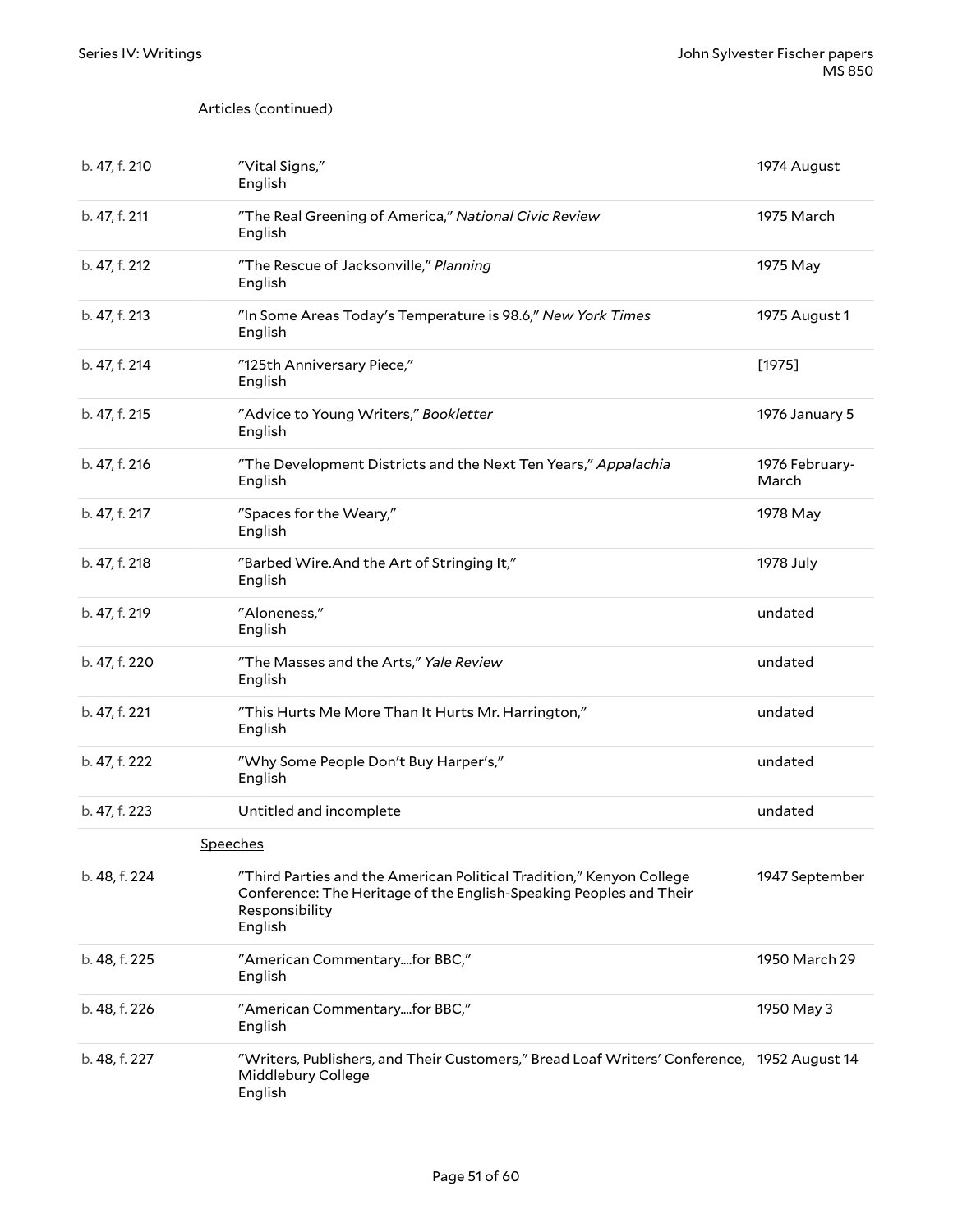Speeches (continued)

| b. 48, f. 228 | "The Balancing of Interest Groups in a Federal System," Columbia University 1954 January 11<br>Conference on Federalism, Arden House<br>English |                                     |
|---------------|-------------------------------------------------------------------------------------------------------------------------------------------------|-------------------------------------|
| b. 48, f. 229 | "The American Heresy," Kenyon College<br>English                                                                                                | 1954 June 14                        |
| b. 48, f. 230 | Address, Bucknell University Annual Convocation                                                                                                 | 1954 September<br>29                |
| b. 48, f. 231 | "The American Heresy," White Plains Community Church<br>English                                                                                 | 1955 May 15                         |
| b. 48, f. 232 | Commencement address, University of Massachusetts                                                                                               | 1956 June 3                         |
| b. 48, f. 233 | Address, University of Michigan, Ann Arbor                                                                                                      | 1957 May 14                         |
| b. 48, f. 234 | Address, American Association of Museums Annual Meeting, Charleston,<br>South Carolina                                                          | 1958 May 1                          |
| b. 48, f. 235 | "Writers, Publishers, and the Reading Public," Southwestern Library<br>Association, Galveston, Texas<br>English                                 | 1958 October 24                     |
| b. 48, f. 236 | "The American Pyramids," Zisking Lectures, Smith College<br>English                                                                             | 1958 December<br>$3 - 4$            |
| b. 48, f. 237 | "Economics and Structure of the Minority Magazine," Annenberg School of<br>Communications, University of Pennsylvania<br>English                | 1959 December<br>3                  |
| b. 48, f. 238 | Hearing testimony, Federal Communications commission                                                                                            | 1959 December<br>14                 |
| b. 48, f. 239 | "Museums and Their Publics," Writers Art Gallery, Baltimore, Maryland                                                                           | 1960 May 23                         |
|               | English                                                                                                                                         |                                     |
| b. 48, f. 240 | Commencement address, Solebury School                                                                                                           | 1960 June 11                        |
| b. 48, f. 241 | "The Seven Lively Arts," Williamsburg International Assembly<br>English                                                                         | 1961 June 14                        |
| b. 48, f. 242 | Address, Public Relations Society of America Institute, Cornell University                                                                      | 1961 August 10                      |
| b. 48, f. 243 | Address, Oberlin College and Penn State University                                                                                              | 1961 October 26,<br>1962 October 26 |
| b. 48, f. 244 | Department of Journalism Lecture, University of California at Berkeley                                                                          | 1962 January 4                      |
| b. 48, f. 245 | Address, Magazine Promotion Group                                                                                                               | 1962 August 29                      |
| b. 48, f. 246 | "Magazine and Newspaper Journalism: A Comparison," Sixteenth Annual<br>Newspaper Guild Memorial Lecture, University of Minnesota<br>English     | 1962 October 11                     |
| b. 48, f. 247 | Commencement address, Radcliffe College                                                                                                         | 1964 June 10                        |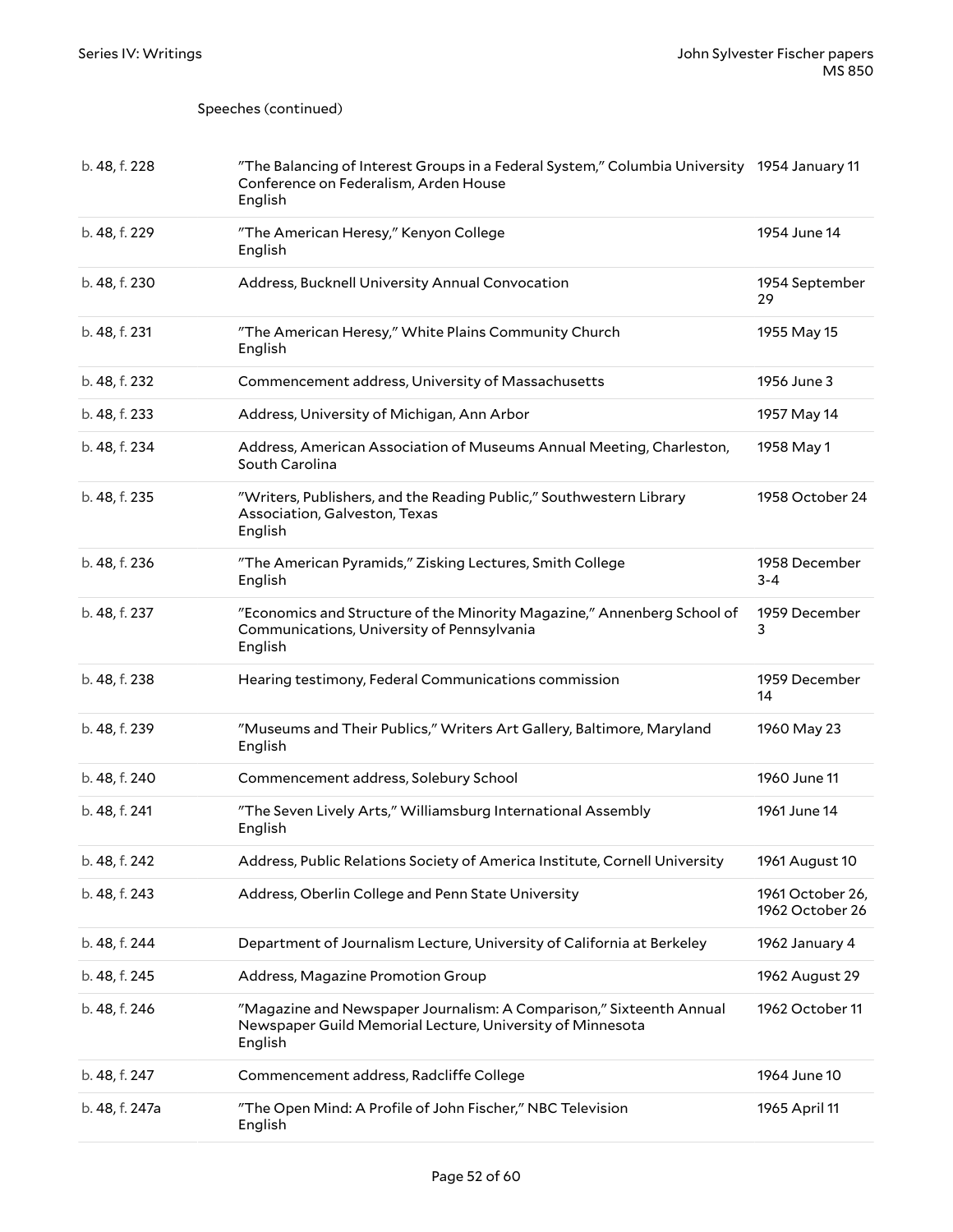#### Speeches (continued)

| b. 48, f. 248 | The Student's Responsibility for Higher Education," Encyclopedia Britannica 1965 May 6<br>Lectures, University of Chicago                    |                             |
|---------------|----------------------------------------------------------------------------------------------------------------------------------------------|-----------------------------|
| b. 48, f. 249 | Address, Magazine Publishers Association                                                                                                     | 1966 November<br>29         |
| b. 49, f. 250 | "Four Choices for Young People," Stanford University<br>English                                                                              | 1967 June 18                |
| b. 49, f. 251 | Address, Great Editors Seminar, American Society of Magazine Editors, New 1967 October 23<br>York                                            |                             |
| b. 49, f. 252 | "European Integration," National Conference on European Integration,<br>University of Pennsylvania<br>English                                | 1968 March 22               |
| b. 49, f. 253 | "Innovations in Government," University of California at Santa Cruz<br>English                                                               | 1969 February<br>10, 17, 24 |
| b. 49, f. 254 | "Innovations in Government," 1969 National Planning Conference of the<br>American Society of Planning Officials, Cincinnati, Ohio<br>English | 1969 April 21               |
| b. 49, f. 255 | "The Next Thirty Years," Brown and Haley Lectures, University of Puget<br>Sound<br>English                                                   | 1970 March<br>$10-12$       |
| b. 49, f. 256 | "Can Local Government Be Revived?," Duke University<br>English                                                                               | 1971 November<br>29         |
| b. 49, f. 257 | "Statement before the Senate Committee on Public Works concerning<br>S.3381, a bill to establish a national development program,"<br>English | 1972 April 25               |
| b. 49, f. 258 | "Statement for the Senate Post Office and Civil Service Committee,"<br>English                                                               | undated                     |
| b. 49, f. 259 | Commencement address, Solebury School                                                                                                        | undated                     |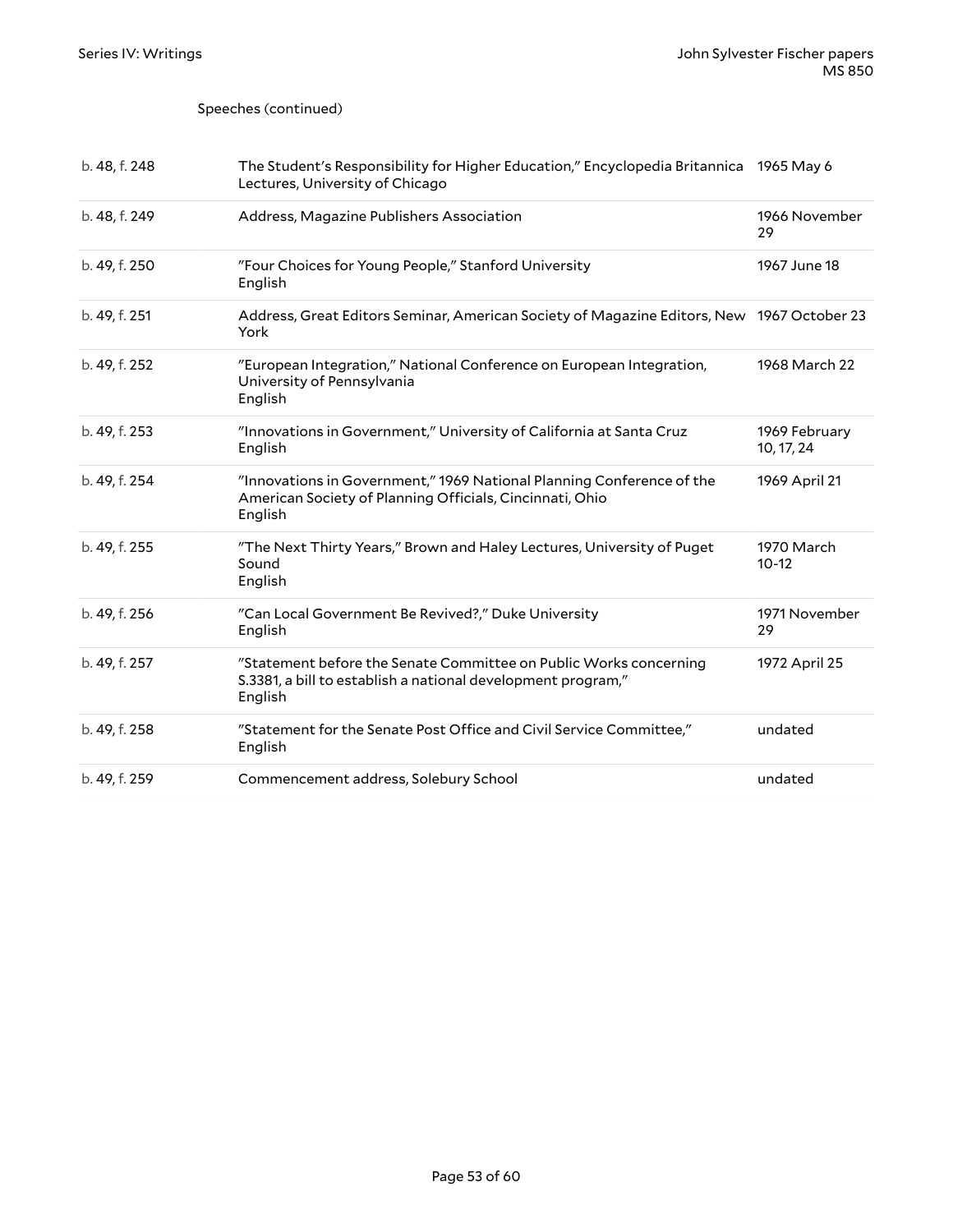### <span id="page-53-0"></span>**Series V: Diaries and Other Memorabilia, 1910-1980, undated**

*2 linear feet (5 boxes, 1 folio)*

The contents of this series are grouped by type. Each type of material is arranged chronologically.

|                 | <b>Diaries</b>                   |                                        |
|-----------------|----------------------------------|----------------------------------------|
| b. 50, f. 1     | 1925 February 25-1926 January 14 | 1925 February<br>25-1926 January<br>14 |
| b. 50, f. 2     | 1926 April 27-1927 August 27     | 1926 April<br>27-1927 August<br>27     |
| b. 50, f. 3     | 1927 October 1-1928 March 20     | 1927 October<br>1-1928 March 20        |
| b. 50, f. 4     | 1928 March 25-1929 January 17    | 1928 March<br>25-1929 January<br>17    |
| b. 50, f. 5     | 1929 January 21-1929 October 27  | 1929 January<br>21-1929 October<br>27  |
| b. 50, f. 6     | 1929 October 28-1933 August 21   | 1929 October<br>28-1933 August<br>21   |
| b. 50, f. 7     | 1933 August 26-1934 September 23 | 1933 August<br>26-1934<br>September 23 |
|                 | Travel journals                  |                                        |
| b. 50, f. 8     | India                            | $[ca. 1943-1944]$                      |
| b. 50, f. 9-10  | Ukraine                          | 1946                                   |
| b. 51, f. 11    | Greece                           | 1959                                   |
| b. 51, f. 12    | Yugoslavia                       | 1961                                   |
| b. 51, f. 13    | Iran and Japan                   | 1964                                   |
| b. 51, f. 14    | Japan                            | 1964                                   |
| b. 51, f. 15    | Europe                           | 1966                                   |
| b. 51, f. 16    | Portugal                         | 1972                                   |
| b. 51, f. 17    | England                          | 1975                                   |
| b. 51, f. 18    | Account books                    | 1928-1932                              |
| b. 51, f. 19-20 | Datebooks                        | 1965, 1970,<br>1975-1977               |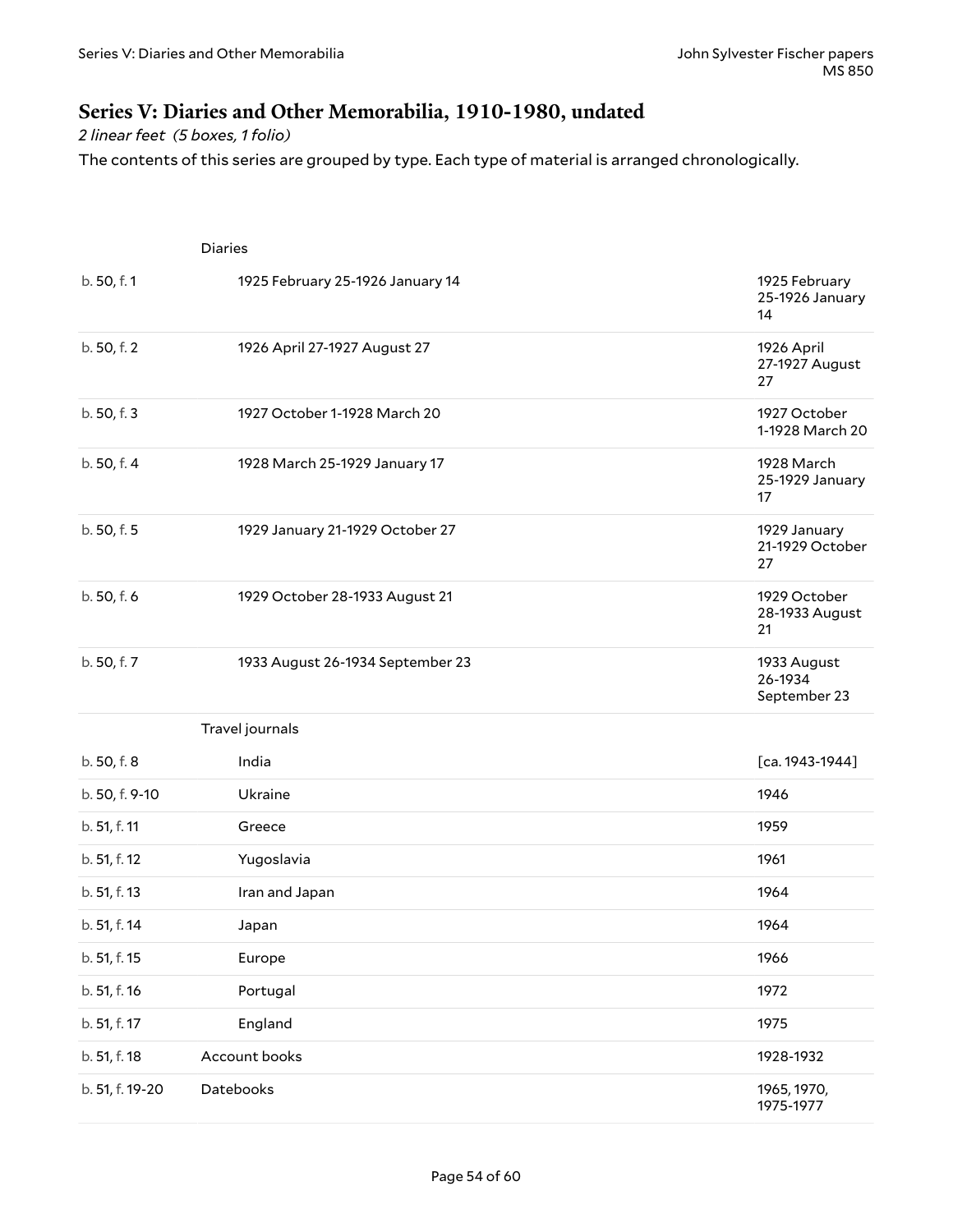| b. 51, f. 21-25 | Notebooks and school papers                                                                                                                                        | 1923-1928                           |
|-----------------|--------------------------------------------------------------------------------------------------------------------------------------------------------------------|-------------------------------------|
| b. 52, f. 26-34 | Notebooks and school papers                                                                                                                                        | Гca.<br>1928-1932]-1967,<br>undated |
| b. 53, f. 35    | Photographs                                                                                                                                                        | 1930-1957,<br>undated               |
| 1U              | b. 53, f. 36-41 reel Newspaper clippings about John Fischer and family<br>This material has been microfilmed. Patrons must use HM 120 instead of the<br>originals. | 1920-1980,<br>undated               |
| b. 53, f. 42-46 | Memorabilia                                                                                                                                                        | 1910-1935                           |
| b. 54, f. 47-52 | Memorabilia                                                                                                                                                        | 1935-1976,<br>undated               |
| b. 54, f. 53    | Biographical sketches                                                                                                                                              | [ca. 1940-1956]                     |
| b. 54, f. 54    | Memorial tributes, obituaries                                                                                                                                      | 1978                                |
| b.61            | Diplomas and certificates                                                                                                                                          | 1919-1967,1979,<br>undated          |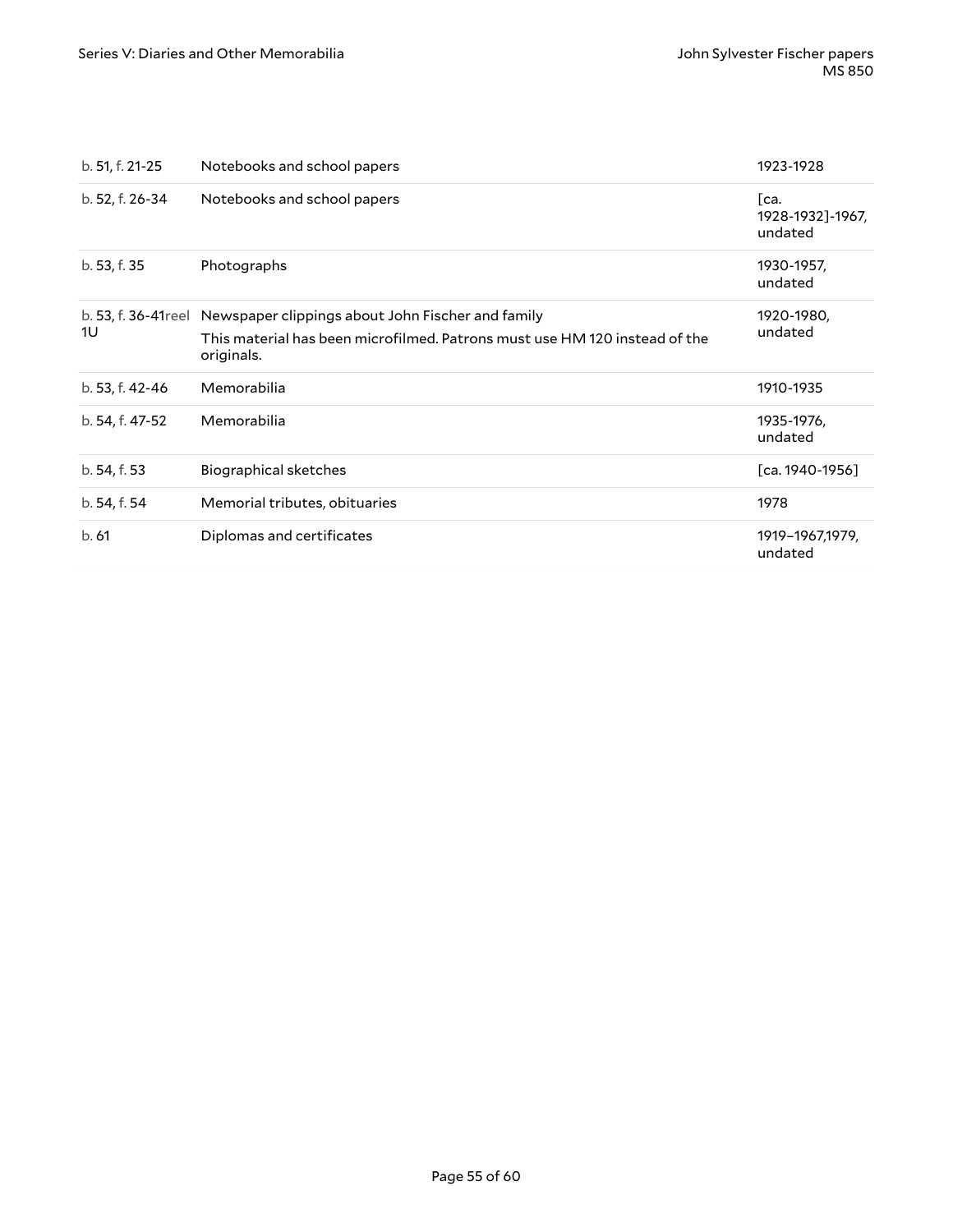### <span id="page-55-0"></span>**Series VI: Yale Files, 1944, 1961–1973, undated**

#### *2.5 linear feet (6 boxes)*

This series begins with three folders of notes and seminar papers, but the bulk of the series is printed material organized alphabetically by topic.

| b. 55, f. 1  | Notes                              | 1967-1969       |
|--------------|------------------------------------|-----------------|
| b. 55, f. 2  | Notes: Edie MacMullen              | undated         |
| b. 55, f. 3  | Seminar papers                     | 1969            |
| b. 55, f. 4  | Agricultural policy                | 1965-1968       |
| b. 55, f. 5  | Alabama                            | 1968            |
| b. 55, f. 6  | Appalachian regional development   | 1967-1968       |
| b. 55, f. 7  | Bibliographies                     | [ca. 1967-1969] |
| b. 55, f. 8  | Cities, optimum size               | 1963-1970       |
| b. 55, f. 9  | City-County mergers                | undated         |
| b. 55, f. 10 | Coastal Plains Regional Commission | 1967-1969       |
| b. 55, f. 11 | Counties                           | 1961, 1966      |
| b. 55, f. 12 | Detroit                            | 1972            |
| b. 56, f. 13 | East Cleveland                     | 1969            |
| b. 56, f. 14 | Ecology                            | 1963, 1967-1970 |
| b. 56, f. 15 | Federal regions                    | 1970-1972       |
| b. 56, f. 16 | Four Corners Regional Commission   | 1967-1969       |
| b. 56, f. 17 | Georgia                            | 1968-1969       |
| b. 56, f. 18 | Housing                            | 1969-1970       |
| b. 56, f. 19 | Indiana                            | 1969-1970       |
| b. 56, f. 20 | Indians                            | 1969            |
| b. 56, f. 21 | Jacksonville (Florida)             | 1969-1973       |
| b. 56, f. 22 | Kentucky                           | 1967-1969       |
| b. 56, f. 23 | Location of industry               | 1967-1968       |
| b. 56, f. 24 | Maryland                           | 1967-1969       |
| b. 56, f. 25 | Metropolitan planning              | 1963, 1967-1970 |
| b. 57, f. 26 | Miami                              | 1967-1969       |
| b. 57, f. 27 | Migration                          | 1965-1968       |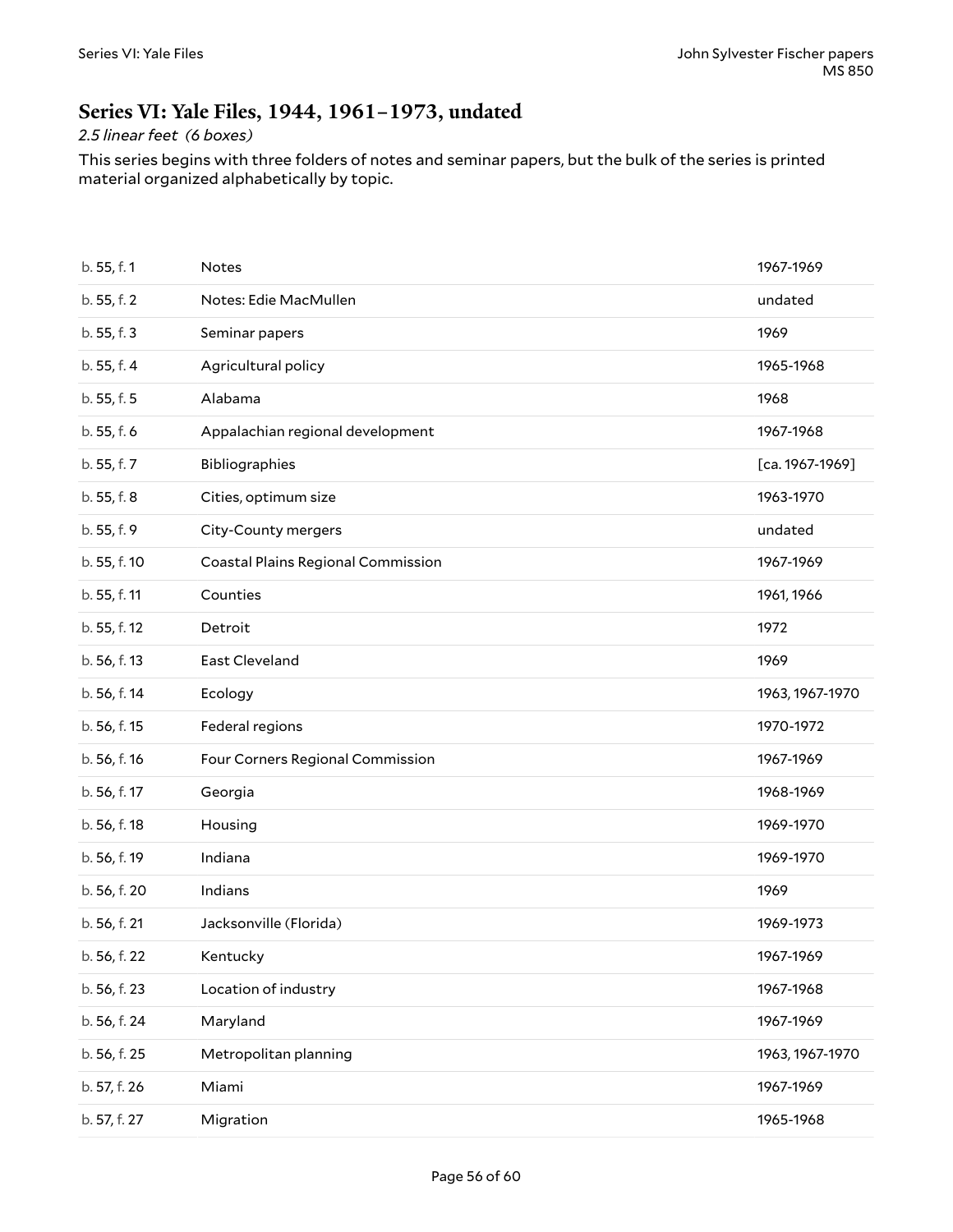| b. 57, f. 28    | Minnesota                                         | 1968-1969             |
|-----------------|---------------------------------------------------|-----------------------|
| b. 57, f. 29    | Nashville                                         | 1968-1969             |
| b. 57, f. 30    | National Municipal League                         | 1944, 1968-1969       |
| b. 57, f. 31    | New England Regional Commission                   | 1967-1968             |
| b. 57, f. 32    | New Jersey                                        | 1968                  |
| b. 57, f. 33    | New York                                          | 1967-1971             |
| b. 57, f. 34    | North Carolina                                    | 1966-1967             |
| b. 57, f. 35    | Oklahoma                                          | 1967-1969             |
| b. 57, f. 36    | <b>Ozarks Regional Commission</b>                 | 1966-1969             |
| b. 57, f. 37    | Pennsylvania                                      | 1967-1973,<br>undated |
| b. 58, f. 38-41 | Pennsylvania                                      | 1967-1969,<br>undated |
| b. 59, f. 42    | Portland (Oregon)                                 | undated               |
| b. 59, f. 43    | President's Task Force on Government Organization | 1967                  |
| b. 59, f. 44    | Regional planning                                 | 1967-1973             |
| b. 59, f. 45    | Regions-general                                   | 1968-1970             |
| b. 59, f. 46    | San Francisco                                     | 1969-1970             |
| b. 59, f. 47    | Seattle                                           | 1967-1973             |
| b. 59, f. 48    | South Carolina                                    | 1967-1968             |
| b. 59, f. 49    | <b>States</b>                                     | 1966-1970             |
| b. 59, f. 50    | Taxes and finance                                 | 1968-1973             |
| b. 60, f. 51    | Tennessee and Tennessee Valley Authority          | 1967-1968             |
| b. 60, f. 53    | Total Education in the Total Environment          | [ca. 1970]            |
| b. 60, f. 54    | Transportation                                    | 1967-1969             |
| b. 60, f. 55    | Upper Great Lakes Regional Commission             | 1967-1969             |
| b. 60, f. 56    | Urban Coalition                                   | 1969                  |
| b. 60, f. 57    | Urban decentralization                            | 1967, 1972            |
| b. 60, f. 58    | Urban growth policy                               | 1972                  |
| b. 60, f. 59    | Urban Institute                                   | 1968-1970             |
| b. 60, f. 60    | Utah                                              | 1968-1969             |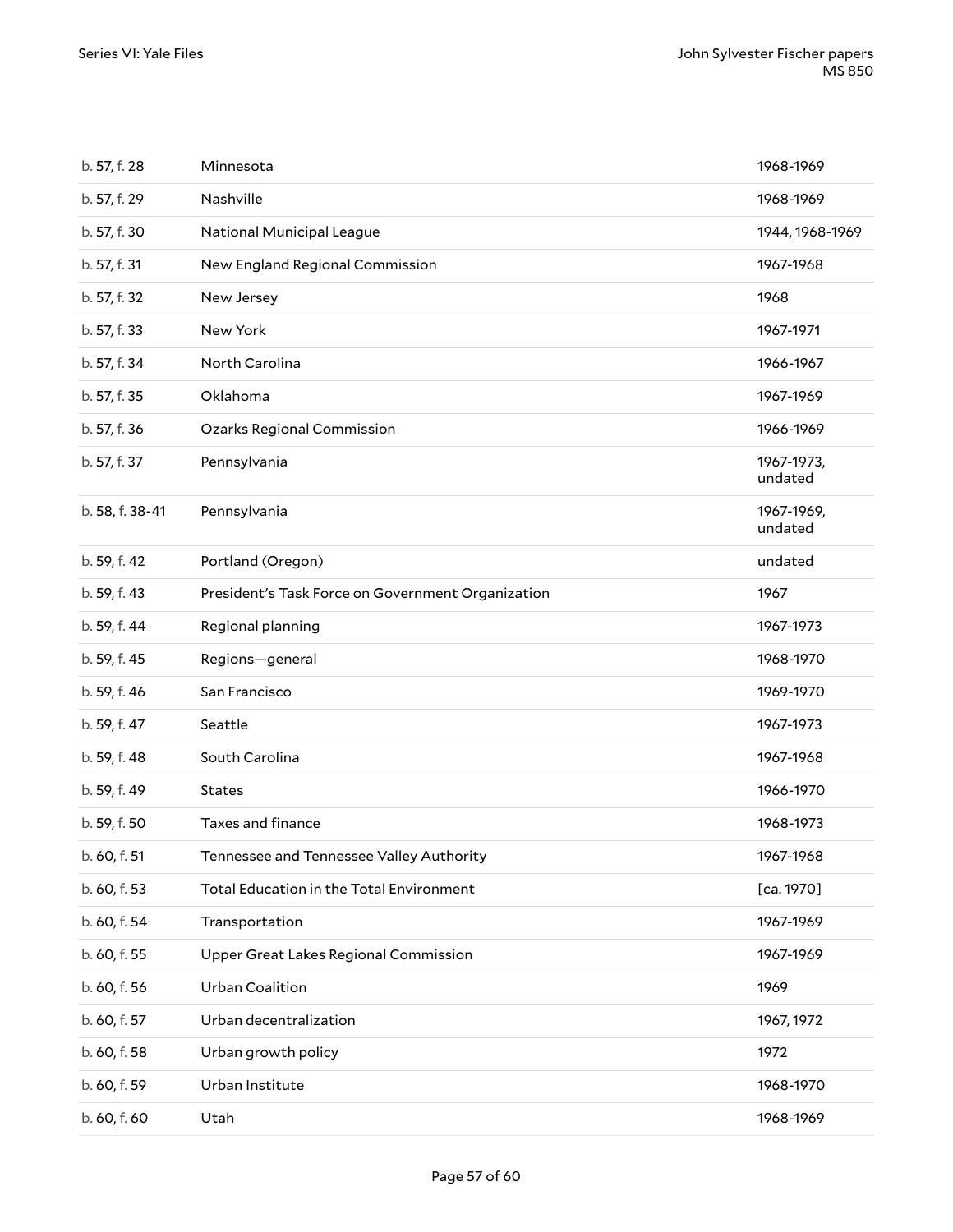| b. 60, f. 52 | Toronto          | 1963-1972  |
|--------------|------------------|------------|
| b. 60, f. 61 | Virginia         | 1968-1969  |
| b. 60, f. 62 | Washington, D.C. | .1966-1968 |
| b. 60, f. 63 | Welfare          | 1969       |
| b. 60, f. 64 | West Virginia    | undated    |
| b. 60, f. 65 | Wisconsin        | 1968-1969  |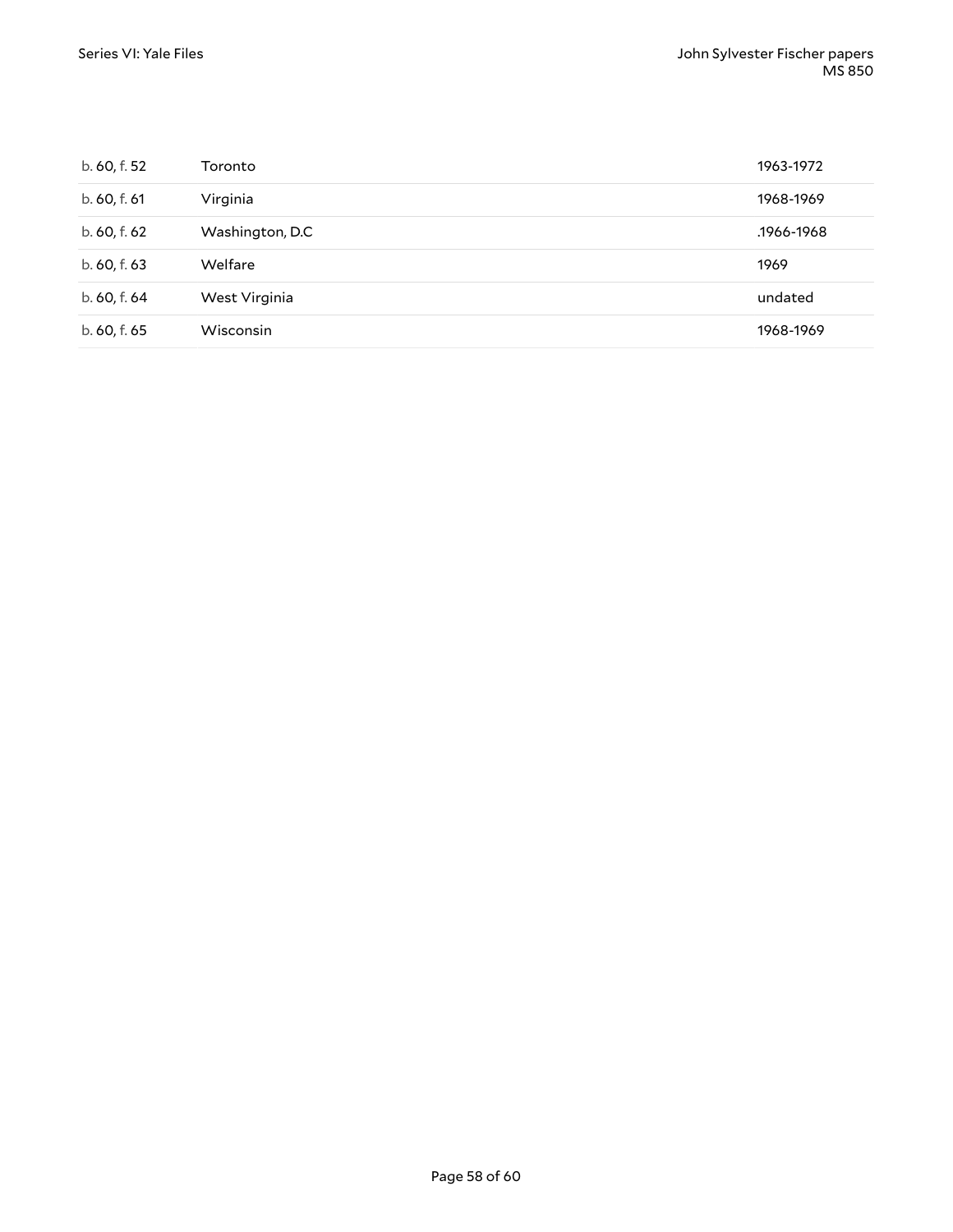# <span id="page-58-0"></span>**Selected Search Terms**

The following terms have been used to index the description of this collection in the Library's online catalog. They are grouped by name of person or organization, by subject or location, and by occupation and listed alphabetically therein.

### **Preferred Titles**

*Harper's Magazine*

#### **Subjects**

Authors Editors Journalism Journalists Literature -- History and criticism Plebiscite -- Germany -- Saarland World War, 1939-1945

### **Geographic Names**

Germany -- Description and travel India -- Description and travel Ukraine -- Description and travel United States -- Intellectual life United States -- Politics and government -- 20th Century

### **Genres / Formats**

Diaries

#### **Names**

Acheson, Dean, 1893-1971 Adams, Mark, 1925-2006 Albert, Carl Bert, 1908-2000 Allen, Frederick Lewis, 1890-1954 Andrews, Wayne, 1913- Balk, Alfred, 1930-2010 Beecroft, Eric Armour, 1903- Bessie, Simon Michael Bimms, James H. Blair, William Sutherland, 1917- Bowles, Chester, 1901-1986 Brandt, Joseph A. (Joseph August), 1899-1984 Brooks, Daniel, 1894-1961 Brooks, Paul, 1909-1998 Bundy, McGeorge, 1919-1996 Calkins, Robert De Blois, 1903- Canfield, Cass, 1897-1986 Carr, John Dickson, 1906-1977

Cary, Joyce, 1888-1957 Casady, Simon Case, Everett Needham Catton, William B., 1926- Church, Frank Cleveland, Harlan Cochran, Clay L. Cousins, Norman, 1912-1990 Cowles, John, 1929-2012 DeVoto, Avis De Voto, Bernard, 1897-1955 Donovan, Hedley Drucker, Peter F. (Peter Ferdinand), 1909-2005 Elliott, George P., 1918-1980 Ellis, James R. (James Reed), 1921- Ellison, Ralph, 1914-1994 Fischer, Elizabeth Wilson Fischer, John, 1910-1978 Fisher, M. F. K. (Mary Frances Kennedy), 1908-1992 Fleming, John Robb, 1910- Forbes, Henry S. Foster, Malcolm Fulbright, J. William (James William), 1905-1995 Galbraith, John Kenneth, 1908-2006 Gardner, John W. (John William), 1912-2002 Gavin, James M. (James Maurice), 1907-1990 Gill, Brendan, 1914-1997 Gleason, Sarah Goldwater, Barry M. (Barry Morris), 1909-1998 Grinyer, Margaret Hagen, Beulah W. Hahn, Nicholas Haley, Alex, 1921-1992 Harris, Michaelyn Harrison, Walter M. Hine, Thomas Avery Hughes, Jack Humphrey, Hubert H. (Hubert Horatio), 1911-1978 Hutchinson, W. H. (William Henry), 1910-1990 Jackson, Gardner, 1896-1965 Javits, Jacob K. (Jacob Koppel), 1904-1986 Johnson, Lyndon B. (Lyndon Baines), 1908-1973 Katsuki, Hiroshi Kennedy, John F. (John Fitzgerald), 1917-1963 Kerr, Walter, 1913-1996 Kilpatrick, Carroll Knowles, Horace Kristol, Irving